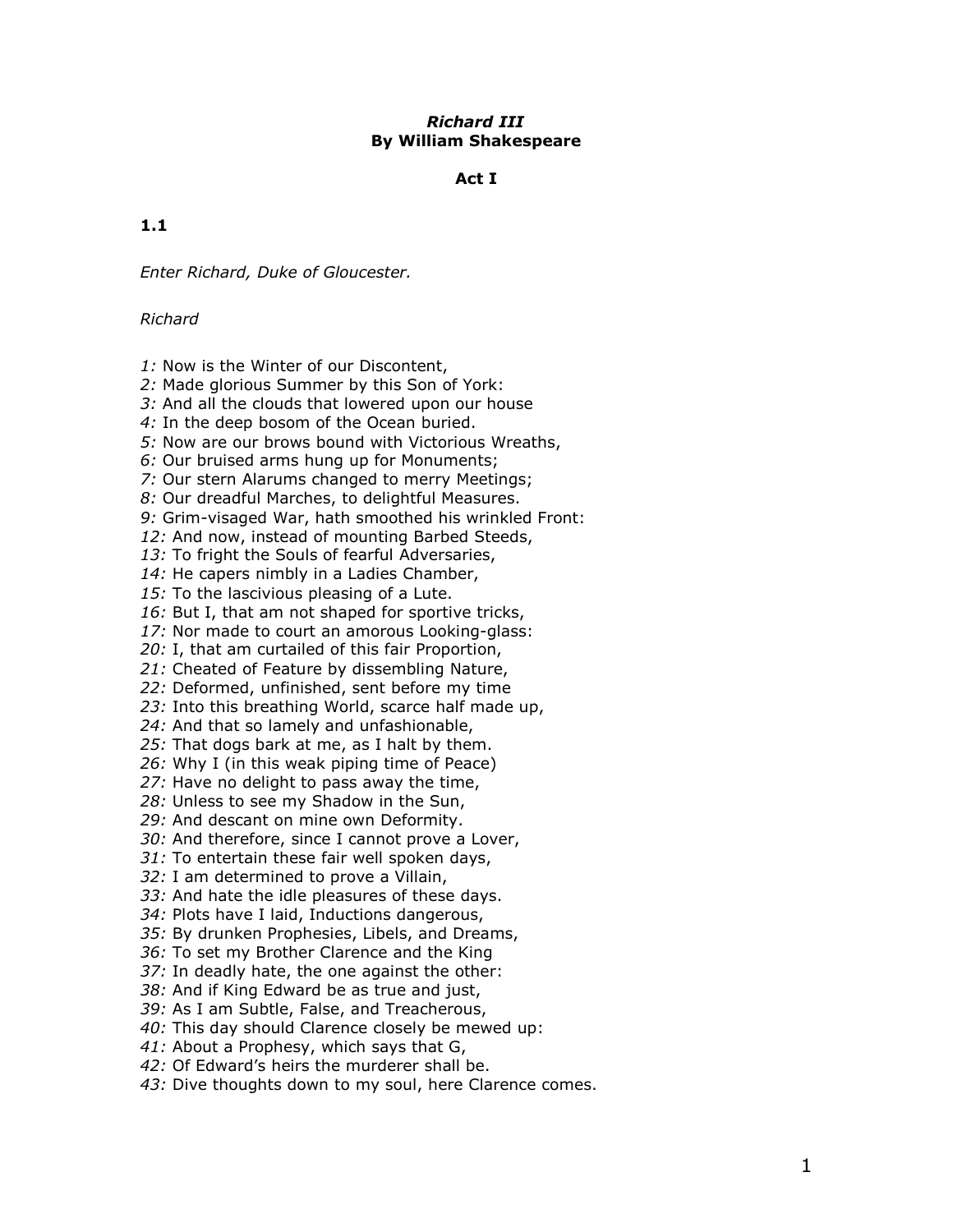#### Enter Clarence and Brakenbury, guarded.

45: Brother, good day: What means this armed guard 46: That waits upon your Grace?

#### Clarence

His Majesty tendring my persons safety, 48: Hath appointed this Conduct, to convey me to th' Tower

#### Richard Upon what cause?

#### Clarence

Because my name is George.

#### Richard

Alack my Lord, that fault is none of yours:

#### Clarence

- 58: He hearkens after Prophesies and Dreams,
- 60: And says, a Wizard told him, that by G,
- 61: His issue disinherited should be.
- 62: And for my name of George begins with G,
- 63: It follows in his thought that I am he.

#### Richard

Why this it is, when men are ruled by Women:

67: 'Tis not the King that sends you to the Tower;

- 68: My Lady Grey his Wife, Clarence 'tis she,
- 69: That tempts him to this harsh Extremity.
- 70: Was it not she, and that good man of Worship,
- 71: Anthony Woodeville her Brother there,
- 72: That made him send Lord Hastings to the Tower?
- 73: From whence this present day he is delivered?
- 74: We are not safe, Clarence, we are not safe.

#### Clarence

By heaven, I think there is no man secure 76: But the Queen's Kindred

#### **Brakenbury**

I do beseech your Grace 109: To pardon me, and withal forbear 110: Your Conference with the Noble Duke.

#### Clarence

We know thy charge Brakenbury, and will obey.

## Richard

We are the Queen's subjects, and must obey. 113: Brother farewell, I will unto the King, 114: And whatsoe're you will employ me in, 116: I will perform it to enfranchise you.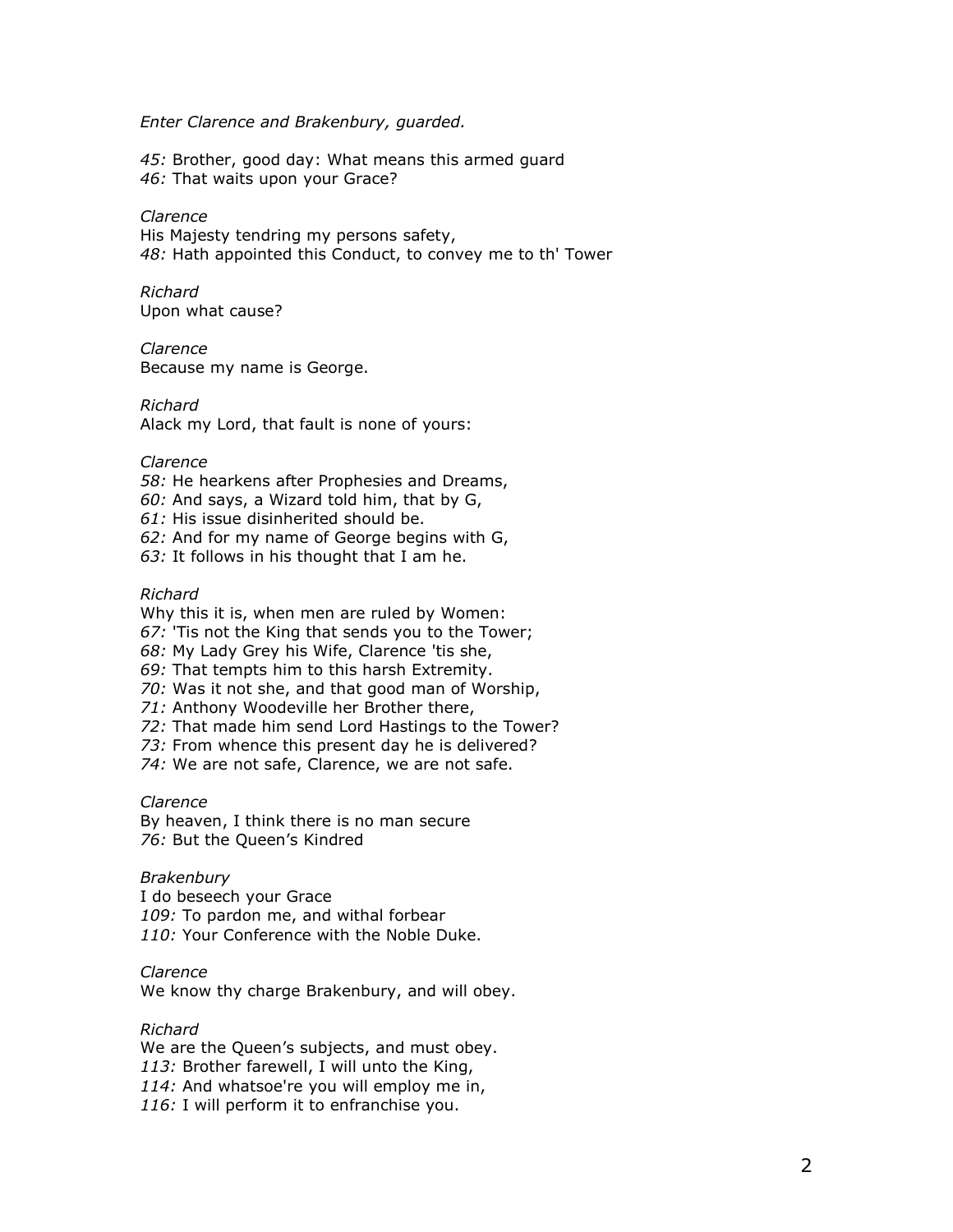117: Mean time, this deep disgrace in Brotherhood, 118: Touches me deeper than you can imagine.

Clarence

I know it pleaseth neither of us well.

Richard Well, your imprisonment shall not be long, 121: I will deliver you, or else lie for you: 122: Mean time, have patience.

Clarence I must perforce: Farewell. Exit Clarence

Richard

Go tread the path that thou shalt ne're return: 125: Simple plain Clarence, I do love thee so, 126: That I will shortly send thy Soul to Heaven, But who comes here? The new delivered Hastings?

Enter Lord Hastings.

Hastings

Good time of day unto my gracious Lord.

Richard

As much unto my good Lord Chamberlain: 133: How hath your Lordship brooked imprisonment?

Hastings

With patience (Noble Lord) as prisoners must: 135: But I shall live (my Lord) to give them thanks 136: That were the cause of my imprisonment.

Richard

No doubt, no doubt, and so shall Clarence too, 138: For they that were your Enemies, are his, 139: And have prevailed as much on him, as you,

**Hastings** More pity, that the Eagles should be mewed, 141: Whiles Kites and Buzzards play at liberty.

Richard What news abroad?

**Hastings** 

No news so bad abroad, as this at home: 144: The King is sickly, weak, and melancholy, 145: And his Physicians fear him mightily.

Richard

Now by Saint John, that News is bad indeed.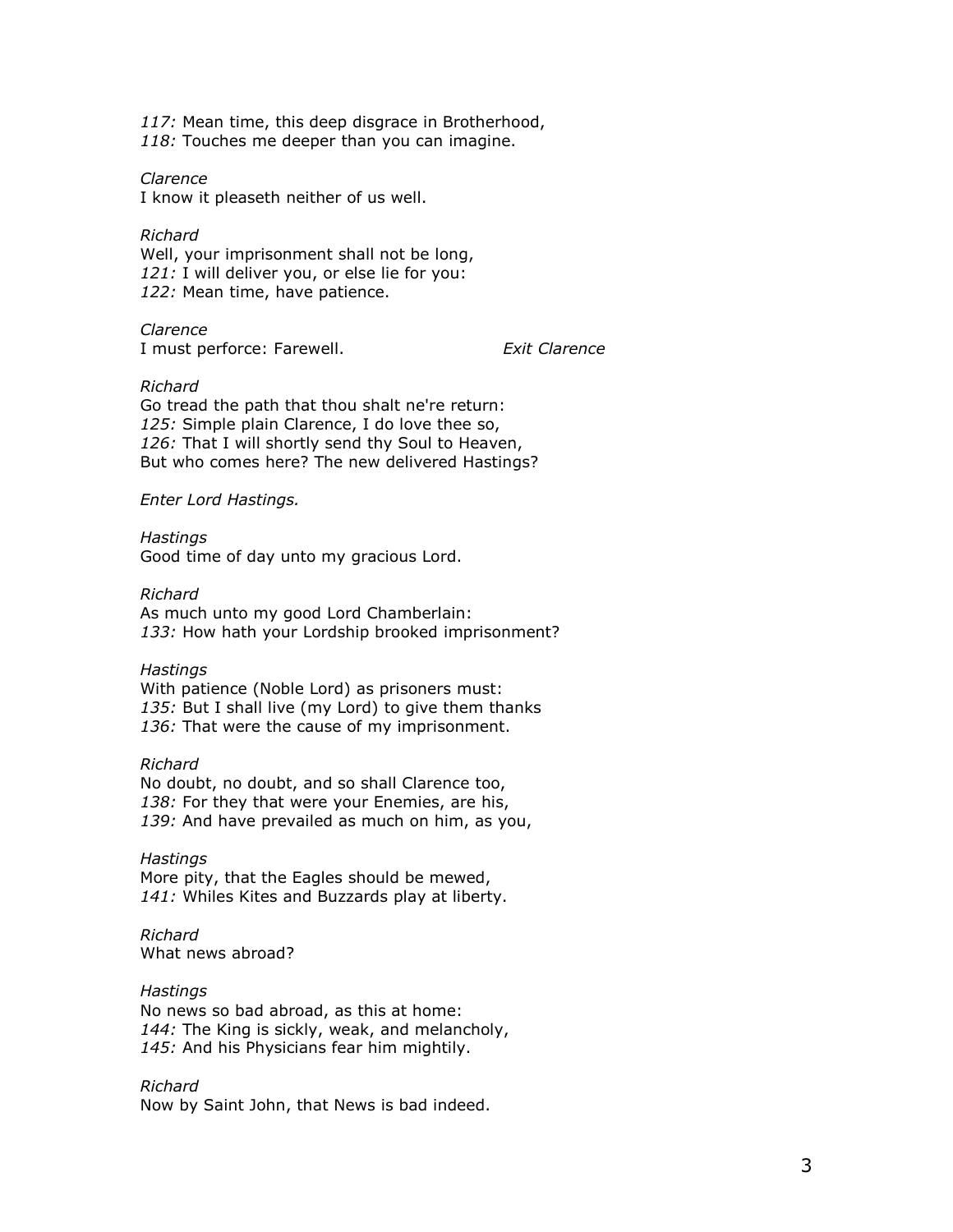150: Where is he, in his bed?

**Hastings** He is.

## Richard

Go you before, and I will follow you. Exit Hastings. 154: He cannot live I hope, and must not die, 155: Till George be packed with post-horse up to Heaven. 156: I'll in to urge his hatred more to Clarence, 157: With Lies well steeled with weighty Arguments, 158: And if I fail not in my deep intent, 159: Clarence hath not another day to live: 160: Which done, God take King Edward to his mercy, 161: And leave the world for me to bustle in. 162: For then, I'll marry Warwick's youngest daughter. 163: What though I killed her Husband, and her Father, 164: The readiest way to make the Wench amends,

165: Is to become her Husband, and her Father:

169: But yet I run before my horse to Market:

170: Clarence still breathes, Edward still lives and reigns,

171: When they are gone, then must I count my gains.  $Exit$ 

# 1.2

Enter the Corse of Henry VI with Halberds to guard it; Lady Anne being the Mourner.

## Anne.

Set down, set down your honorable load,

176: If Honor may be shrouded in a Hearse;

177: Whil'st I awhile obsequiously lament

178: Th' untimely fall of Virtuous Lancaster.

179: Poor key-cold Figure of a holy King,

180: Pale Ashes of the House of Lancaster;

182: Be it lawful that I invocate thy Ghost,

183: To hear the Lamentations of poor Anne,

184: Wife to thy Edward, to thy slaughtered Son,

185: Stabbed by the selfsame hand that made these wounds.

188: O cursed be the hand that made these holes:

189: Cursed the Heart, that had the heart to do it:

190: Cursed the Blood, that let this blood from hence:

191: More direful hap betide that hated Wretch

192: That makes us wretched by the death of thee,

193: Than I can wish to Wolves, to Spiders, Toads,

194: Or any creeping venom'd thing that lives.

195: If ever he have Child, Abortive be it,

196: Prodigious, and untimely brought to light,

197: Whose ugly and unnatural Aspect

198: May fright the hopeful Mother at the view,

200: If ever he have Wife, let her be made

201: More miserable by the death of him,

202: Then I am made by my young Lord, and thee.

203: Come now towards Chertsey with your holy Load,

Taken from Paul's, to be interred there. Enter Richard.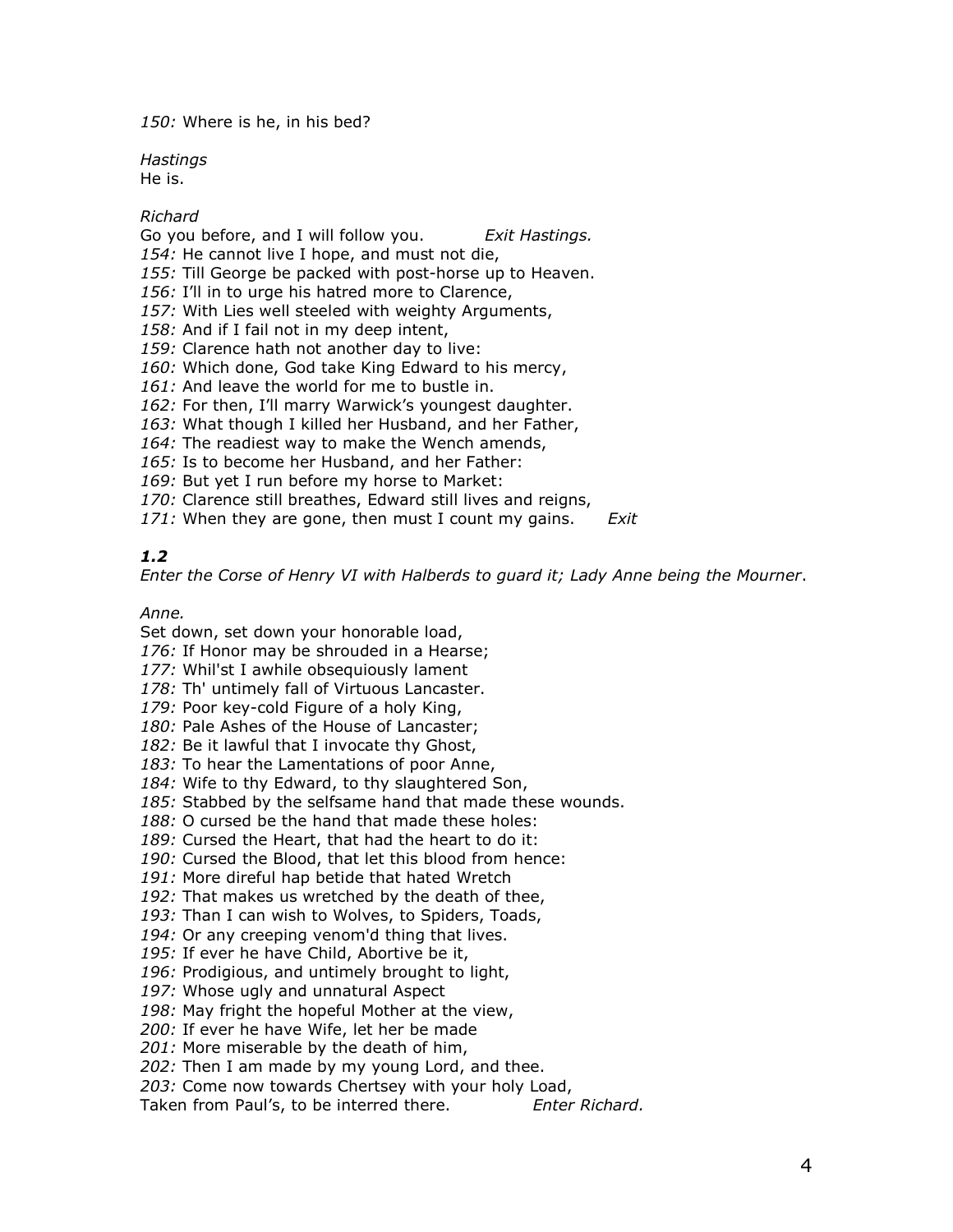Richard

Stay you that bear the Corse, and set it down.

## Anne

What black Magician conjures up this Fiend, 210: To stop devoted charitable deeds?

## Richard

Villains set down the Corse, or by Saint Paul, 212: I'll make a Corse of him that disobeys.

## Guard

My Lord stand back, and let the Coffin pass.

## Richard

216: Advance thy Halberd higher than my breast, 217: Or by Saint Paul I'll strike thee to my Foot.

## Anne.

What do you tremble? are you all afraid? 220: Alas, I blame you not, for you are Mortal, 221: And Mortal eyes cannot endure the Devil.

Richard

Sweet Saint, for Charity, be not so curst.

## Anne

Foul Devil, for God's sake hence, and trouble us not, 228: For thou hast made the happy earth thy Hell:

230: If thou delight to view thy heinous deeds,

231: Behold this pattern of thy Butcheries.

232: Oh Gentlemen, see, see dead Henry's wounds,

233: Open their congealed mouths, and bleed afresh.

234: Blush, blush, thou lump of foul Deformity:

235: For 'tis thy presence that exhales this blood

236: From cold and empty Veins where no blood dwells.

## Richard

Lady, you know no Rules of Charity, 246: Which renders good for bad, Blessings for Curses.

## Anne

Villain, thou know'st nor law of God nor Man, 248: No Beast so fierce, but knows some touch of pity.

## Richard

But I know none, and therefore am no Beast.

#### Anne

O wonderful, when devils tell the truth!

## Richard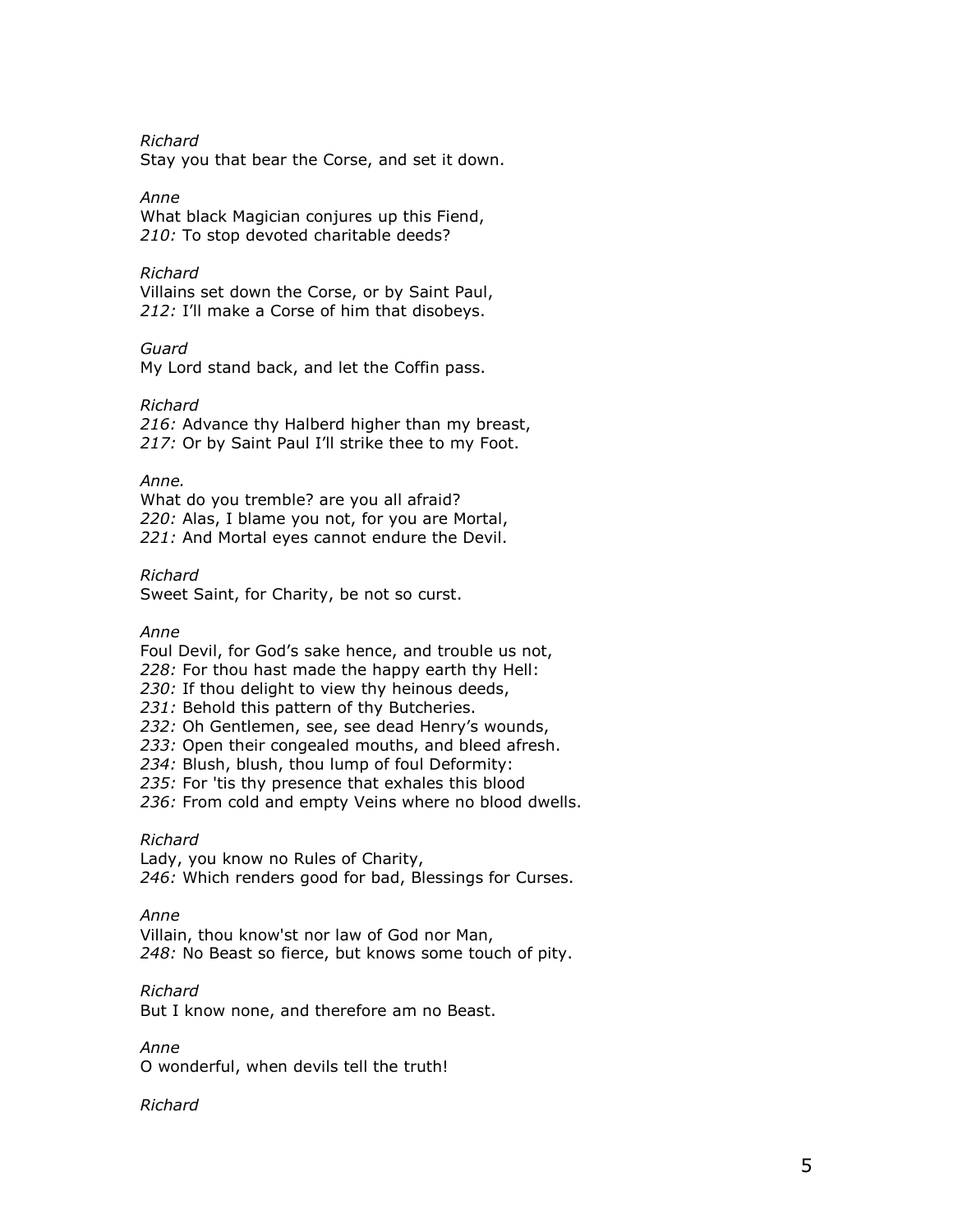More wonderful, when Angels are so angry: 252: Vouchsafe (divine perfection of a Woman) 253: Of these supposed Crimes, to give me leave 254: By circumstance, but to acquit my self.

## Anne

Vouchsafe (defused infection of a man) 256: Of these known evils, but to give me leave 257: By circumstance, to curse thy cursed Self.

## Richard

I did not kill your Husband.

Anne

Why then he is alive.

Richard

Nay, he is dead, and slain by Edward's hands.

Anne

In thy foul throat thou Liest. Queen Margaret saw 275: Thy murd'rous Falchion smoking in his blood:

#### Richard

I was provoked by her sland'rous tongue, 279: That laid their quilt, upon my quiltless Shoulders.

#### Anne

Thou was't provoked by thy bloody mind, 281: That never dream'st on ought but Butcheries: 282: Did'st thou not kill this King?

# Richard

I grant ye.

#### Anne

Do'st grant me Hedge-hog, 285: Then God grant me too 286: Thou may'st be damned for that wicked deed, 287: O he was gentle, mild, and virtuous.

## Richard

The better for the King of heaven that hath him.

## Anne

He is in heaven, where thou shalt never come.

Richard Let him thank me, that holp to send him thither: 292: For he was fitter for that place than earth.

Anne And thou unfit for any place, but hell.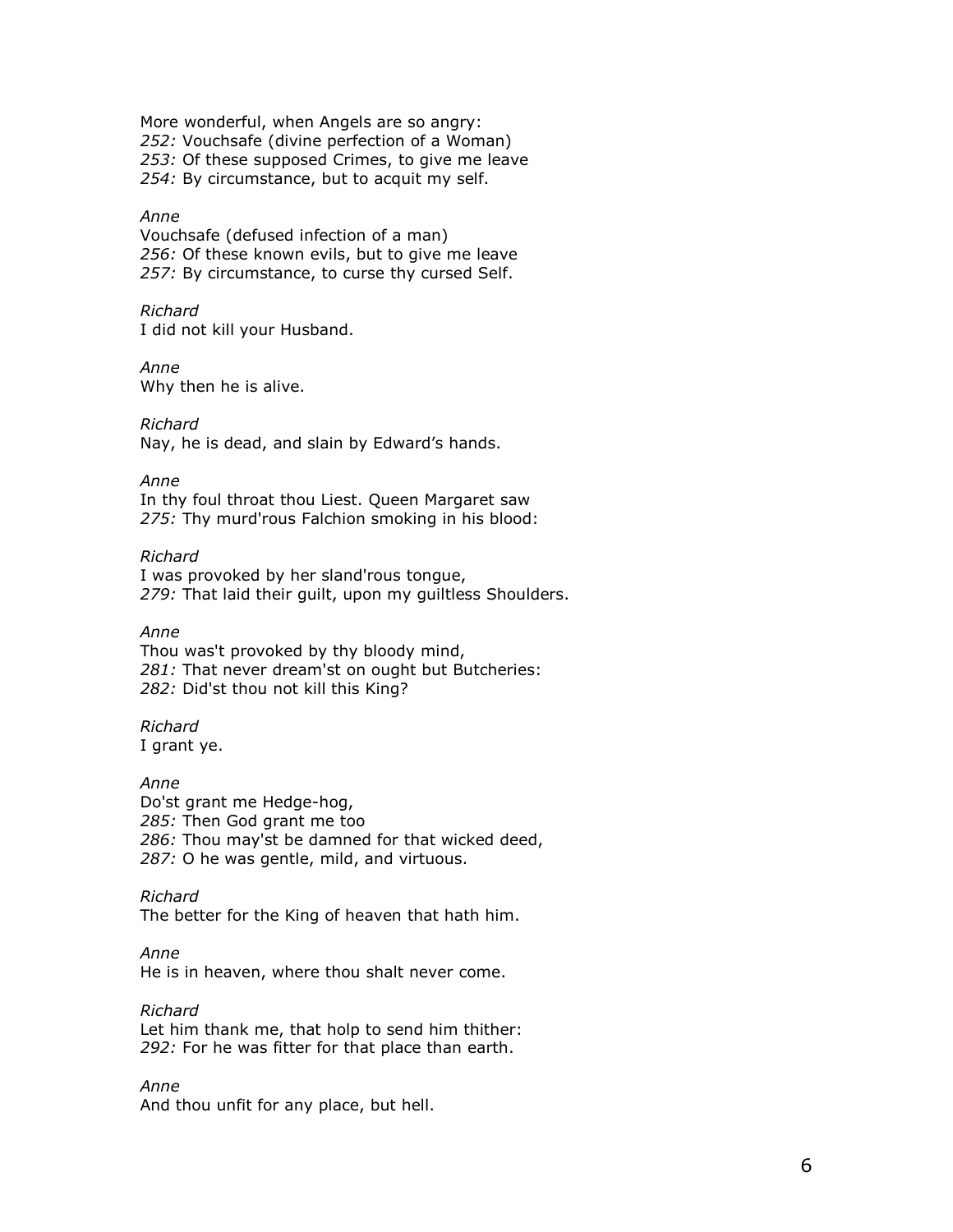Richard Yes one place else, if you will hear me name it.

Anne Some dungeon.

Richard Your Bed-chamber.

Anne Ill rest betide the chamber where thou liest.

Richard So will it Madam, till I lie with you.

Anne I hope so.

# Richard

I know so. But gentle Lady Anne, 301: To leave this keen encounter of our wits, 302: And fall something into a slower method. 303: Is not the causer of the timeless deaths 304: Of these Plantagenets, Henry and Edward, 305: As blameful as the Executioner.

Anne Thou was't the cause, and most accursed effect.

# Richard

Your beauty was the cause of that effect: 308: Your beauty, that did haunt me in my sleep.

Anne If I thought that, I tell thee Homicide, 312: These Nails should rent that beauty from my Cheeks.

# Richard

These eyes could not endure that beauty's wrack, 314: You should not blemish it, if I stood by; 315: As all the world is cheered by the Sun, 316: So I by that: It is my day, my life.

Anne

Black night ore-shade thy day, and death thy life.

Richard Curse not thy self fair Creature. Thou art both.

Anne

I would I were, to be revenged on thee.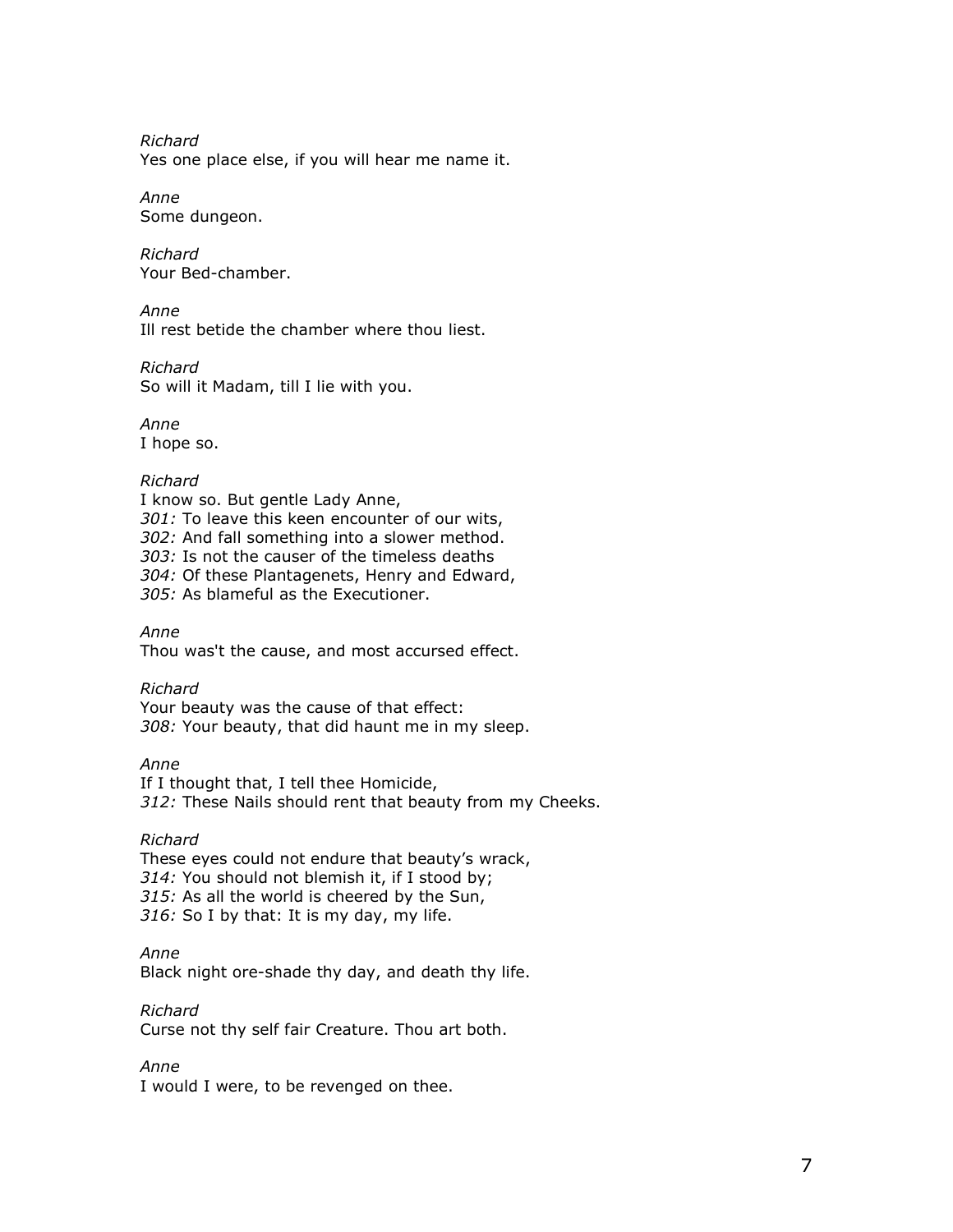Richard It is a quarrel most unnatural, 322: To be revenged on him that loveth thee.

Anne It is a quarrel just and reasonable, 324: To be revenged on him that killed my Husband.

Richard He that bereft thee Lady of thy Husband, 326: Did it to help thee to a better Husband.

Anne His better doth not breathe upon the earth.

Richard He lives, that loves thee better than he could.

Anne Name him.

Richard Plantagenet.

Anne Why that was he.

Richard The selfsame name, but one of better Nature.

Anne Where is he?

Rich Here: She spits at him. 335: Why dost thou spit at me?

Anne Would it were mortal poison, for thy sake.

Richard Never came poison from so sweet a place.

Anne Never hung poison on a fouler Toad. 339: Out of my sight, thou dost infect mine eyes.

Richard Thine eyes (sweet Lady) have infected mine.

Anne Would they were Basilisks, to strike thee dead.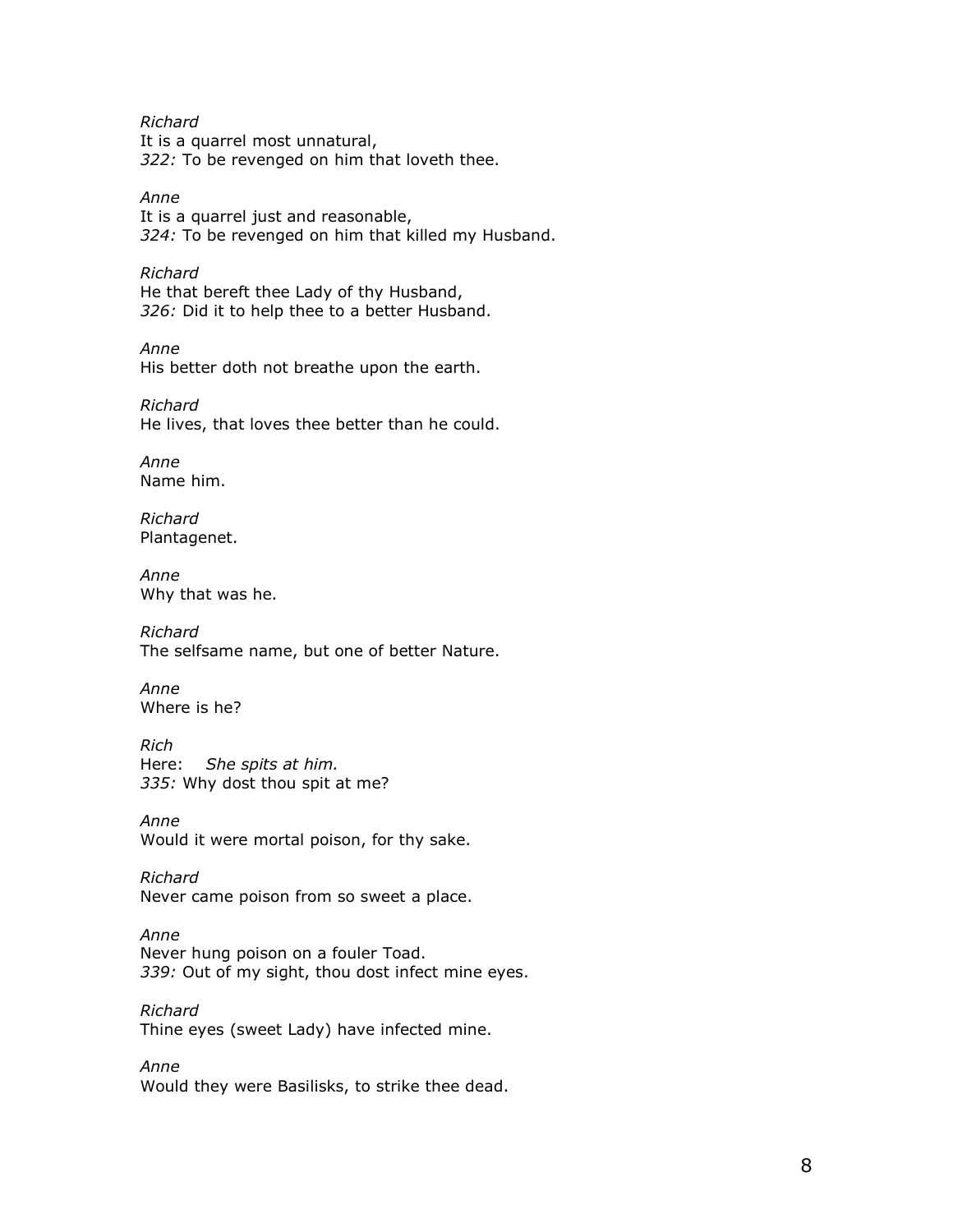## Richard

I would they were, that I might die at once: For now they kill me with a living death. She looks scornfully at him. 363: Teach not thy lip such Scorn; for it was made 364: For kissing Lady, not for such contempt. 365: If thy revengeful heart cannot forgive, 366: Lo here I lend thee this sharp-pointed Sword, 367: Which if thou please to hide in this true breast, 368: And let the Soul forth that adoreth thee, 369: I lay it naked to the deadly stroke, 370: And humbly beg thee death upon my knee,

He lays his breast open, she offers at it with his sword.

372: Nay do not pause: For I did kill King Henry, 373: But 'twas thy Beauty that provoked me. 374: Nay now dispatch: 'Twas I that stabbed young Edward, But 'twas thy Heavenly face that set me on. She lets fall the Sword. 377: Take up the Sword again, or take up me.

#### Anne

Arise Dissembler, though I wish thy death, 379: I will not be thy Executioner.

Richard Then bid me kill my self, and I will do it.

Anne I have already.

Richard

That was in thy rage: 383: Speak it again, and even with the word, 384: This hand, which for thy love, did kill thy Love, 385: Shall for thy love, kill a far truer Love, 386: To both their deaths shalt thou be accessory.

Anne I would I knew thy heart.

Richard 'Tis figured in my tongue.

Anne I fear me, both are false.

Richard Then never Man was true.

Anne Well, well, put up your Sword.

Richard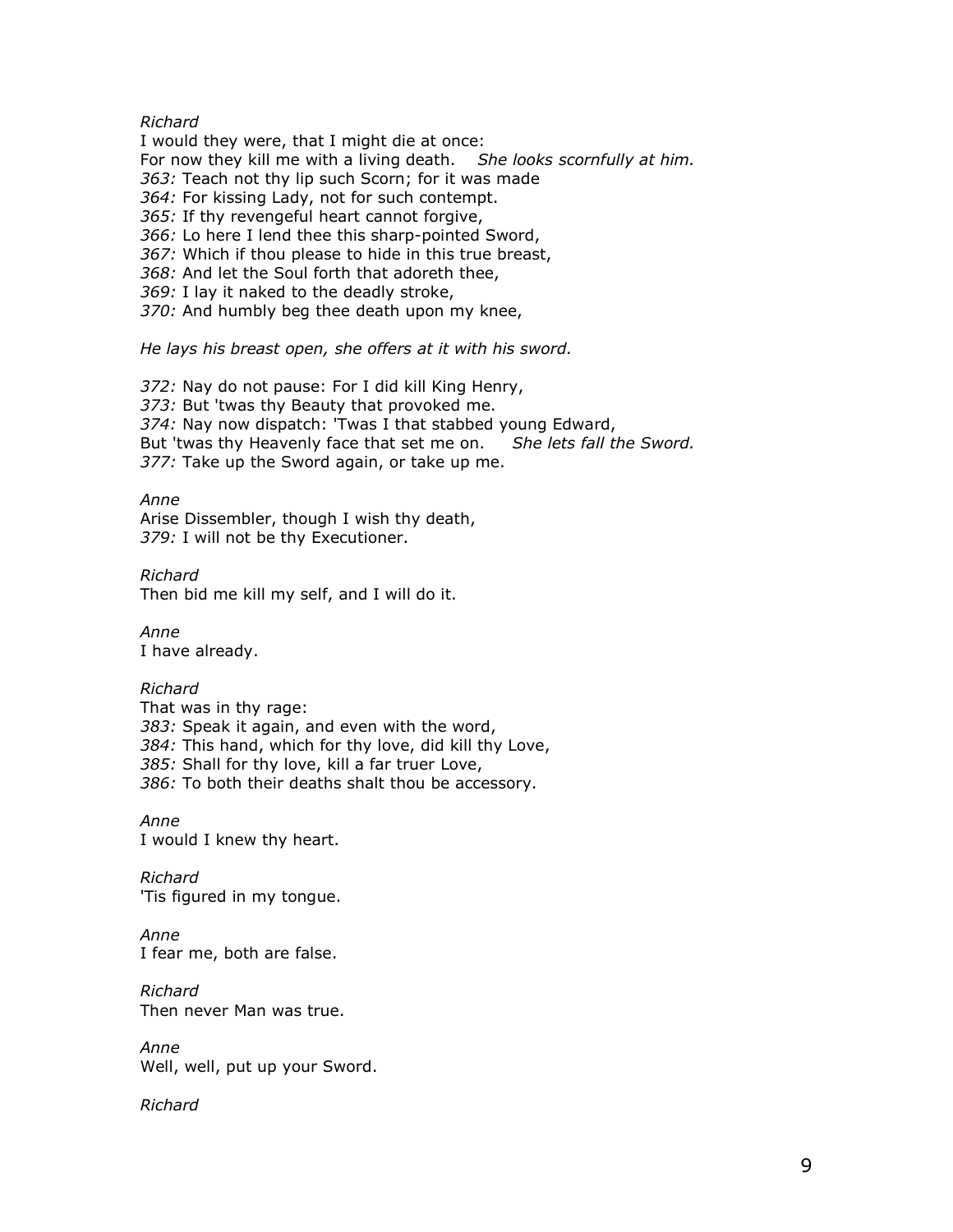Say then my Peace is made.

Anne

That shalt thou know hereafter.

Richard But shall I live in hope.

Anne All men I hope live so.

## Richard

396: Vouchsafe to wear this Ring. Look how my Ring encompasseth thy Finger, 398: Even so thy Breast encloseth my poor heart: 399: Wear both of them, for both of them are thine. 400: And if thy poor devoted Servant may 401: But beg one favor at thy gracious hand, 402: Thou dost confirm his happiness forever.

Anne

What is it?

## Richard

That it may please you leave these sad designs, 405: To him that hath most cause to be a Mourner, 406: And presently repair to Crosby House: 407: Where (after I have solemnly interred 408: At Chertsey Monastery this Noble King, 409: And wet his Grave with my Repentant Tears) 410: I will with all expedient duty see you. 412: Grant me this Boon.

#### Anne

With all my heart, and much it joys me too, 414: To see you are become so penitent. 415: Tressel and Barkley, go along with me.

Richard Bid me farewell.

Anne

'Tis more then you deserve: 418: But since you teach me how to flatter you, 419: Imagine I have said farewell already. Exit two with Anne.

Corse Bearer Towards Chertsey, Noble Lord?

Richard No: to White Friars, there attend my coming. Exit Corse. 424: Was ever woman in this humor wooed? 425: Was ever woman in this humor won?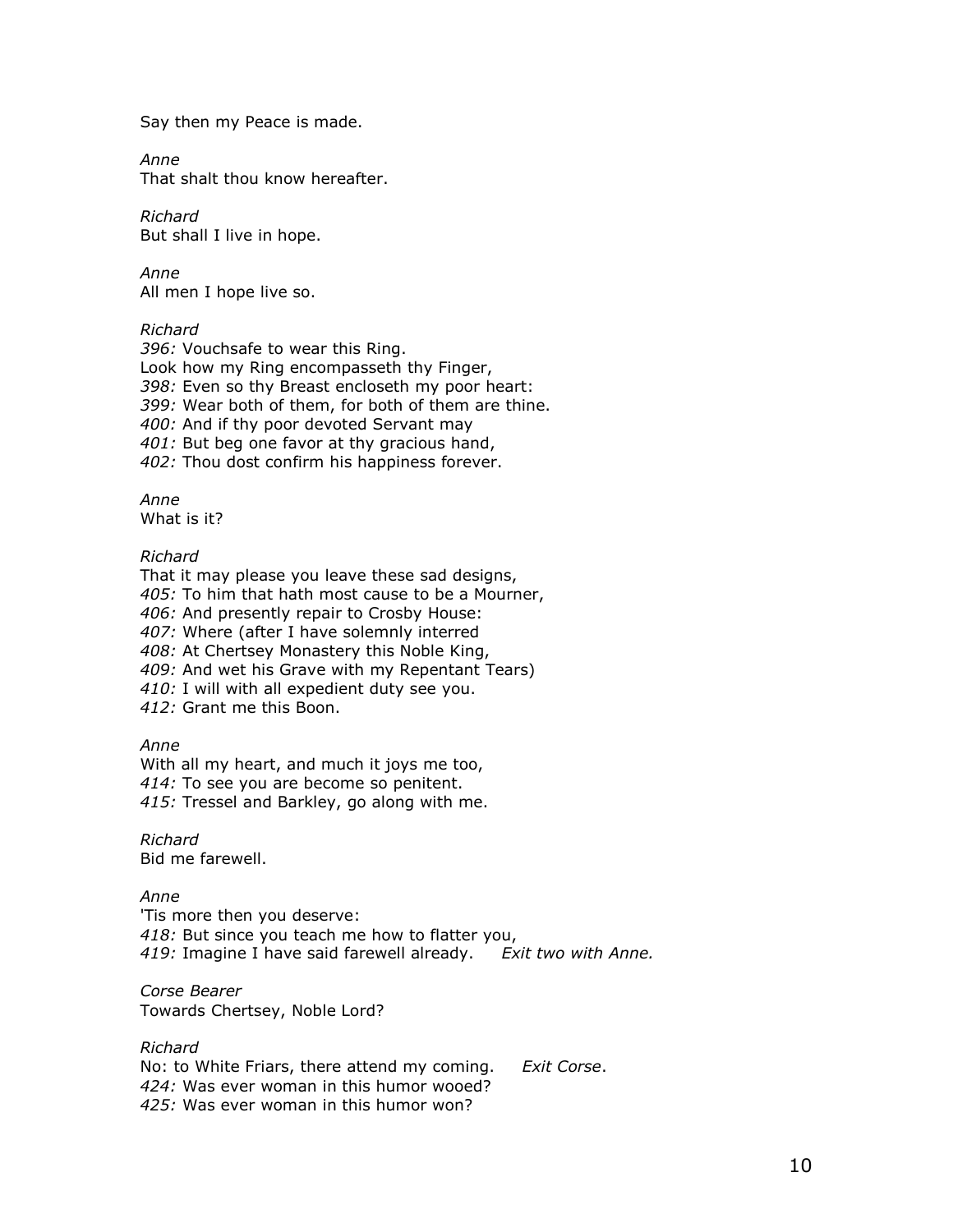426: I'll have her, but I will not keep her long. 459: Shine out fair Sun, till I have bought a glass, 460: That I may see my Shadow as I pass. Exit.

## 1.3

Enter the Queen Elizabeth, Lord Rivers, and Lord Grey.

Rivers

Have patience Madam, there's no doubt his Majesty 465: Will soon recover his accustomed health.

Grey.

In that you brook it ill, it makes him worse, 467: Therefore for God's sake entertain good comfort, 468: And cheer his Grace with quick and merry eyes

Elizabeth

470: If he were dead, what would betide on me?

Grey.

No other harm, but loss of such a Lord.

Elizabeth

The loss of such a Lord includes all harms.

Grey. The Heavens have blest you with a goodly Son, 474: To be your Comforter, when he is gone.

Elizabeth

Ah! He is young; and his minority 476: Is put unto the trust of Richard Gloucester, 477: A man that loves not me, nor none of you.

Rivers

Is it concluded he shall be Protector?

Elizabeth It is determined, not concluded yet: But so it must be, if the King miscarry. Enter Buckingham and Derby.

Grey. Here come the Lords of Buckingham and Derby.

Buckingham Good time of day unto your Royal Grace.

Derby God make your Majesty joyful, as you have been.

Elizabeth Saw you the King today, my Lord of Derby?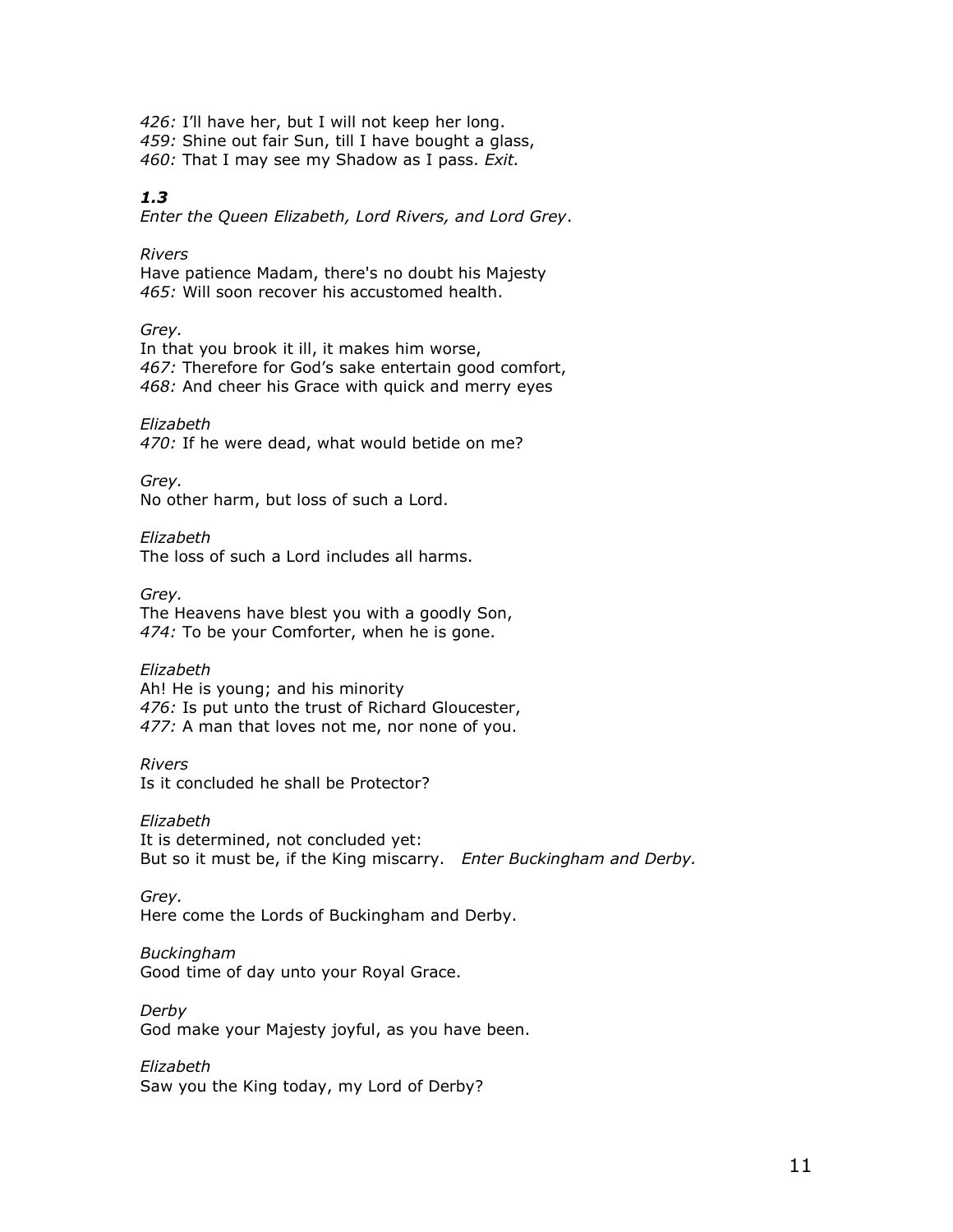## Derby

But now the Duke of Buckingham and I, 497: Are come from visiting his Majesty.

## Elizabeth

God grant him health, did you confer with him?

## Buckingham

Aye, Madam, he desires to make atonement 502: Between the Duke of Gloucester, and your Brothers, 503: And between them, and my Lord Chamberlain, 504: And sent to warn them to his Royal presence.

## Elizabeth

Would all were well, but that will never be, 506: I fear our happiness is at the height. Enter Richard.

## Richard

They do me wrong, and I will not endure it.

509: Who is it that complains unto the King,

510: That I (forsooth) am stern, and love them not?

511: By holy Paul, they love his Grace but lightly,

512: That fill his ears with such dissentious Rumors.

513: Because I cannot flatter, and look fair,

514: Smile in men's faces, smooth, deceive, and codge,

515: Duck with French nods, and Apish courtesy,

516: I must be held a rancorous Enemy.

517: Cannot a plain man live, and think no harm,

518: But thus his simple truth must be abused,

519: With silken, sly, insinuating Jacks?

#### Grey.

To who in all this presence speaks your Grace?

#### Richard

To thee, that hast nor Honesty, nor Grace:

522: When have I injured thee? When done thee wrong?

523: Or thee? or thee? or any of your Faction?

524: A plague upon you all. His Royal Grace

525: (Whom God preserve better then you would wish)

526: Cannot be quiet scarce a breathing while,

527: But you must trouble him with lewd complaints.

## Elizabeth

Brother of Gloucester, you mistake the matter:

## Richard

I cannot tell, the world is grown so bad, 536: That Wrens make prey, where Eagles dare not perch.

## Elizabeth

Come, come, we know your meaning Brother Gloucester 540: You envy my advancement, and my friends: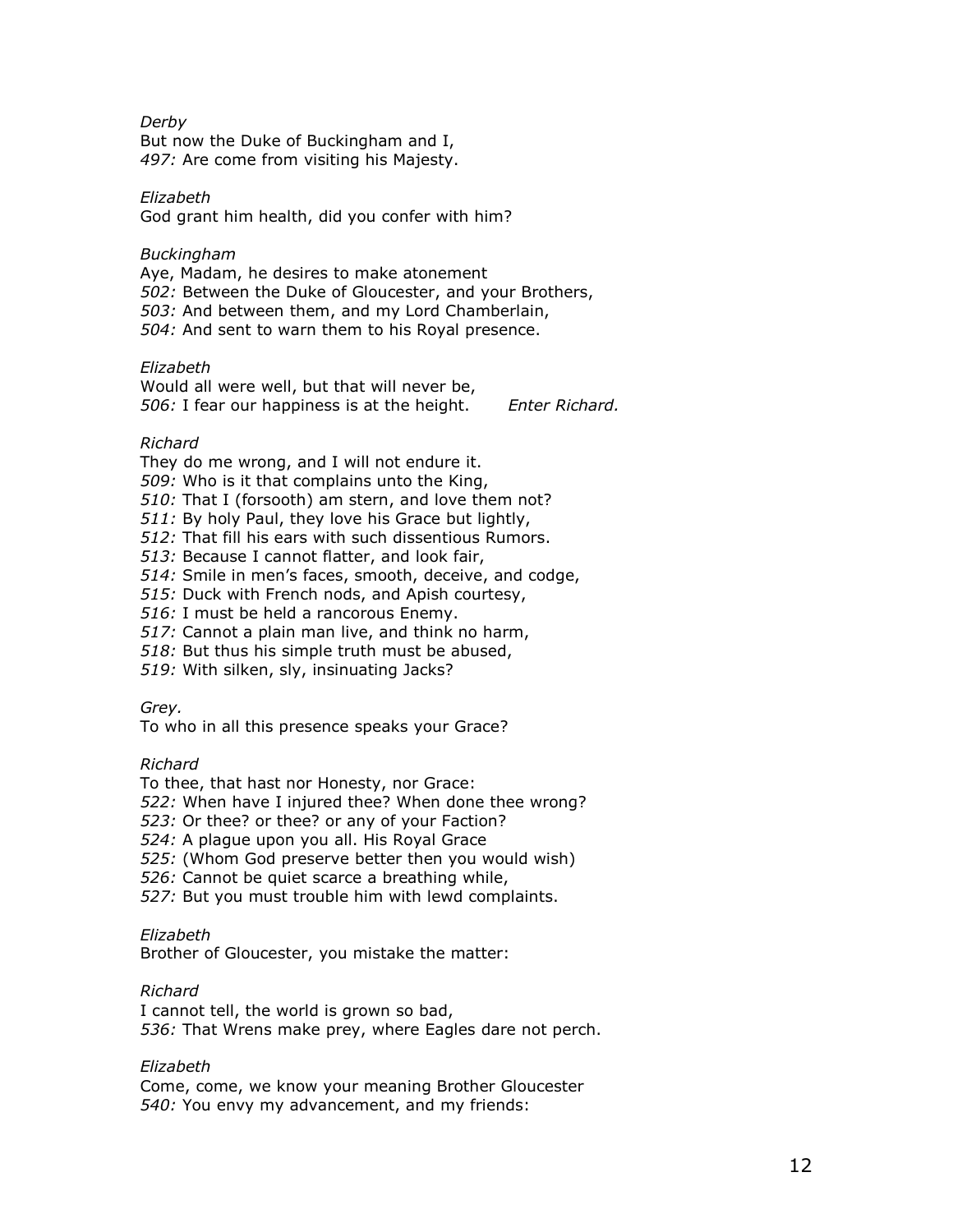541: God grant we never may have need of you.

#### Richard

Meantime, God grants that I have need of you. 543: Our Brother is imprisoned by your means,

#### Elizabeth

550: I never did incense his Majesty 551: Against the Duke of Clarence, but have been 552: An earnest advocate to plead for him.

#### Richard

You may deny that you were not the mean 556: Of my Lord Hastings' late imprisonment?

Rivers She may my Lord, for-

#### Richard

She may Lord Rivers, why who knows not so? 559: She may do more sir than denying that: 560: She may help you to many fair preferments, 561: And then deny her aiding hand therein, 562: And lay those Honors on your high desert. 563: What may she not, she may, I marry may she.

Rivers What marry may she?

Richard What marry may she? Marry with a King,

#### Elizabeth

My Lord of Gloucester, I have too long borne 569: Your blunt upbraidings, and your bitter scoffs: 570: By heaven, I will acquaint his Majesty 571: Of those gross taunts that oft I have endured. 572: I had rather be a Country servant maid 573: Than a great Queen, with this condition, 574: To be so baited, scorned, and stormed at, Small joy have I in being England's Queen. Enter old Queen Margaret.

#### **Margaret**

And lessened be that small, God I beseech him. 578: Thy honor, state, and seat, is due to me.

Richard What? Threat you me with telling of the King? 580: I will avouch't in presence of the King: 581: I dare adventure to be sent to th' Tower. 582: 'Tis time to speak. My pains are quite forgot.

Margaret.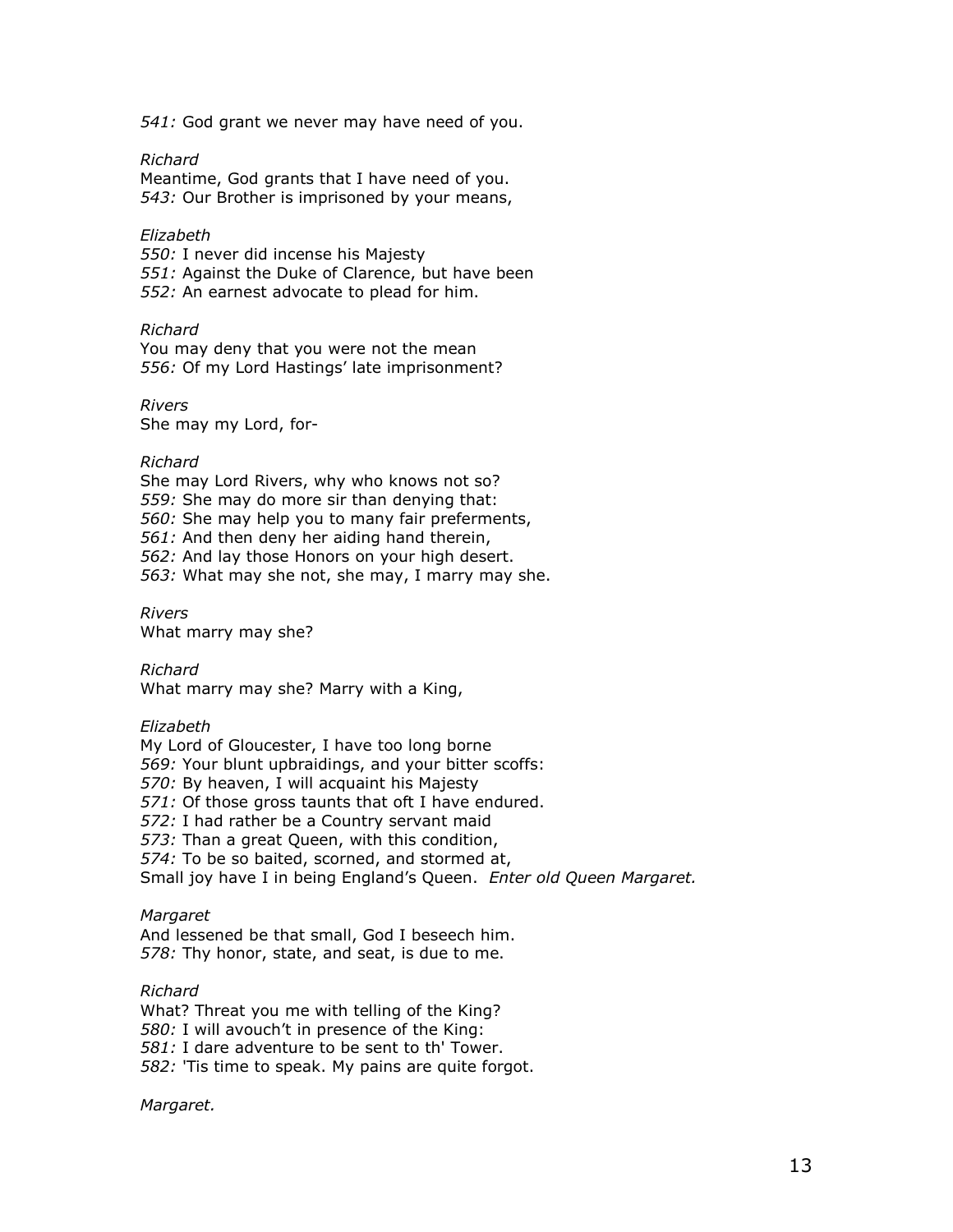Out Devil, I do remember them too well: 586: Thou killd'st my Husband Henry in the Tower, 587: And Edward my poor Son, at Tewkesbury.

#### Richard

Ere you were Queen, aye, or your Husband King: 590: I was a pack-horse in his great affairs: 591: A weeder out of his proud Adversaries, 592: A liberal rewarder of his Friends, 593: To royalize his blood, I spent mine own.

#### Margaret.

Aye, and much better blood than his or thine.

#### Richard

In all which time, you and your Husband Grey 597: Were factious, for the House of Lancaster; 598: And Rivers, so were you: if you forget 601: What you have been ere this, and what you are: 602: Withal, what I have been, and what I am.

#### Margaret

A murderous Villain, and so still thou art.

#### Richard

Poor Clarence did forsake his Father Warwick, 605: Aye, and forswore himself (which Jesu pardon.) To fight on Edward's party, for the Crown, 608: And for his meed, poor Lord, he is mewed up: 609: I would to God my heart were Flint, like Edward's, 610: Or Edward's soft and pitiful, like mine; 611: I am too childish foolish for this World.

## Margaret

High thee to Hell for shame, and leave this World

#### Rivers

My Lord of Gloucester: in those busy days, 615: Which here you urge, to prove us Enemies, 616: We followed then our Lord, our Sovereign King, 617: So should we you, if you should be our King.

#### Richard

If I should be? I had rather be a Peddler: 619: Far be it from my heart, the thought thereof.

## Elizabeth

As little joy (my Lord) as you suppose 621: You should enjoy, were you this Country's King, 622: As little joy you may suppose in me, 623: That I enjoy, being the Queen thereof.

#### Margaret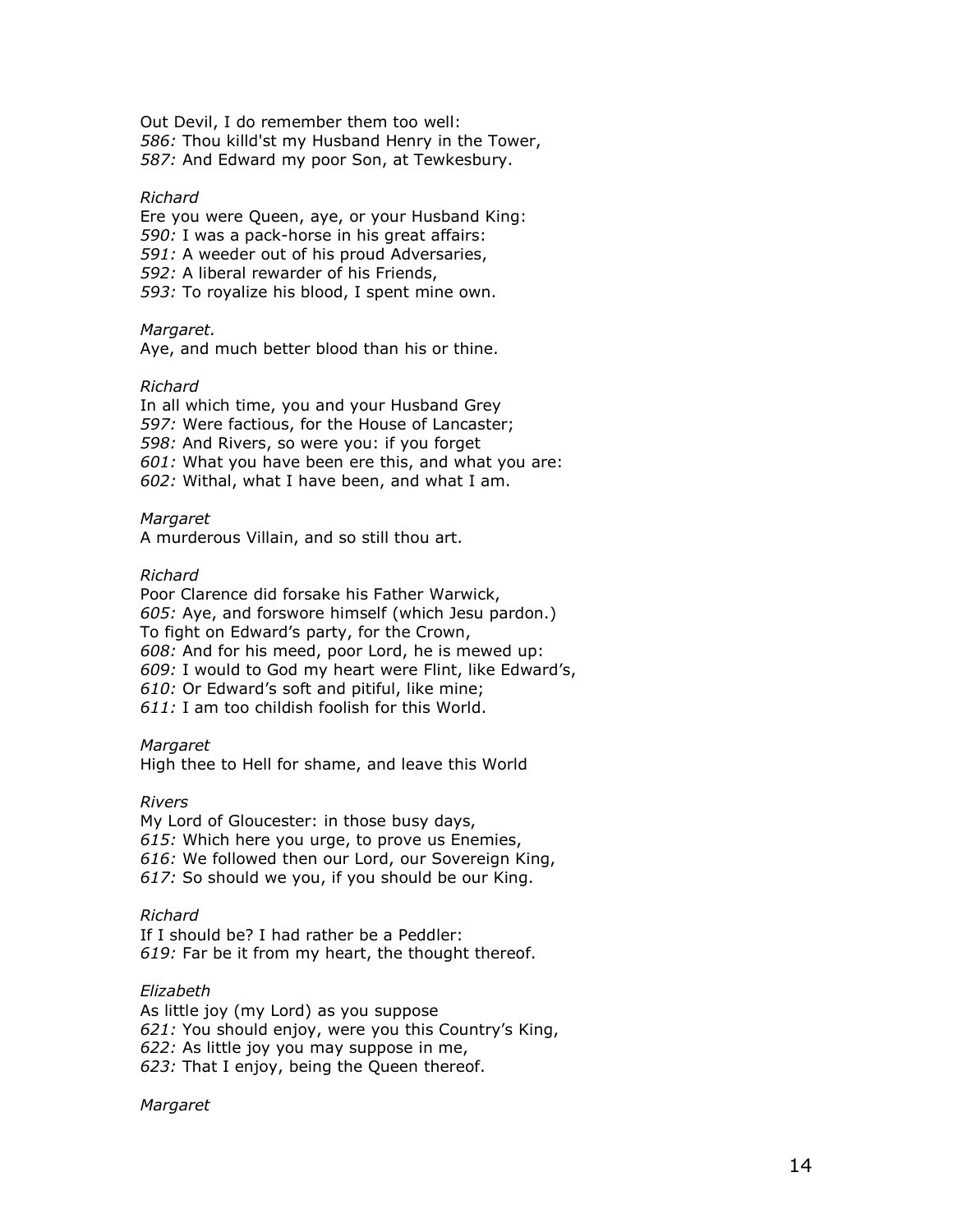A little joy enjoys the Queen thereof,

625: For I am she, and altogether joyless:

626: I can no longer hold me patient.

627: Hear me, you wrangling Pirates that fall out,

628: In sharing that which you have pilled from me:

629: Which of you trembles not, that looks on me?

632: Ah, gentle Villain, do not turn away.

## Richard

Foul, wrinkled Witch, what mak'st thou in my sight? Wert thou not banished, on pain of death?

#### **Margaret**

I was: but I do find more pain in banishment, 638: Than death can yield me here, by my abode. 639: A Husband and a Son thou ow'st to me, 640: And thou a Kingdom; all of you, allegiance: 641: This Sorrow that I have, by right is yours, 642: And all the Pleasures you usurp, are mine.

## Richard

The Curse my Noble Father laid on thee,

644: When thou didst Crown his Warlike Brows with Paper,

645: And with thy scorns drew'st Rivers from his eyes,

646: And then to dry them, gav'st the Duke a Clout,

647: Steeped in the faultless blood of pretty Rutland:

648: His Curses then, from bitterness of Soul,

649: Denounced against thee, are all faln upon thee:

650: And God, not we, hath plagued thy bloody deed.

#### Elizabeth

So just is God, to right the innocent.

#### **Hastings**

O, 'twas the foulest deed to slay that Babe, 653: And the most merciless, that ere was heard of.

#### Rivers

Tyrants themselves wept when it was reported.

#### Dorset

No man but prophesied revenge for it.

#### Buckingham

Northumberland, then present, wept to see it.

## Margaret

What? Were you snarling all before I came, 658: Ready to catch each other by the throat, 659: And turn you all your hatred now on me? 664: Can Curses pierce the Clouds, and enter Heaven? 665: Why then give way dull Clouds to my quick Curses.

666: Though not by War, by Surfeit die your King,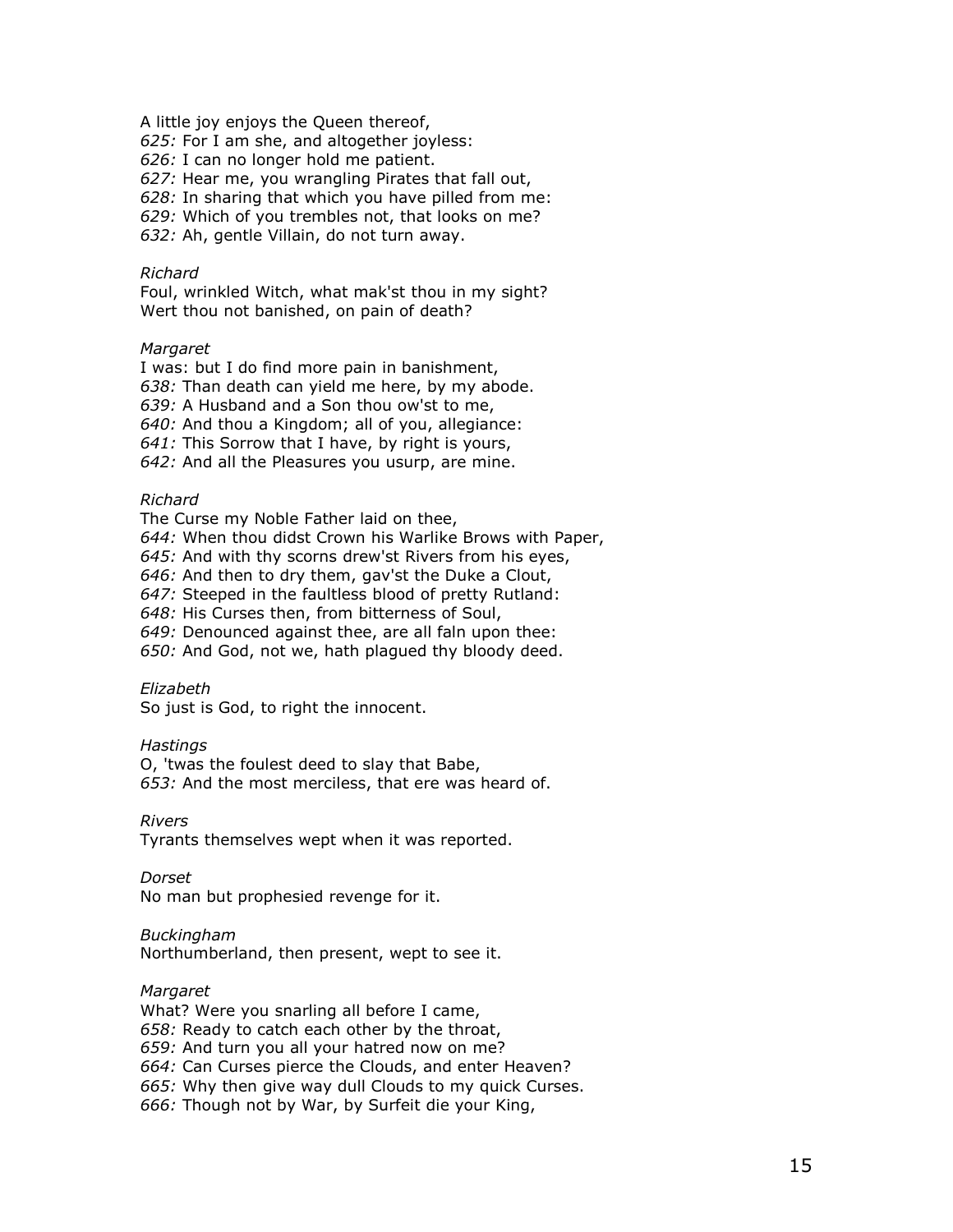667: As ours by Murder to make him a King.

668: Edward thy Son, that now is Prince of Wales,

669: For Edward our Son, that was Prince of Wales,

670: Die in his youth, by like untimely violence.

671: Thy self a Queen, for me that was a Queen,

672: Out-live thy glory, like my wretched self:

673: Long may'st thou live, to wail thy Children's death,

674: And see another, as I see thee now,

675: Decked in thy Rights, as thou art stalled in mine.

679: Rivers and Dorset, you were standers by,

680: And so wast thou, Lord Hastings, when my Son

681: Was stabbed with bloody Daggers: God, I pray him,

682: That none of you may live his natural age,

683: But by some unlooked accident cut off.

#### Richard

Have done thy Charm, thy hateful withered Hag.

#### Margaret

And leave out thee? Stay Dog, for thou shalt hear me. 686: If Heaven have any grievous plague in store, 687: Exceeding those that I can wish upon thee, 688: O let them keep it, till thy sins be ripe, 689: And then hurl down their indignation 690: On thee, the troubler of the poor World's peace. 691: The Worm of Conscience still begnaw thy Soul, 692: Thy Friends suspect for Traitors while thou liv'st, 693: And take deep Traitors for thy dearest Friends: 694: No sleep close up that deadly Eye of thine, 695: Unless it be while some tormenting Dream 696: Affrights thee with a Hell of ugly Devils. 697: Thou elfish marked, abortive rooting Hog, 698: Thou that wast sealed in thy Nativity 699: The slave of Nature, and the Son of Hell: 700: Thou slander of thy heavy Mother's Womb, 701: Thou loathed Issue of thy Father's Loins, 702: Thou Rag of Honor, thou detested-

Richard Margaret.

Margaret Richard.

Richard Ha.

**Margaret** I call thee not.

# Richard

I cry thee mercy then: for I did think, 707: That thou hadst called me all these bitter names.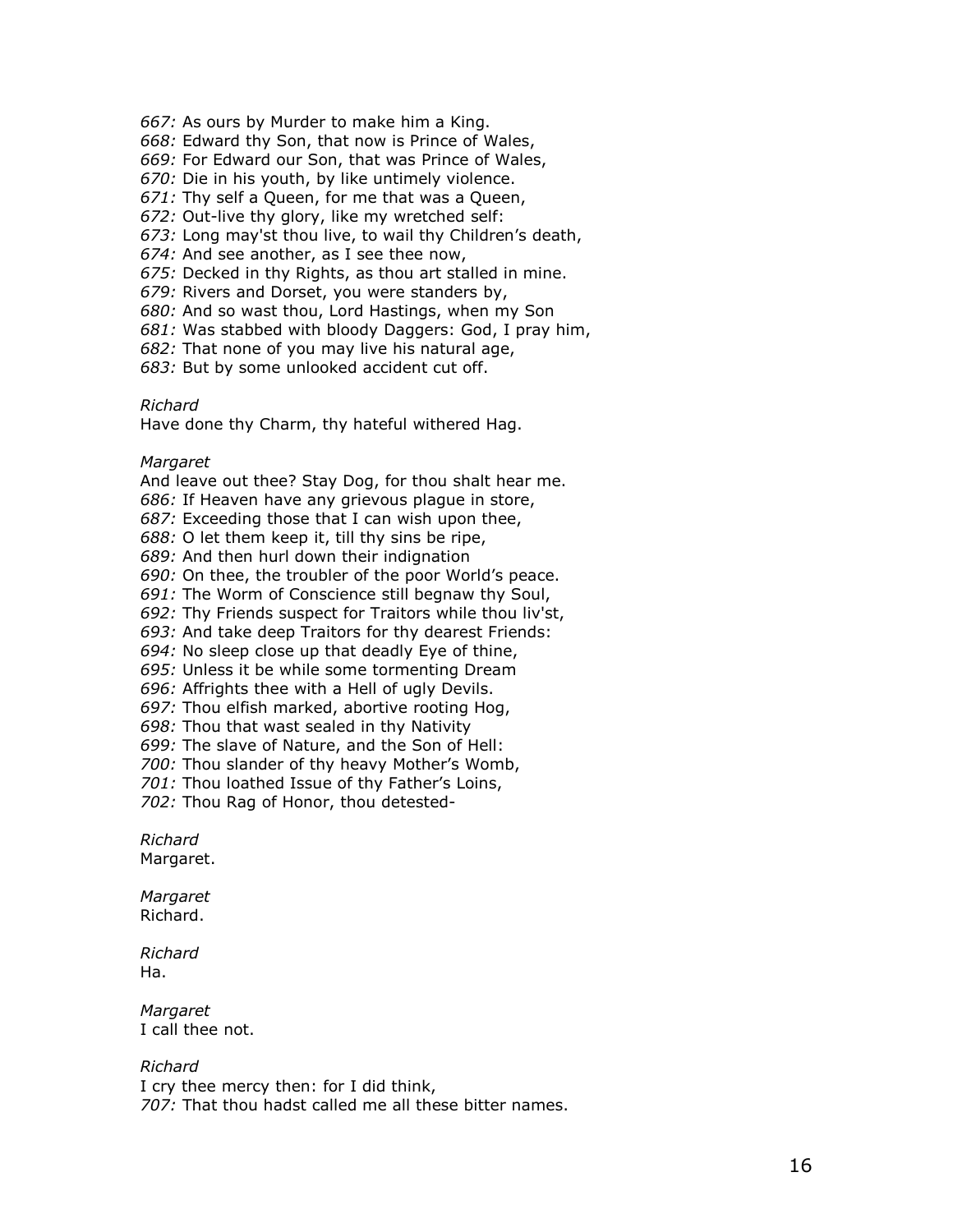Margaret

Why so I did, but looked for no reply. 709: Oh let me make the Period to my Curse.

Richard

'Tis done by me and ends in Margaret.

Elizabeth Thus have you breathed your Curse against yourself.

## Margaret

Poor painted Queen, vain flourish of my fortune, 713: Why strew'st thou Sugar on that Bottled Spider, 714: Whose deadly Web ensnareth thee about? 715: Fool, fool, thou whet'st a Knife to kill thy self: 716: The day will come, that thou shalt wish for me, 717: To help thee curse this poisonous Bunch-backed Toad.

#### **Hastings**

False boding Woman, end thy frantic Curse, 719: Lest to thy harm, thou move our patience.

Margaret

Foul shame upon you, you have all moved mine.

Dorset

Dispute not with her, she is lunatic.

**Margaret** 

Peace Master Marquess, you are malapert, 727: Your fire-new stamp of Honor is scarce currant.

Richard

Good counsel marry, learn it, learn it Marquess.

Dorset

It touches you my Lord, as much as me.

Buckingham Peace, peace for shame: If not, for Charity.

#### Margaret

O Princely Buckingham, I'll kiss thy hand, 755: Thy Garments are not spotted with our blood: 756: Nor thou within the compass of my curse.

Buckingham Nor no one here: for Curses never pass 758: The lips of those that breathe them in the air.

Margaret

761: O Buckingham, take heed of yonder dog: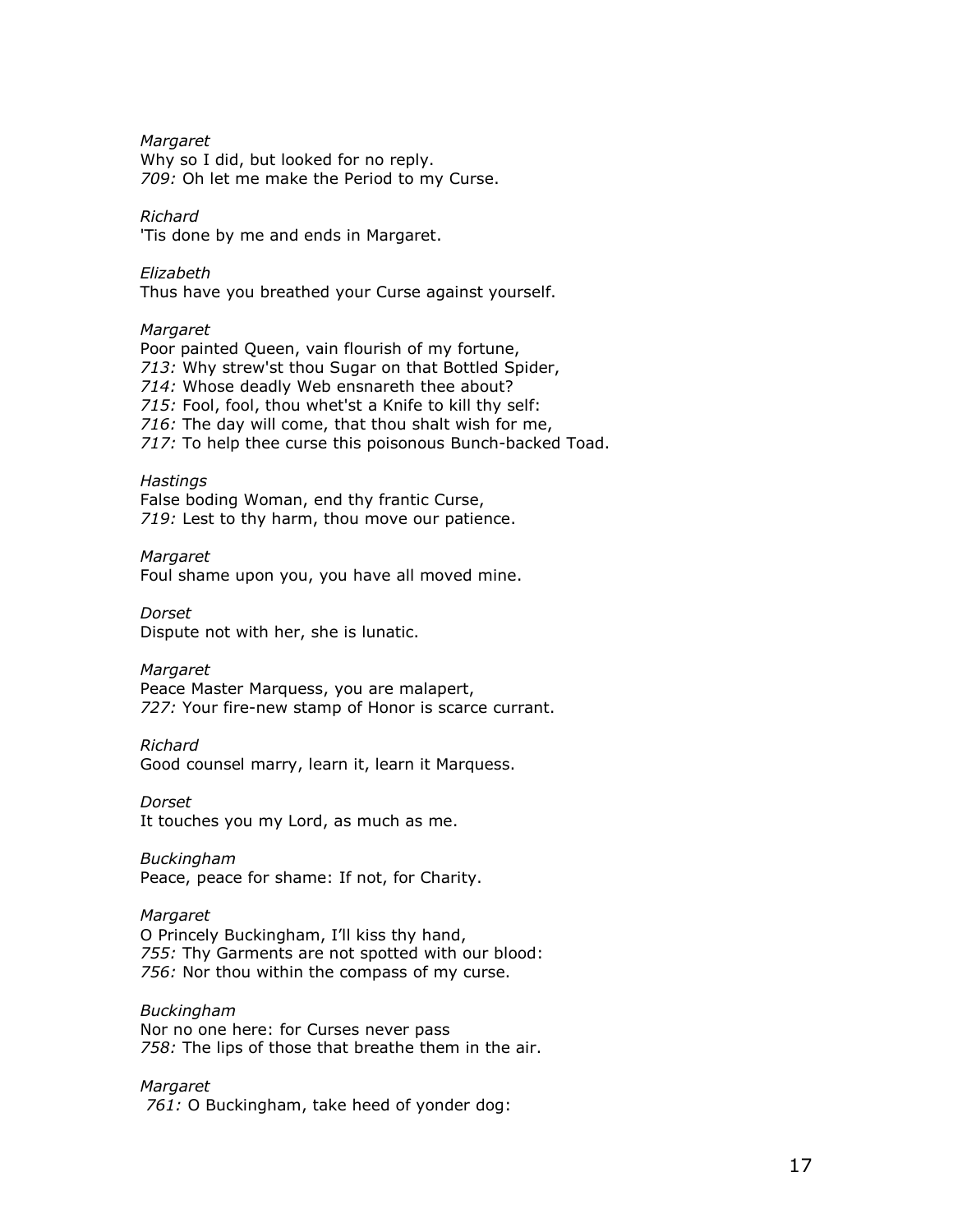762: Look when he fawns, he bites; and when he bites,

763: His venom tooth will rankle to the death.

764: Have not to do with him, beware of him,

765: Sin, death, and hell have set their marks on him,

766: And all their Ministers attend on him.

#### Richard

What doth she say, my Lord of Buckingham.

#### Buckingham

Nothing that I respect, my gracious Lord.

#### **Margaret**

What dost thou scorn me for my gentle counsel? 771: And soothe the devil that I warn thee from. 772: O but remember this another day: 773: When he shall split thy very heart with sorrow: 774: And say (poor Margaret) was a Prophetess: 775: Live each of you the subjects to his hate, 776: And he to yours, and all of you to God's. Exit.

#### Buckingham

My hair doth stand on end to hear her curses.

Rivers

And so doth mine, I muse why she's at liberty.

#### Richard

I cannot blame her, by God's holy mother, 780: She hath had too much wrong, and I repent 781: My part thereof, that I have done to her.

#### Elizabeth

I never did her any to my knowledge.

#### Richard

Yet you have all the vantage of her wrong: 786: Marry as for Clarence, he is well repaid: 787: He is franked up to fatting for his pains, 788: God pardon them that are the cause thereof.

#### Rivers

A virtuous, and a Christian-like conclusion 790: To pray for them that have done scathe to us.

#### Richard

So do I ever, being well advised. Speaks to himself. For had I curst now, I had curst my self. Enter Catesby.

#### Catesby

Madam, his Majesty doth call for you, 796: And for your Grace, and yours my gracious Lord.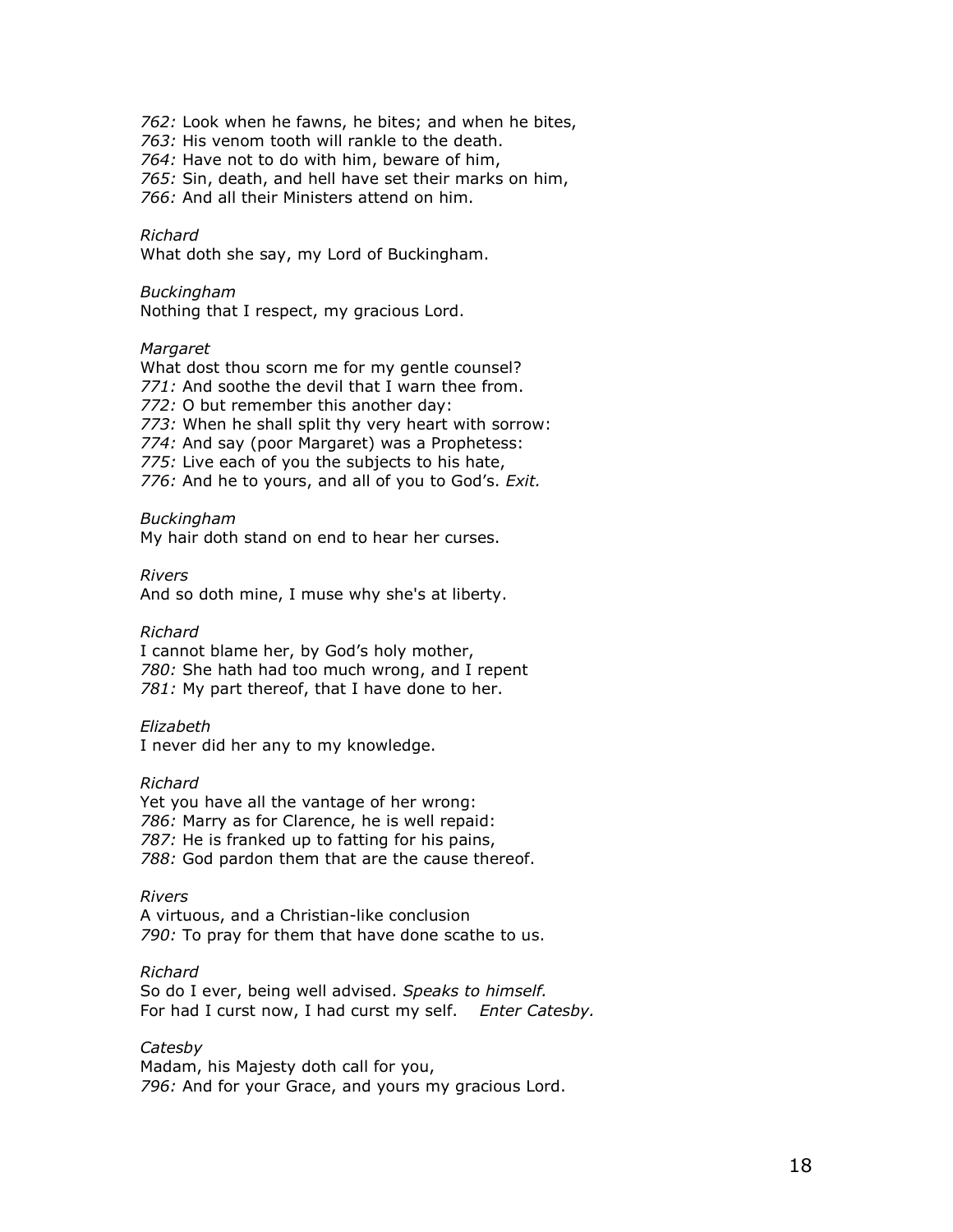Elizabeth

Catesby I come, Lords will you go with me.

Rivers

We wait upon your Grace. Exeunt all but Gloucester.

Richard

801: The secret Mischiefs that I set abroach, 802: I lay unto the grievous charge of others. 810: But then I sigh, and with a piece of Scripture, 811: Tell them that God bids us do good for evil: 812: And thus I clothe my naked Villainy 813: With odd old ends, stolen forth of holy Writ, And seem a Saint, when most I play the devil. Enter two murderers. 816: But soft, here come my Executioners, 817: How now my hardy stout resolved Mates. 818: Are you now going to dispatch this thing?

Murderer 1 We are my Lord, and come to have the Warrant, 820: That we may be admitted where he is.

Richard

Well thought upon, I have it here about me: 822: When you have done, repair to Crosby place; 823: But sirs be sudden in the execution, 824: Withal obdurate, do not hear him plead; 825: For Clarence is well spoken, and perhaps 826: May move your hearts to pity, if you mark him.

Murderer 2

Tut, tut, my Lord, we will not stand to prate, 828: Talkers are no good doers, be assured: 829: We go to use our hands, and not our tongues.

Richard 832: I like you Lads, about your business straight. 833: Go, go, dispatch.

Both Murderers We will my Noble Lord. The Section of the Exeunt.

## 1.4

Enter Clarence and Brakenbury.

Brakenbury Why looks your Grace so heavily today.

#### Clarence

O, I have passed a miserable night, 839: So full of fearful Dreams, of ugly sights, 840: That as I am a Christian faithful man, 841: I would not spend another such a night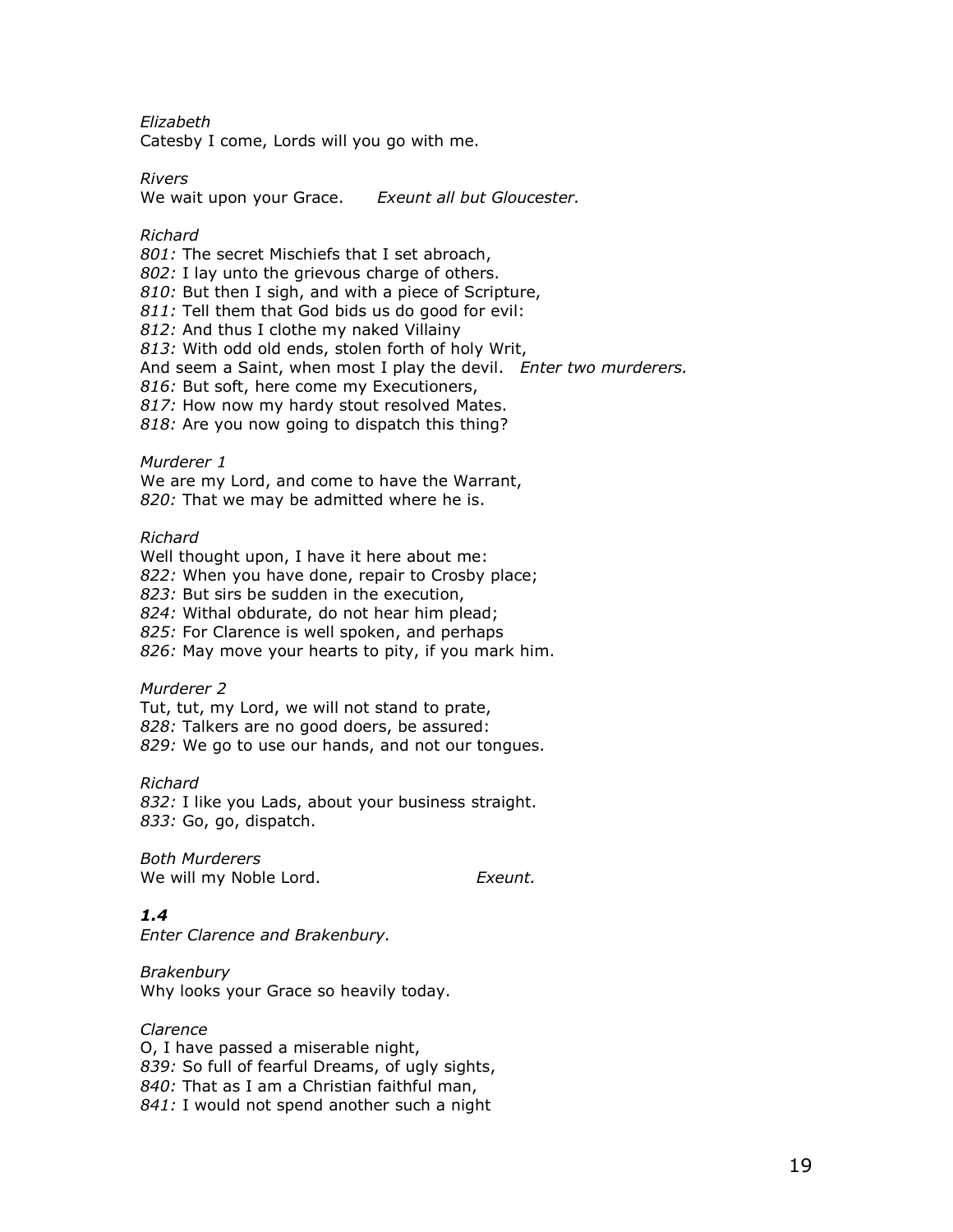842: Though 'twere to buy a world of happy days: 843: So full of dismal terror was the time.

Brakenbury

What was your dream my Lord, I pray you tell me.

Clarence Me thoughts that I had broken from the Tower, 846: And was embarked to cross to Burgundy, 847: And in my company my Brother Gloucester, 848: Who from my Cabin tempted me to walk, 849: Upon the Hatches: There we looked toward England, 853: Upon the giddy footing of the Hatches, 854: Me thought that Gloucester stumbled, and in falling 855: Strook me (that thought to stay him) over-board, 856: Into the tumbling billows of the main. 857: O Lord, me thought what pain it was to drown, 858: What dreadful noise of water in mine ears, What sights of ugly death within mine eyes. Enter two Murderers.

Murderer 1 Ho, who's here?

**Brakenbury** What would'st thou Fellow? And how cam'st thou hither?

Murderer 2 I would speak with Clarence, and I came hither on my Legs.

Brakenbury What so brief?

Murderer 1 'Tis better (Sir) than to be tedious: 929: Let him see our Commission, and talk no more.

Brakenbury

Reads. I am in this, commanded to deliver 931: The Noble Duke of Clarence to your hands. 932: I will not reason what is meant hereby, 933: Because I will be quiltless from the meaning. 934: There lies the Duke asleep, and there the Keys. 935: I'll to the King, and signify to him, 936: That thus I have resigned to you my charge. Exit.

Murderer 1 You may sir, 'tis a point of wisdom: Fare you well.

Murderer 2 What, shall we stab him as he sleeps?

Murderer 1 No: he'll say 'twas done cowardly, when he wakes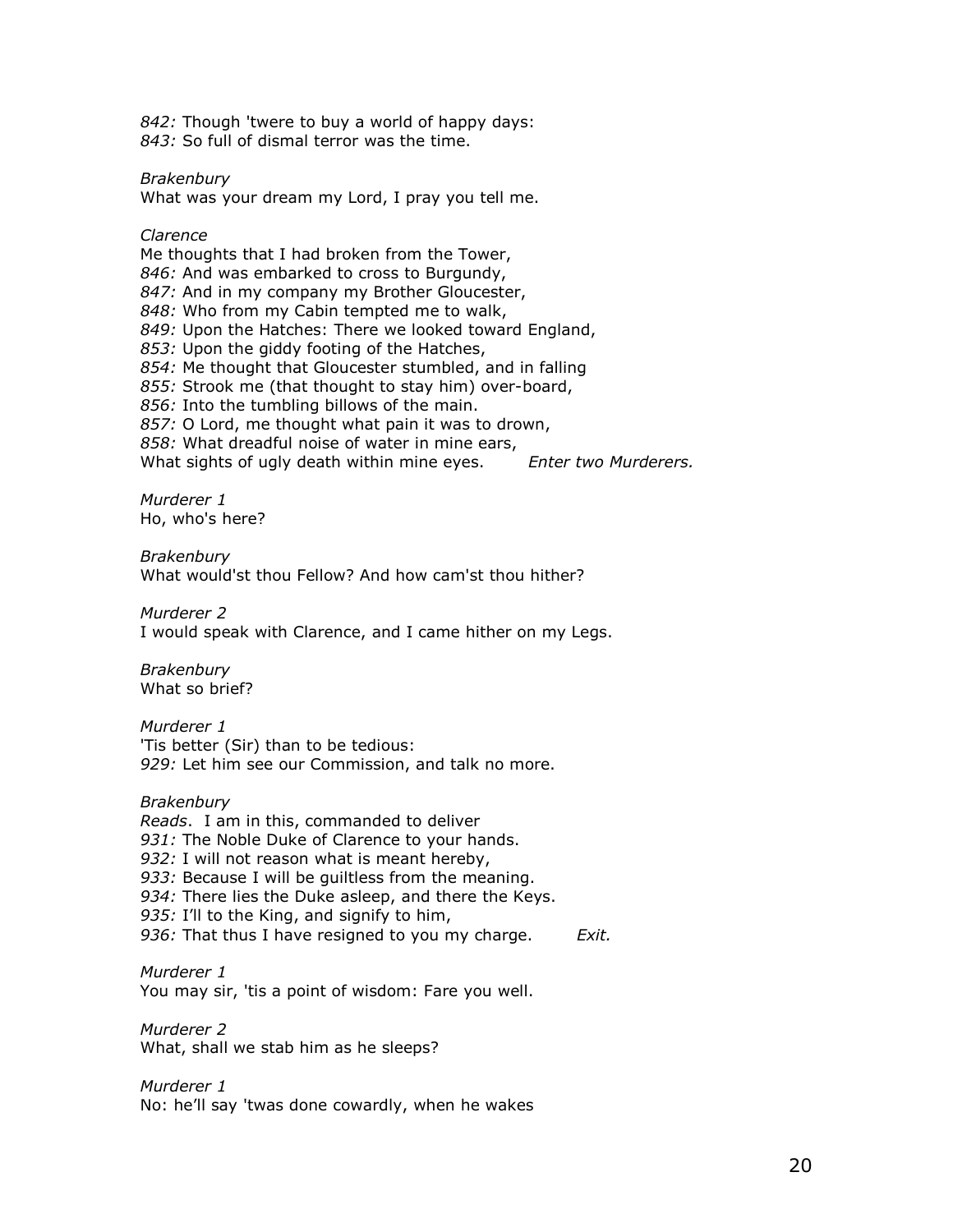Murderer 2 Why he shall never wake, until the great Judgment day.

Murderer 1 Why then he'll say, we stabbed him sleeping.

Murderer 2 The urging of that word Judgment hath bred a kind of remorse in me.

Murderer 1 What? Art thou afraid?

Murderer 2 Not to kill him, having a Warrant. But to be damn'd for killing him, from the which no Warrant can defend me.

Murderer 1 I thought thou had'st been resolute.

Murderer 2 So I am, to let him live.

Murderer 1 I'll back to the Duke of Gloucester, and tell him so.

Murderer 2

Nay, I prithee stay a little: I hope this passionate humor of mine will change. It was wont to hold me but while one tells twenty.

Murderer 1 How dost thou feel thy self now?

Murderer 2 Some certain dregs of conscience are yet within me.

Murderer 1 Remember our Reward, when the deed's done.

Murderer 2 Come, he dies: I had forgot the Reward.

Murderer 1 Where's thy conscience now.

Murderer 2 O, in the Duke of Gloucester's purse.

Murderer 1 When he opens his purse to give us our Reward, thy Conscience flies out.

Murderer 2 'Tis no matter, let it go: There's few or none will entertain it.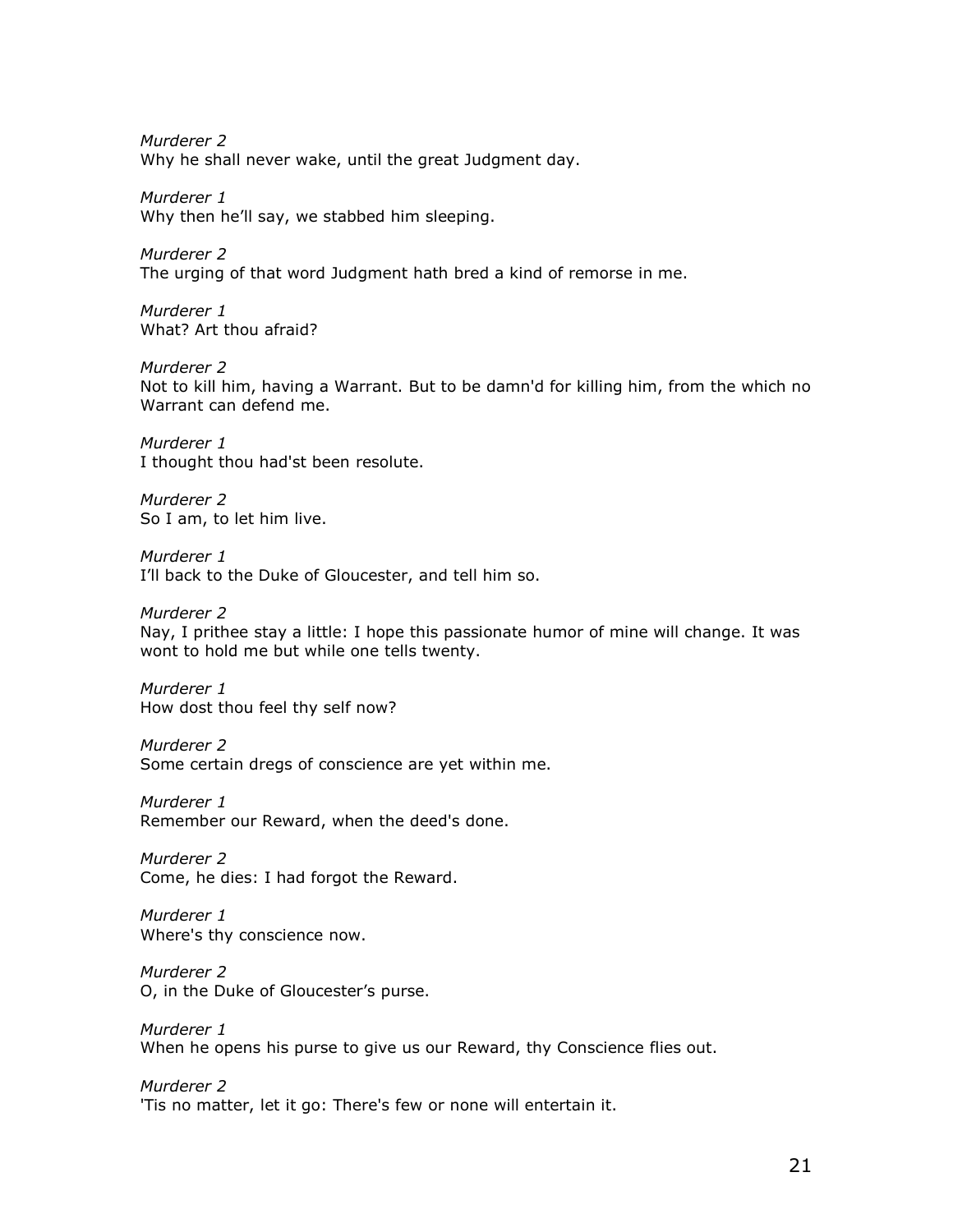Murderer 1 What if it come again?

### Murderer 2

I'll not meddle with it, it makes a man a Coward: A man cannot steal, but it accuseth him: A man cannot swear, but it Checks him: A man cannot lie with his Neighbor's Wife, but it detects him. It made me once restore a Purse of Gold that (by chance) I found: Every man that means to live well, endeavors to trust to himself, and live without it.

## Murderer 1

'Tis even now at my elbow, persuading me not to kill the Duke. I am strong framed, he cannot prevail with me.

Murderer 2

Spoke like a tall man that respects thy reputation. Come, shall we fall to work?

Murderer 1

Take him on the Costard, with the hilts of thy Sword, and then throw him into the Malmsey-Butt in the next room.

Murderer 2 O excellent device; and make a sop of him.

Murderer 1 Soft, he wakes.

Murderer 2 Strike.

Murderer 1 No, we'll reason with him.

Clarence

Where art thou Keeper? Give me a cup of wine.

Murderer 2 You shall have Wine enough my Lord anon.

Clarence In God's name, what art thou?

Murderer 1 A man, as you are.

Clarence But not as I am Royal.

Murderer 1 Nor you as we are, Loyal.

Clarence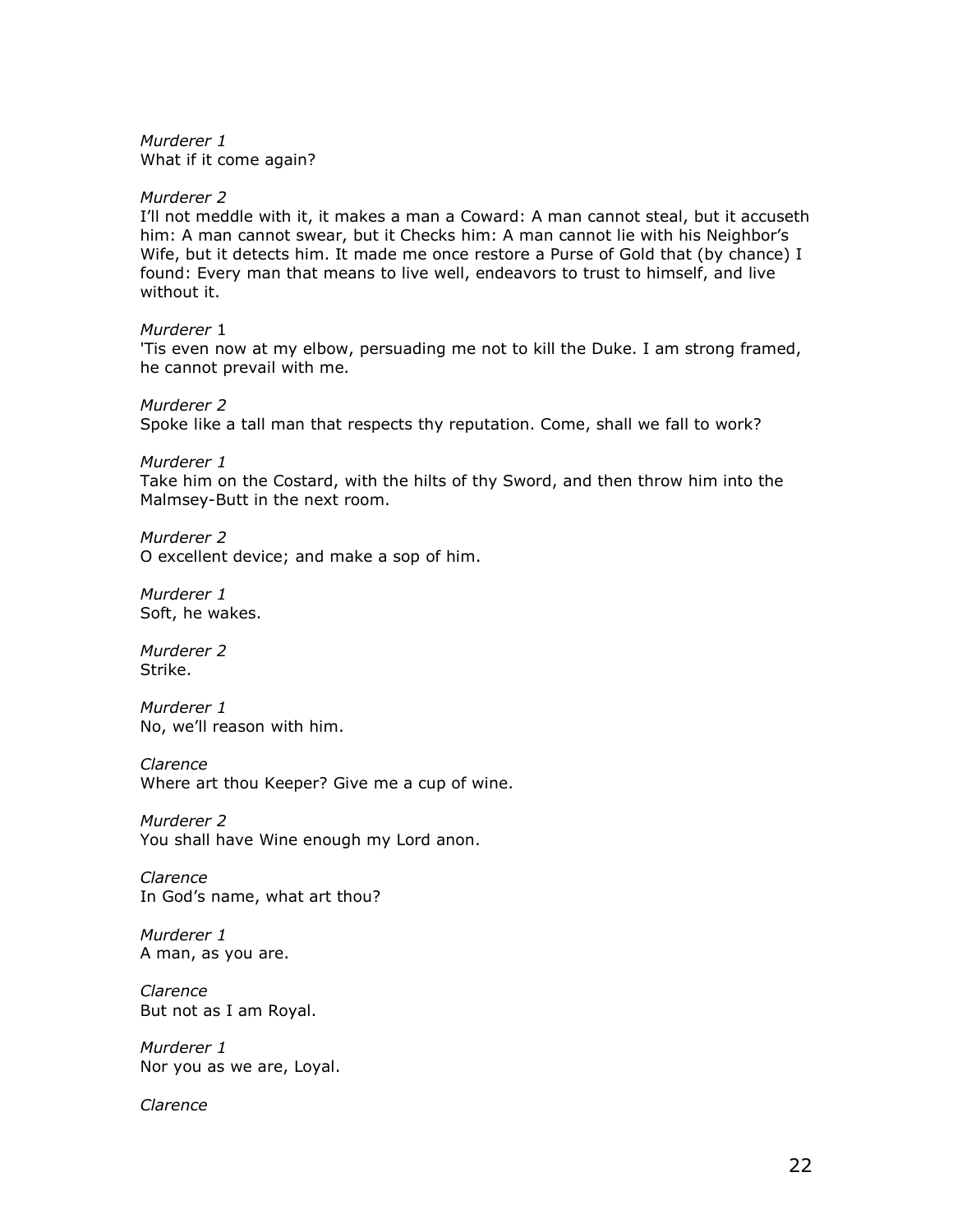How darkly, and how deadly dost thou speak? 1002: Your eyes do menace me: why look you pale? 1003: Who sent you hither? Wherefore do you come?

Murderer 2 To, to, to-

Clarence To murder me?

Both. Aye, aye.

Clarence You scarcely have the hearts to tell me so, 1008: And therefore cannot have the hearts to do it. 1009: Wherein my Friends have I offended you?

Murderer 1 Offended us you have not, but the King.

Clarence I shall be reconciled to him again.

Murderer 2 Never my Lord, therefore prepare to die.

Clarence

Are you drawn forth among a world of men? 1014: To slay the innocent? What is my offence? 1015: Where is the Evidence that doth accuse me? 1020: To threaten me with death is most unlawful. 1021: I charge you, as you hope for any goodness, 1022: That you depart, and lay no hands on me: 1023: The deed you undertake is damnable.

Murderer 1 What we will do, we do upon command.

Murderer 2 And he that hath commanded is our King.

Clarence

Erroneous Vassals, the great King of Kings 1027: Hath in the Table of his Law commanded 1028: That thou shalt do no murder. Will you then 1029: Spurn at his Edict, and fulfill a Man's? 1030: Take heed: for he holds Vengeance in his hand, 1031: To hurl upon their heads that break his Law.

Murderer 2 And that same Vengeance doth he hurl on thee, 1033: For false Forswearing, and for murder too: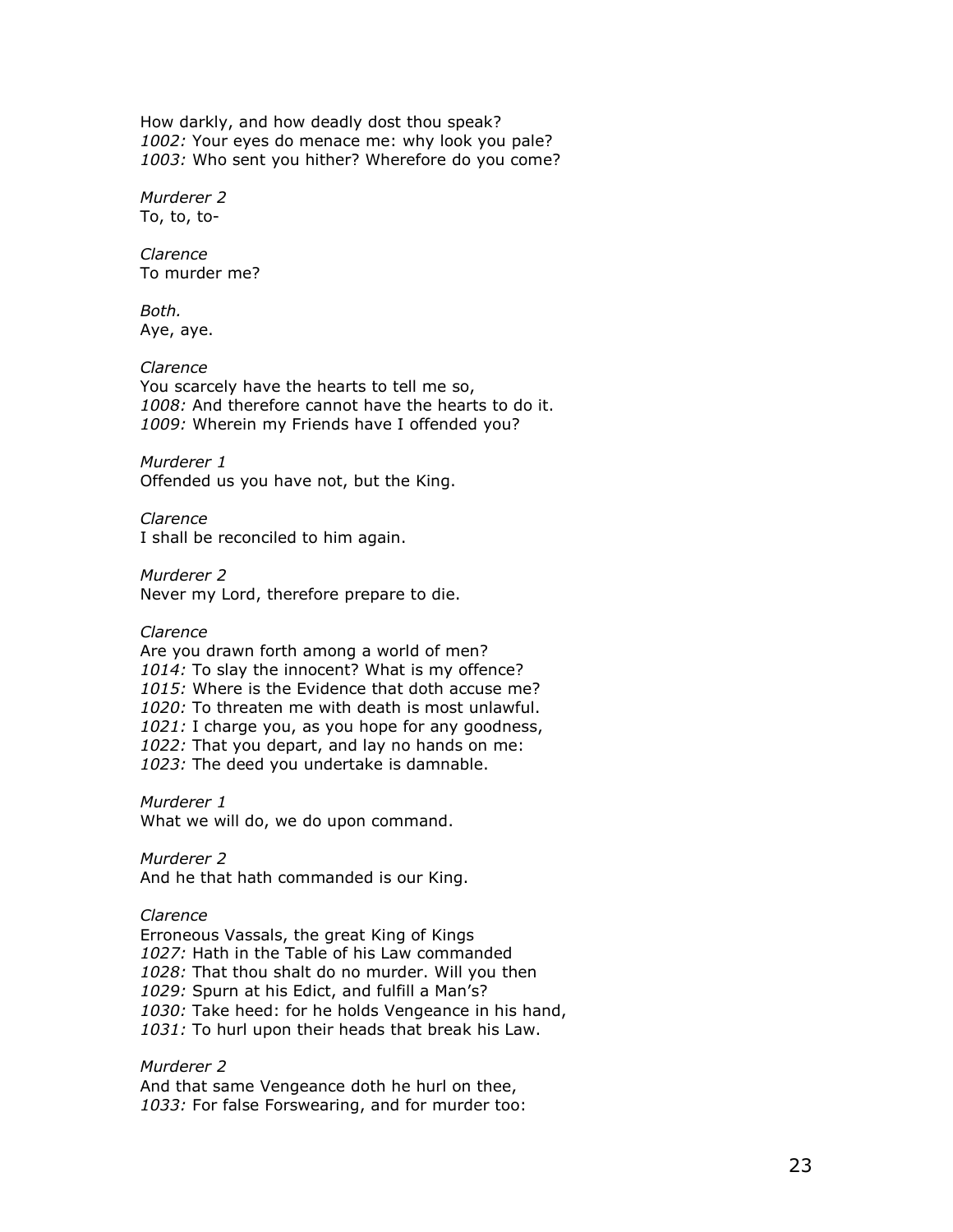1034: Thou did'st receive the Sacrament, to fight 1035: In quarrel of the House of Lancaster.

### Murderer 1

And like a Traitor to the name of God, 1037: Did'st break that Vow, and with thy treacherous blade, 1038: Unrip'st the Bowels of thy Sovereign's Son.

## Murderer 2

Whom thou was't sworn to cherish and defend.

#### Murderer 1

How canst thou urge God's dreadful Law to us, 1041: When thou hast broke it in such dear degree?

#### Clarence

Alas! for whose sake did I that ill deed? 1043: For Edward, for my Brother, for his sake. If you do love my Brother, hate not me: 1058: I am his Brother, and I love him well. 1059: If you are hired for meed, go back again, 1060: And I will send you to my Brother Gloucester: 1061: Who shall reward you better for my life, 1062: Than Edward will for tidings of my death.

Murderer 2 You are deceived. Your Brother Gloucester hates you.

Clarence Oh no, he loves me, and he holds me dear: 1066: Go you to him from me.

#### Murderer 1

Aye so we will. Come, you deceive yourself. 1076: 'Tis he that sends us to destroy you here.

Murderer 2

Make peace with God, for you must die my Lord.

#### Clarence

Have you that holy feeling in your souls, 1084: To counsel me to make my peace with God, 1085: And are you yet to your own souls so blind, 1086: That you will war with God, by murd'ring me. Relent, and save your souls:

Murderer 1 Relent? no: 'Tis cowardly and womanish.

Clarence Not to relent, is beastly, savage, devilish: 1098: My Friend, I spy some pity in thy looks: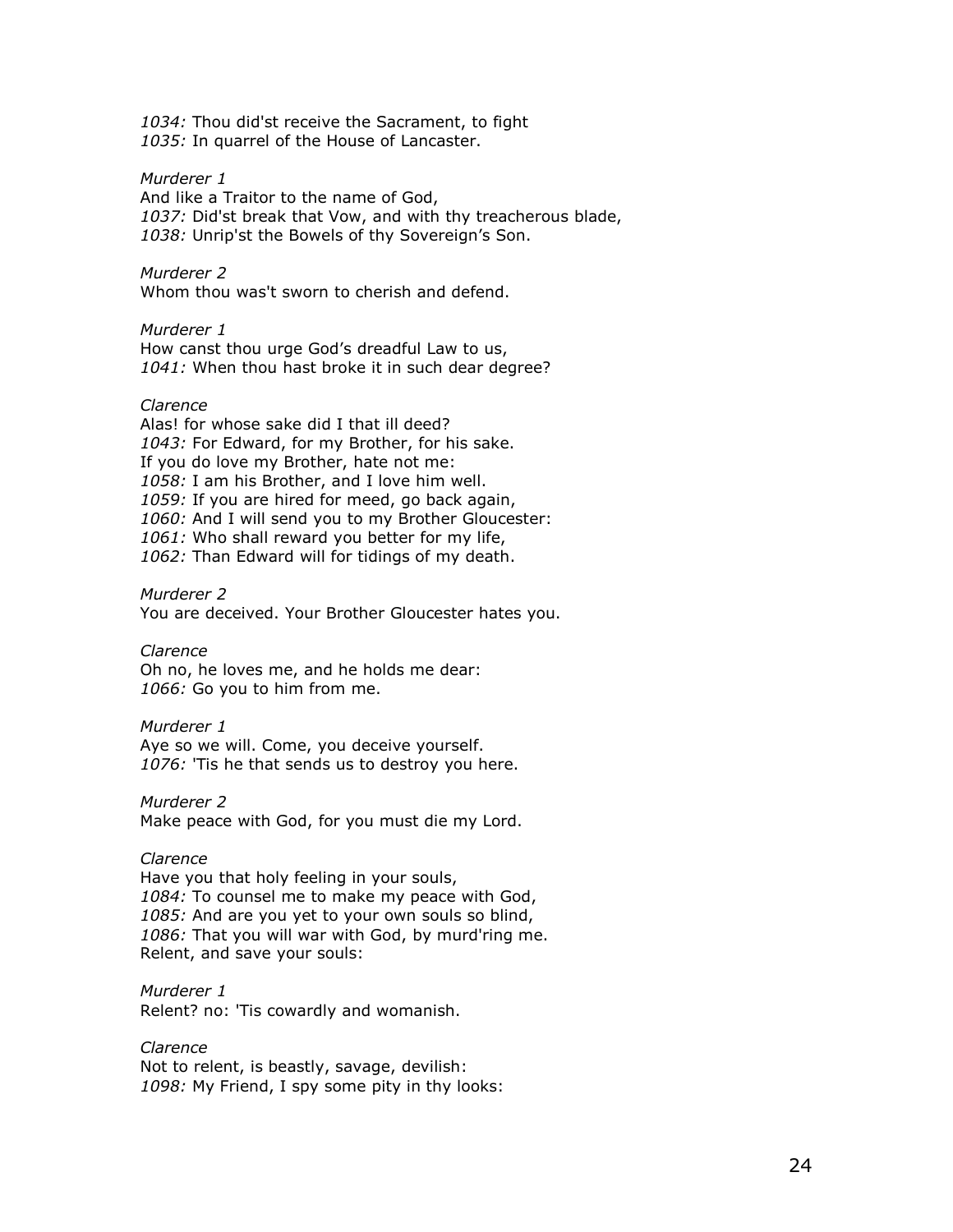Murderer 2 Look behind you, my Lord.

Murderer 1 Take that, and that. If all this will not do, (Stabs him)<br>1104: I'll drown you in the Malmsey-Butt within. Find Exit with body. 1104: I'll drown you in the Malmsey-Butt within.

Murderer 2 A bloody deed, and desperately dispatched: 1106: How fain (like Pilate) would I wash my hands 1107: Of this most grievous murder. Enter Murderer 1.

Murderer 1 How now? what mean'st thou that thou help'st me not? By Heaven the Duke shall know how slack you have been.

Murderer 2 I would he knew that I had saved his brother, 1112: Take thou the Fee, and tell him what I say, 1113: For I repent me that the Duke is slain. Exit.

Murderer 1 So do not I: go Coward as thou art. 1115: Well, I'll go hide the body in some hole, 1116: Till that the Duke give order for his burial: 1117: And when I have my meed, I will away, 1118: For this will out, and then I must not stay.  $Exit$ 

## Act II

## 2.1

Flourish. Enter the King sick, the Queen, Lord Marquess Dorset, Rivers, Hastings, Catesby, and Buckingham.

King.

Why so: now have I done a good days work.

1125: You Peers, continue this united League:

1126: I, every day expect an Embassage

1127: From my Redeemer, to redeem me hence.

1130: Dorset and Rivers, take each other's hand,

1131: Dissemble not your hatred, Swear your love.

Rivers

By heaven, my soul is purged from grudging hate 1133: And with my hand I seal my true heart's Love.

Hastings So thrive I, as I truly swear the like.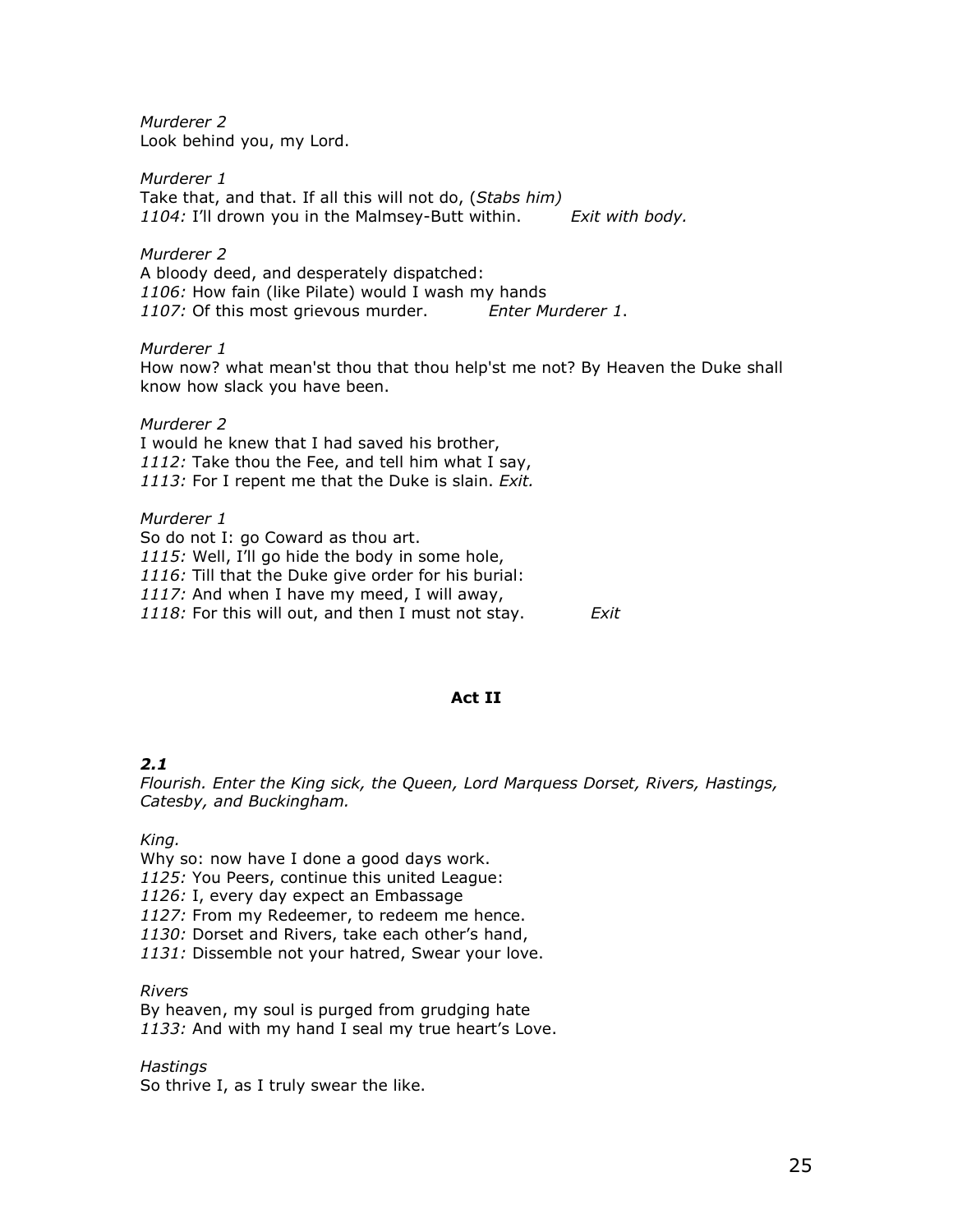## King.

Madam, yourself is not exempt from this: 1142: Nor you Son Dorset, Buckingham nor you; 1143: You have been factious one against the other. 1144: Wife, love Lord Hastings, let him kiss your hand, 1145: And what you do, do it unfeignedly.

## Elizabeth

There, Hastings, I will never more remember 1147: Our former hatred, so thrive I, and mine.

King.

Dorset, embrace him: Hastings, love Lord Marquess.

Dorset This interchange of love, I here protest 1151: Upon my part, shall be inviolable.

**Hastings** And so swear I.

## King.

Now Princely Buckingham, seal thou this league 1154: With thy embracements to my wife's Allies, 1155: And make me happy in your unity.

### Buckingham

When ever Buckingham doth turn his hate 1157: Upon your Grace, but with all duteous love, 1158: Doth cherish you, and yours, God punish me 1159: With hate in those where I expect most love. 1160: When I have most need to employ a Friend, 1161: And most assured that he is a Friend, 1162: Deep, hollow, treacherous, and full of quile, 1163: Be he unto me: This do I beg of heaven, 1164: When I am cold in love, to you, or yours. Embrace.

## King.

A pleasing Cordial, Princely Buckingham 1167: There wanteth now our Brother Gloucester here. 1168: To make the blessed period of this peace.

#### Buckingham

And in good time. Here comes the Duke. Enter Gloucester.

## Richard

Good morrow to my Sovereign King and Queen 1173: And Princely Peers, a happy time of day.

## King.

Happy indeed, as we have spent the day: 1175: Gloucester, we have done deeds of Charity, 1176: Made peace of enmity, fair love of hate,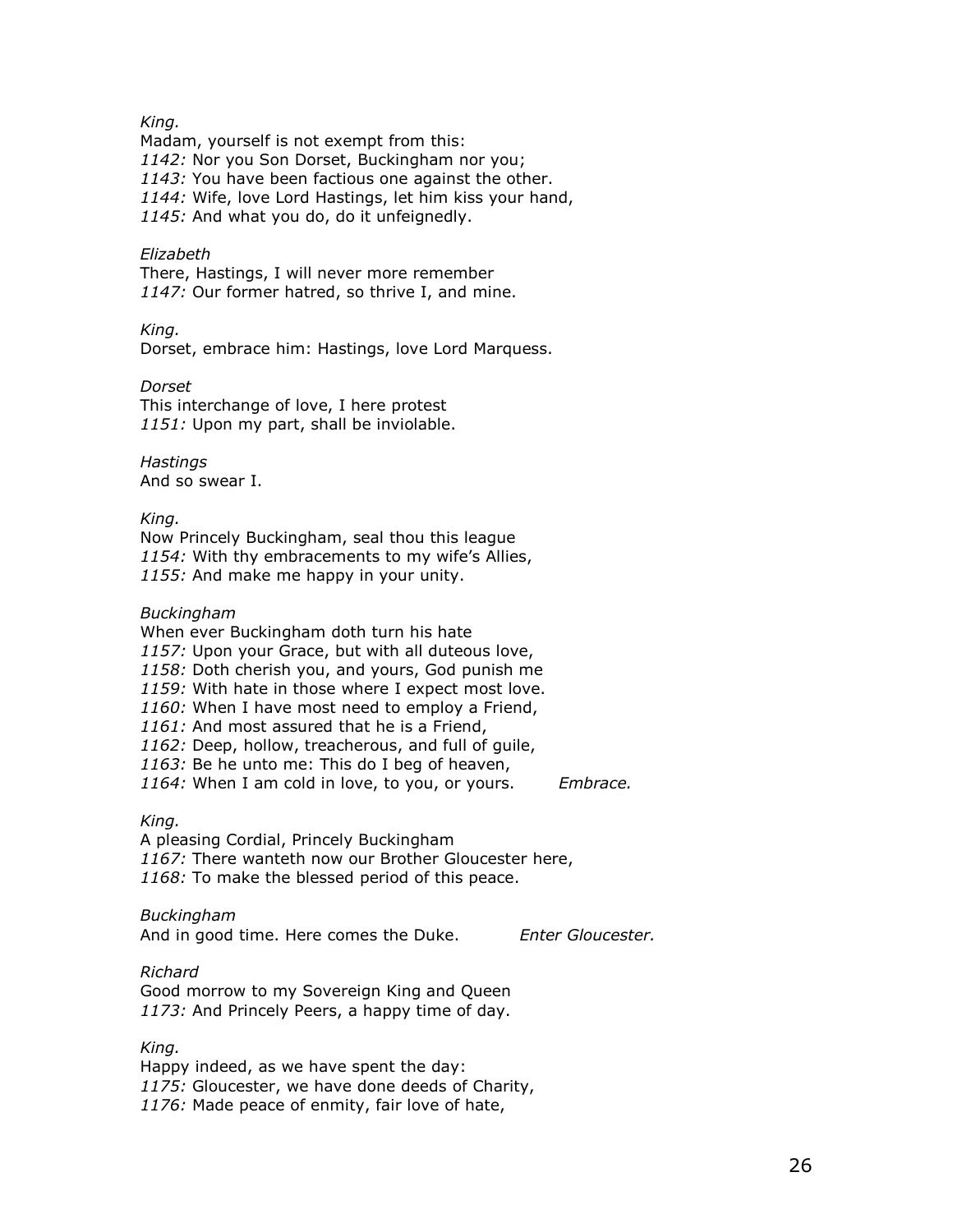1177: Between these swelling wrong incensed Peers.

Richard

A blessed labor my most Sovereign Lord: 1179: Among this Princely heap, if any here 1180: By false intelligence, or wrong surmise 1181: Hold me a Foe: If I unwillingly, or in my rage, 1182: Have ought committed that is hardly born, 1183: To any in this presence, I desire 1184: To reconcile me to his Friendly peace: 1185: 'Tis death to me to be at enmity: 1186: I hate it, and desire all good men's love.

Elizabeth

A holy day shall this be kept hereafter: 1200: I would to God all strifes were well compounded. 1201: My Sovereign Lord, I do beseech your Highness 1202: To take our Brother Clarence to your Grace.

Richard

Why Madam, have I offered love for this? 1204: To be so flouted in this Royal presence? 1205: Who knows not that the gentle Duke is dead? They all start.

King. Who knows not he is dead? Who knows he is?

Elizabeth All-seeing heaven, what a world is this?

King. Is Clarence dead? The Order was reversed.

Richard

But he (poor man) by your first order died, 1215: And that a winged Mercury did bear: 1216: Some tardy Cripple bore the Countermand, 1217: That came too lag to see him buried. Enter Earl of Derby.

Derby A boon, my Sovereign, for my service done.

King.

I prithee peace, my soul is full of sorrow.

Derby

I will not rise, unless your Highness hear me.

King. Then say at once, what is it thou requests.

Derby

The forfeit (Sovereign) of my servant's life,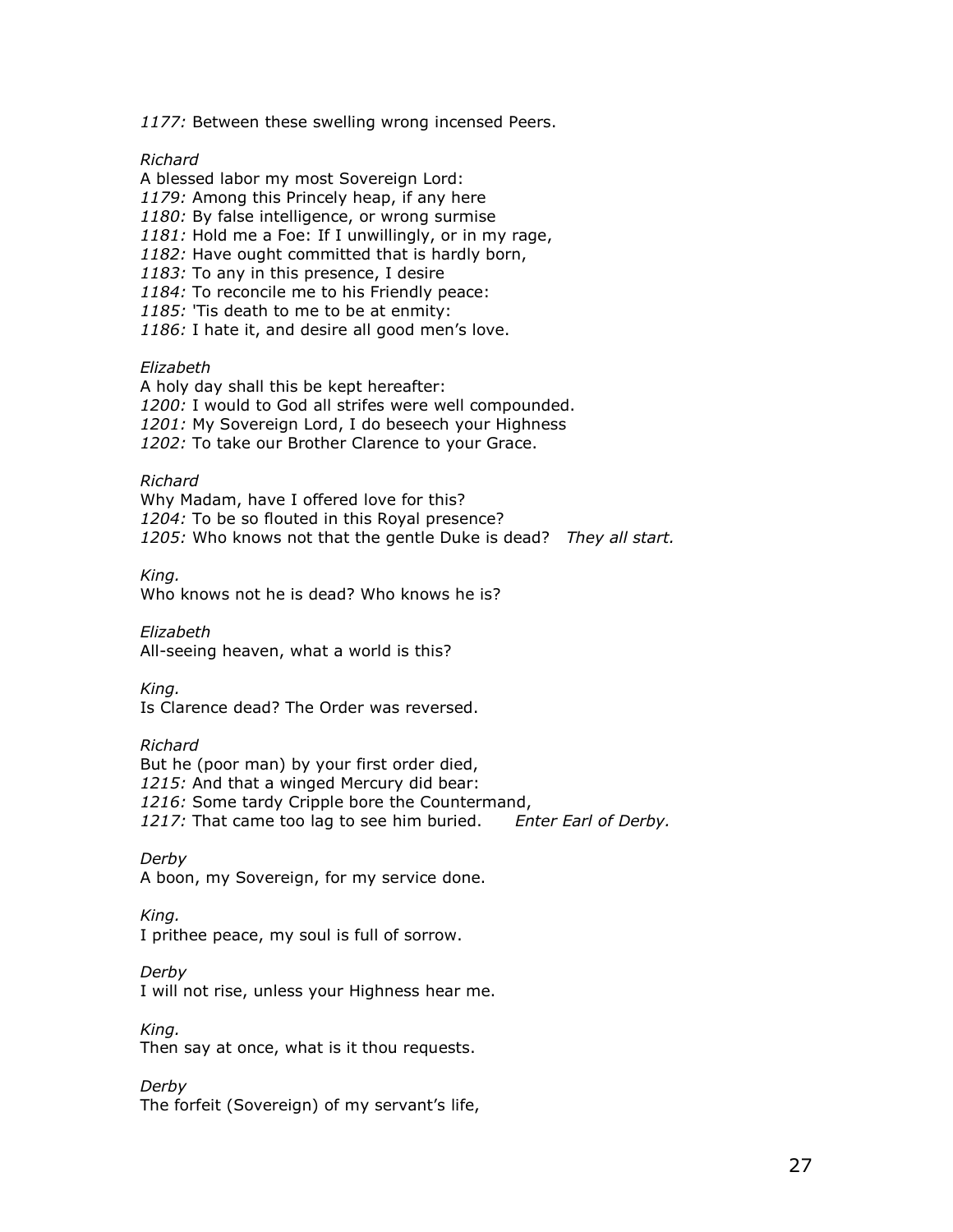1228: Who slew to day a Riotous Gentleman,

1229: Lately attendant on the Duke of Norfolk.

King.

Have I a tongue to doom my Brother's death? 1231: And shall that tongue give pardon to a slave? 1232: My Brother killed no man, his fault was Thought, 1233: And yet his punishment was bitter death. 1234: Who sued to me for him? Who (in my wrath) 1235: Kneeled at my feet, and bid me be advised? 1236: Who spoke of Brotherhood? Who spoke of love? 1237: Who told me how the poor soul did forsake 1238: The mighty Warwick, and did fight for me? 1239: Who told me in the field at Tewkesbury, 1240: When Oxford had me down, he rescued me: 1241: And said dear Brother live, and be a King? 1252: You straight are on your knees for Pardon, pardon, 1253: And I (unjustly too) must grant it you. 1254: But for my Brother, not a man would speak, 1255: Nor I (ungracious) speak unto my self 1259: O God! I fear thy justice will take hold 1260: On me, and you; and mine, and yours for this.

1261: Come Hastings help me to my Closet.

1262: Ah poor Clarence. Exeunt some with King and Queen.

Richard

This is the fruits of rashness: Marked you not,

1264: How that the quilty Kindred of the Queen

1265: Looked pale, when they did hear of Clarence death.

1266: O! they did urge it still unto the King,

1267: God will revenge it. Come Lords will you go,

1268: To comfort Edward with our company?

Buckingham

We wait upon your Grace. Exeunt.

## 2.2

Enter the old Duchess of York with the two children of Clarence.

## Boy

Good Grandam tell us, is our Father dead?

# **Duchess**

No Boy.

## Boy.

Why do you look on us, and shake your head, 1278: And call us Orphans, Wretches, Castaways, 1279: If that our Noble Father were alive?

## Duchess

My pretty Cousins, you mistake me both. 1281: I do lament the sickness of the King,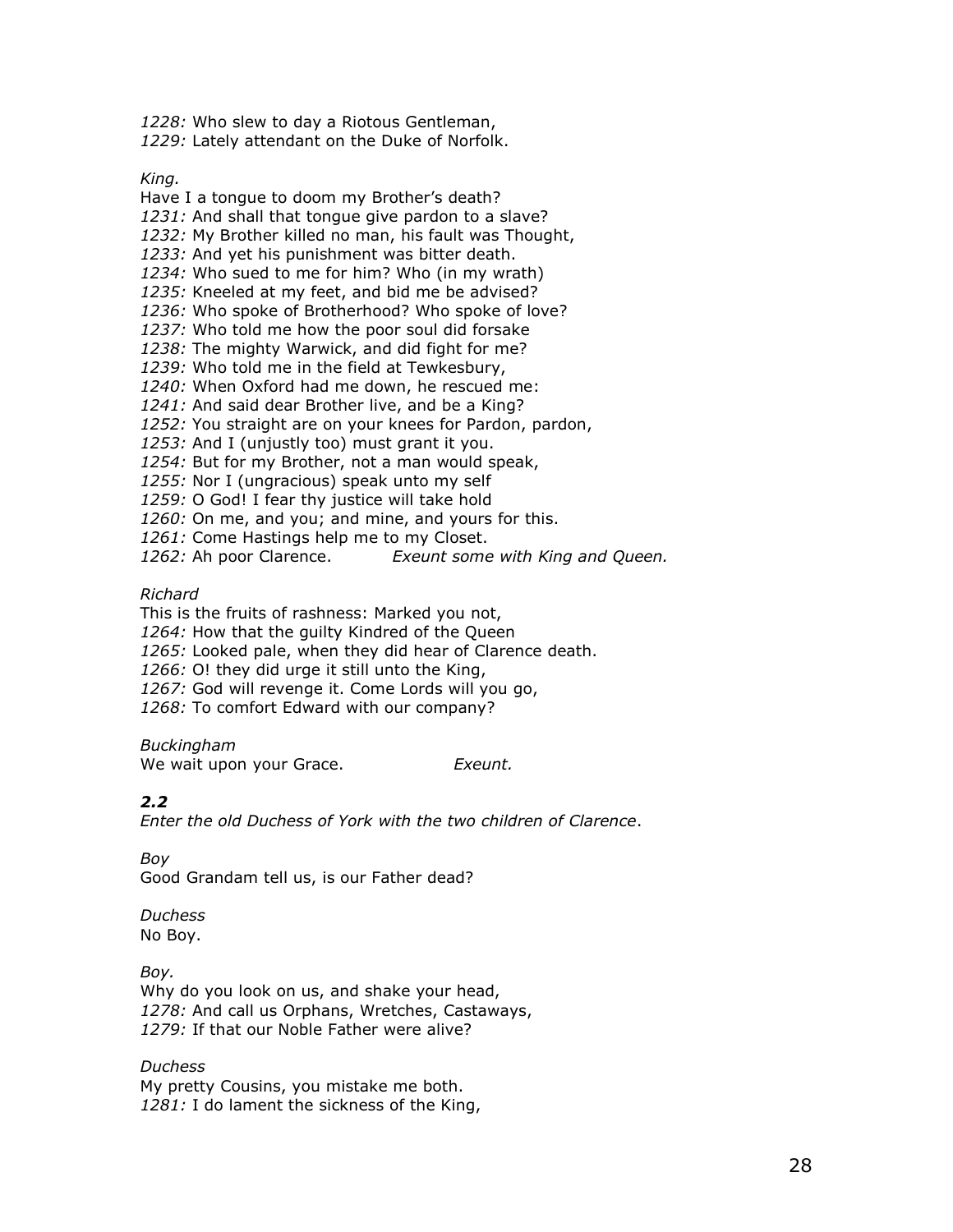1282: As loath to lose him, not your Father's death: 1283: It were lost sorrow to wail one that's lost.

## Boy.

Then you conclude, (my Grandam) he is dead: 1285: The King mine Uncle is too blame for it. 1286: God will revenge it, whom I will importune 1287: With earnest prayers, all to that effect.

Girl. And so will I.

#### Duchess

Peace children peace, the King doth love you well. 1290: Incapable, and shallow Innocents, 1291: You cannot quess who caused your Father's death.

#### Boy.

Grandam we can: for my good Uncle Gloucester 1293: Told me, the King provoked to it by the Queen, 1294: Devised impeachments to imprison him; 1295: And when my Uncle told me so, he wept, 1296: And pitied me, and kindly kissed my cheek: 1297: Bade me rely on him, as on my Father, 1298: And he would love me dearly as a child.

#### **Duchess**

Ah! That Deceit should steal such gentle shape, 1300: And with a virtuous Visor hide deep vice. 1301: He is my son, aye, and therein my shame. 1302: Yet from my dugs, he drew not this deceit.

Boy.

Think you my Uncle did dissemble Grandam?

Duchess Aye, Boy.

Boy. I cannot think it. Hark, what noise is this?

Enter the Queen with her hair about her ears. Rivers and Dorset after her.

#### Elizabeth

Ah! Who shall hinder me to wail and weep? 1309: To chide my Fortune, and torment my Self. 1310: I'll join with black despair against my Soul, 1311: And to my self, become an enemy.

## Duchess

What means this Scene of rude impatience?

#### Elizabeth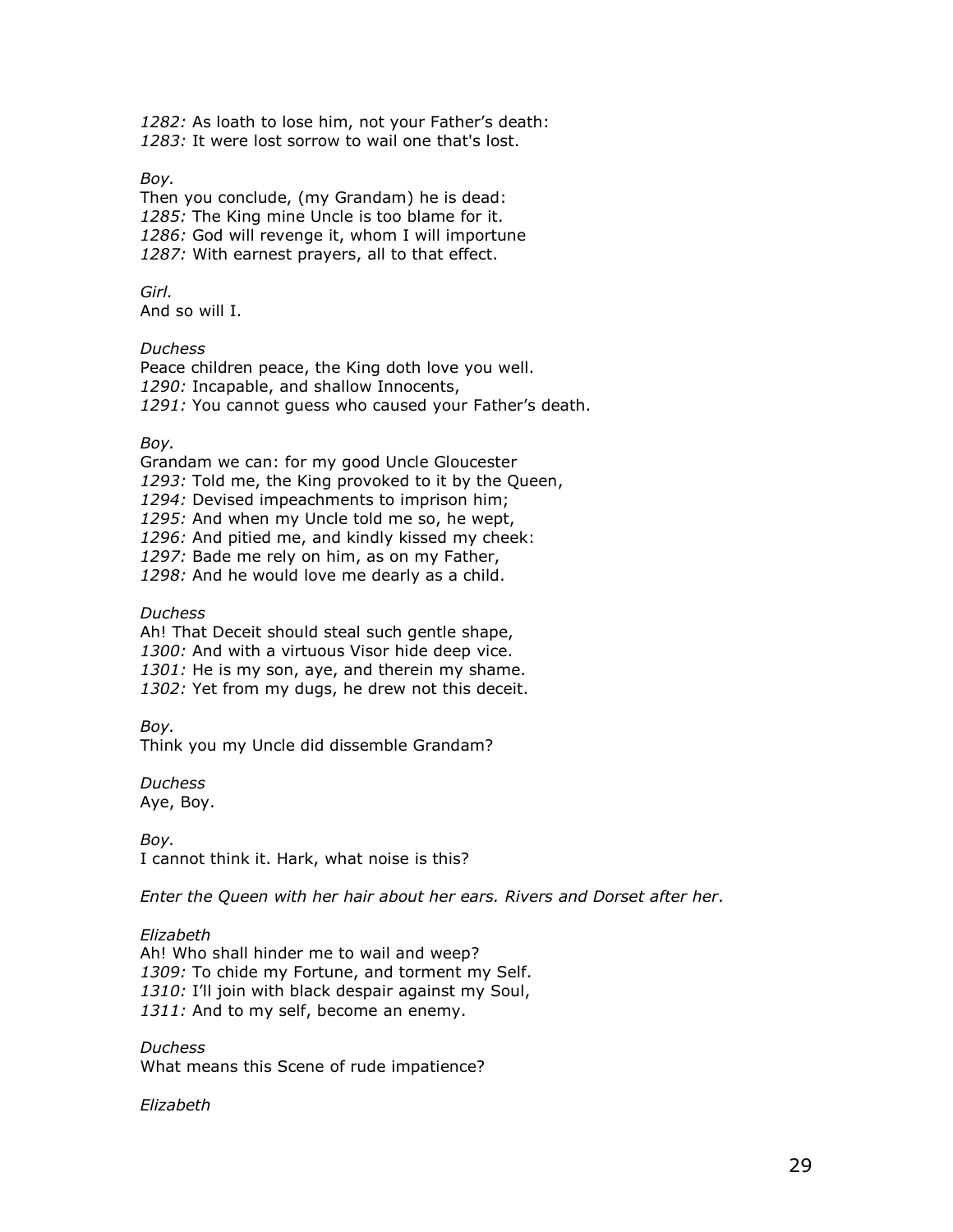To make an act of Tragic violence. 1314: Edward my Lord, thy Son, our King is dead.

**Duchess** 

1323: I have bewept a worthy Husband's death, 1324: And lived with looking on his Images: 1325: But now two Mirrors of his Princely semblance, 1326: Are cracked in pieces, by malignant death, 1327: And I for comfort, have but one false Glass, 1328: That grieves me when I see my shame in him. 1329: Thou art a Widow: yet thou art a Mother, 1330: And hast the comfort of thy Children left. 1331: But death hath snatched my Husband from mine Arms, 1332: And plucked two Crutches from my feeble hands, 1333: Clarence, and Edward.

#### Elizabeth

Was never widow had so dear a loss.

Children

Were never Orphans had so dear a loss.

Duchess Was never Mother had so dear a loss.

**Dorset** Comfort dear Mother, God is much displeased, 1363: That you take with unthankfulness his doing.

Rivers.

Madam, bethink you like a careful Mother 1370: Of the young Prince your son: send straight for him, 1371: Let him be Crowned, in him your comfort lives. 1372: Drown desperate sorrow in dead Edward's grave, 1373: And plant your joys in living Edward's Throne.

Enter Richard, Buckingham, Derby, and Hastings.

#### Richard

Sister have comfort, all of us have cause 1377: To wail the dimming of our shining Star: 1378: But none can help our harms by wailing them. 1379: Madam, my Mother, I do cry you mercy, 1380: I did not see your Grace. Humbly on my knee, 1381: I crave your Blessing.

## **Duchess**

God bless thee, and put meekness in thy breast, 1383: Love Charity, Obedience, and true Duty.

## Richard

Amen, and make me die a good old man. (Aside) 1385: That is the butt-end of a Mother's blessing;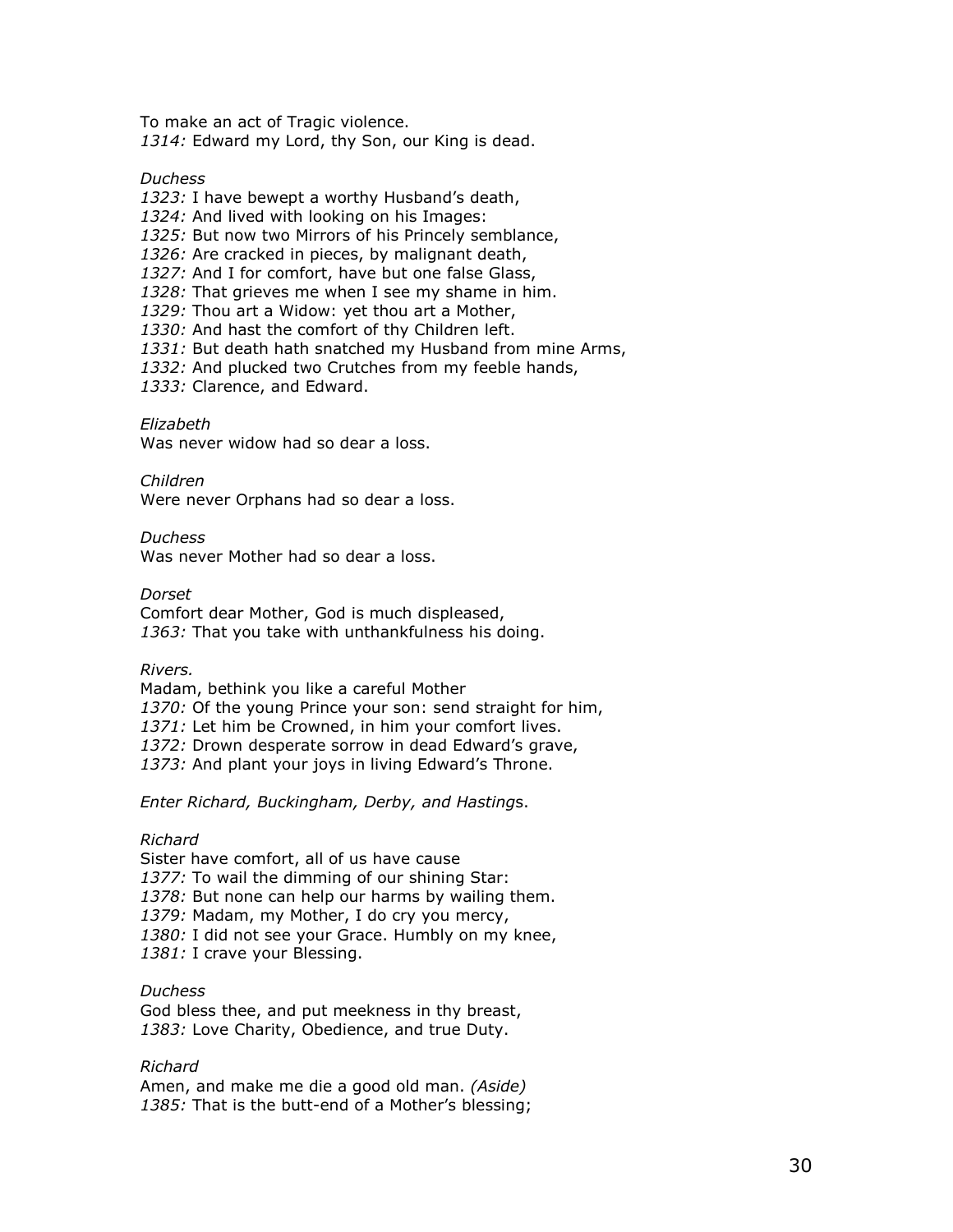1386: I marvel that her Grace did leave it out.

Buckingham

You cloudy-Princes, and heart-sorrowing Peers, 1388: That bear this heavy mutual load of Moan, 1389: Now cheer each other, in each other's Love: 1390: Though we have spent our Harvest of this King, 1391: We are to reap the Harvest of his Son. 1395: Me seemth good, that with some little Train, 1396: Forthwith from Ludlow, the young Prince be set 1397: Hither to London, to be crowned our King.

Rivers.

Why with some little Train, my Lord of Buckingham?

#### Buckingham

Marry my Lord, lest by a multitude,

1401: The new-healed wound of Malice should break out,

1402: Which would be so much the more dangerous,

1403: By how much the estate is green, and yet ungoverned.

#### Richard

I hope the King made peace with all of us, 1409: And the compact is firm, and true in me.

#### Rivers

And so in me, and so (I think) in all. 1411: Yet since it is but green, it should be put 1412: To no apparent likelihood of breach, 1413: Which haply by much company might be urged: 1414: Therefore I say with Noble Buckingham, 1415: That it is meet so few should fetch the Prince.

**Hastings** And so say I.

Richard

Then be it so, and go we to determine 1418: Who they shall be that straight shall post to London. 1419: Madam, and you my Sister, will you go 1420: To give your censures in this business. Exeunt.

Manet Buckingham, and Richard.

Buckingham

My Lord, who ever journeys to the Prince, 1423: For God sake let not us two stay at home: 1424: For by the way, I'll sort occasion, 1426: To part the Queen's proud Kindred from the Prince.

#### Richard

1429: I, as a child, will go by thy direction, 1430: Toward London then, for we'll not stay behind. Exeunt.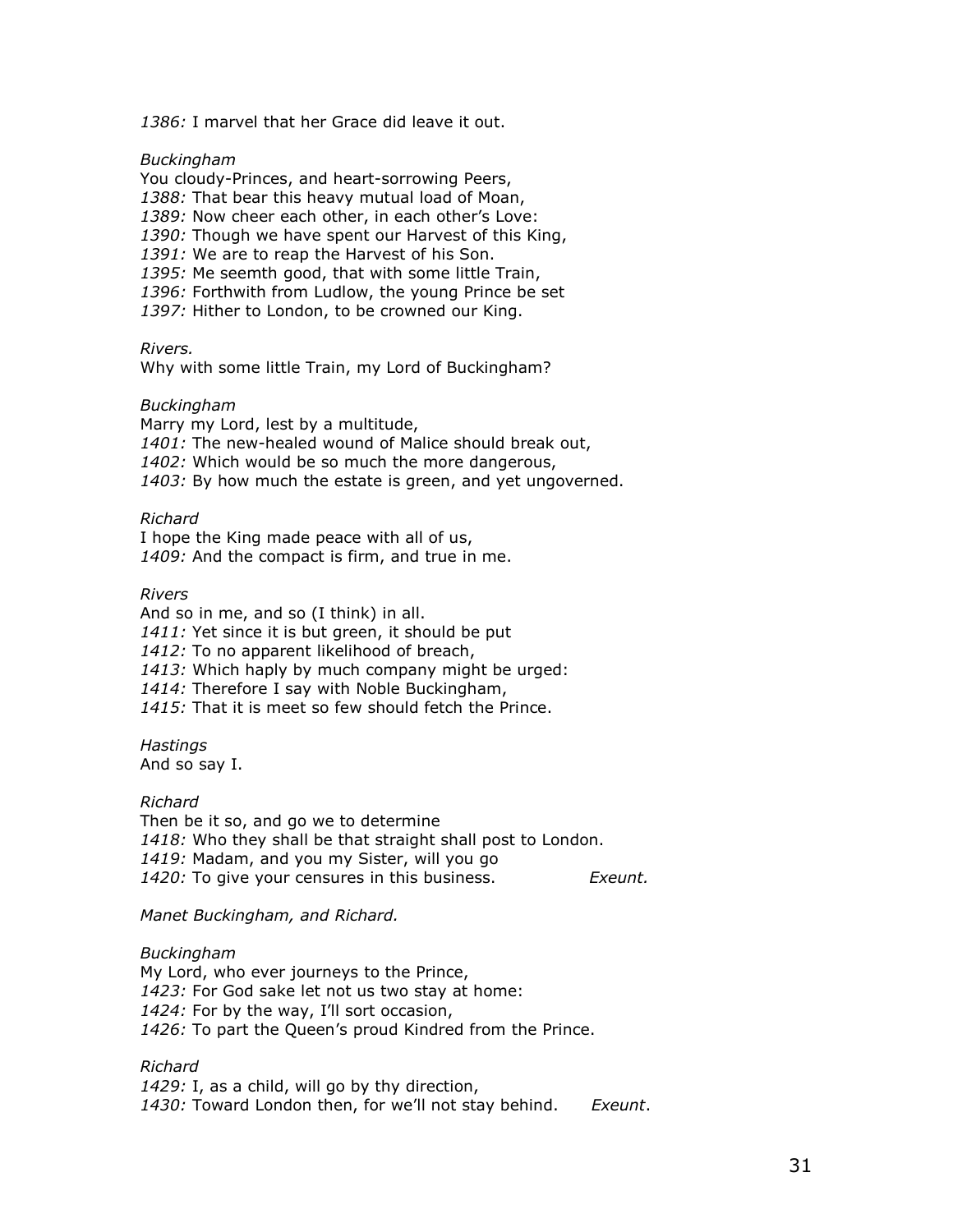2.3

Enter one Citizen at one door, and another at the other.

1.Cit. Good morrow Neighbor, whither away so fast?

2.Cit.

I promise you, I scarcely know my self: Hear you the news abroad?

1. Yes, that the King is dead.

2.

1440: I fear, I fear, 'twill prove a giddy world. Enter another Citizen.

3. Neighbors, God speed.

1. Give you good morrow sir.

3. Doth the news hold of good king Edward's death?

2. Aye sir, it is too true, God help the while.

3.

Then Masters look to see a troublous world.

1.

No, no, by God's good grace, his Son shall reign.

3.

Woe to that Land that's governed by a Child.

1. So stood the State, when Henry the sixth Was crowned in Paris, but at nine months old.

3.

Stood the State so? No, no, good friends, God wot 1456: For then this Land was famously enriched 1457: With politic grave Counsel; then the King 1458: Had virtuous Uncles to protect his Grace.

1. Why so hath this, both by his Father and Mother.

3.

1464: O full of danger is the Duke of Gloucester, 1465: And the Queen's Sons, and Brothers, haught and proud: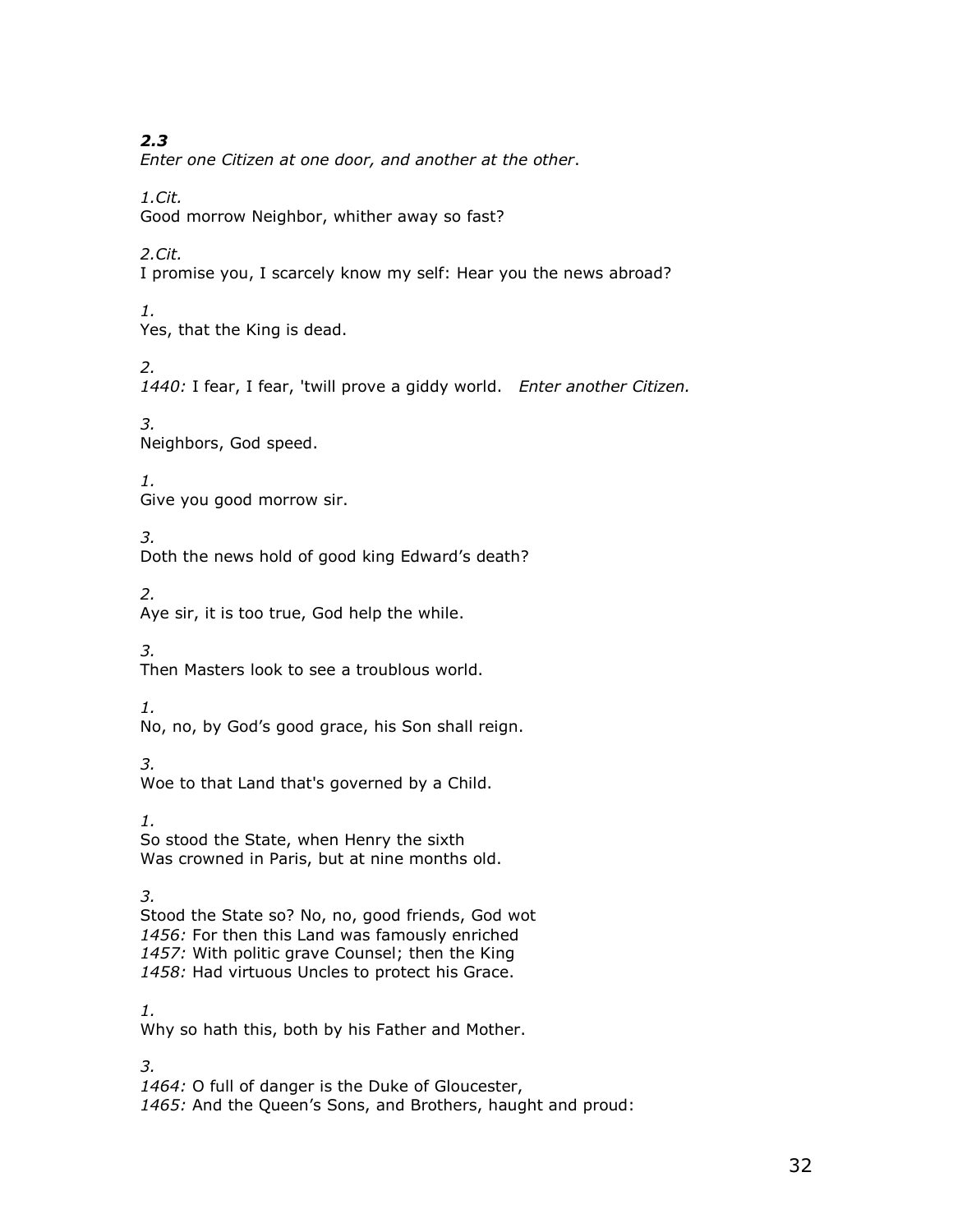1.

Come, come, we fear the worst: all will be well.

3.

When Clouds are seen, wise men put on their cloaks.

2.

Truly, the hearts of men are full of fear:

3.

Leave it all to God. Whither away?

2

Marry we were sent for to the Justices.

3 And so was I: I'll bear you company. Exeunt.

# 2.4

Enter Archbishop, young York, the Queen, and the Duchess.

Archbishop Last night I heard they lay at Stony Stratford, 1489: And at Northampton they do rest tonight: 1490: Tomorrow, or next day, they will be here.

## **Duchess**

I long with all my heart to see the Prince: 1492: I hope he is much grown since last I saw him.

## Elizabeth

But I hear no, they say my son of York 1494: Has almost overtane him in his growth.

York.

Aye, Mother, but I would not have it so.

**Duchess** 

Why my good Cousin, it is good to grow.

York

Marry (they say) my Uncle grew so fast, 1516: That he could gnaw a crust at two hours old.

**Duchess** 

I prithee pretty York, who told thee this?

York Grandam, his Nurse.

Duchess His Nurse? Why she was dead, ere thou wast born.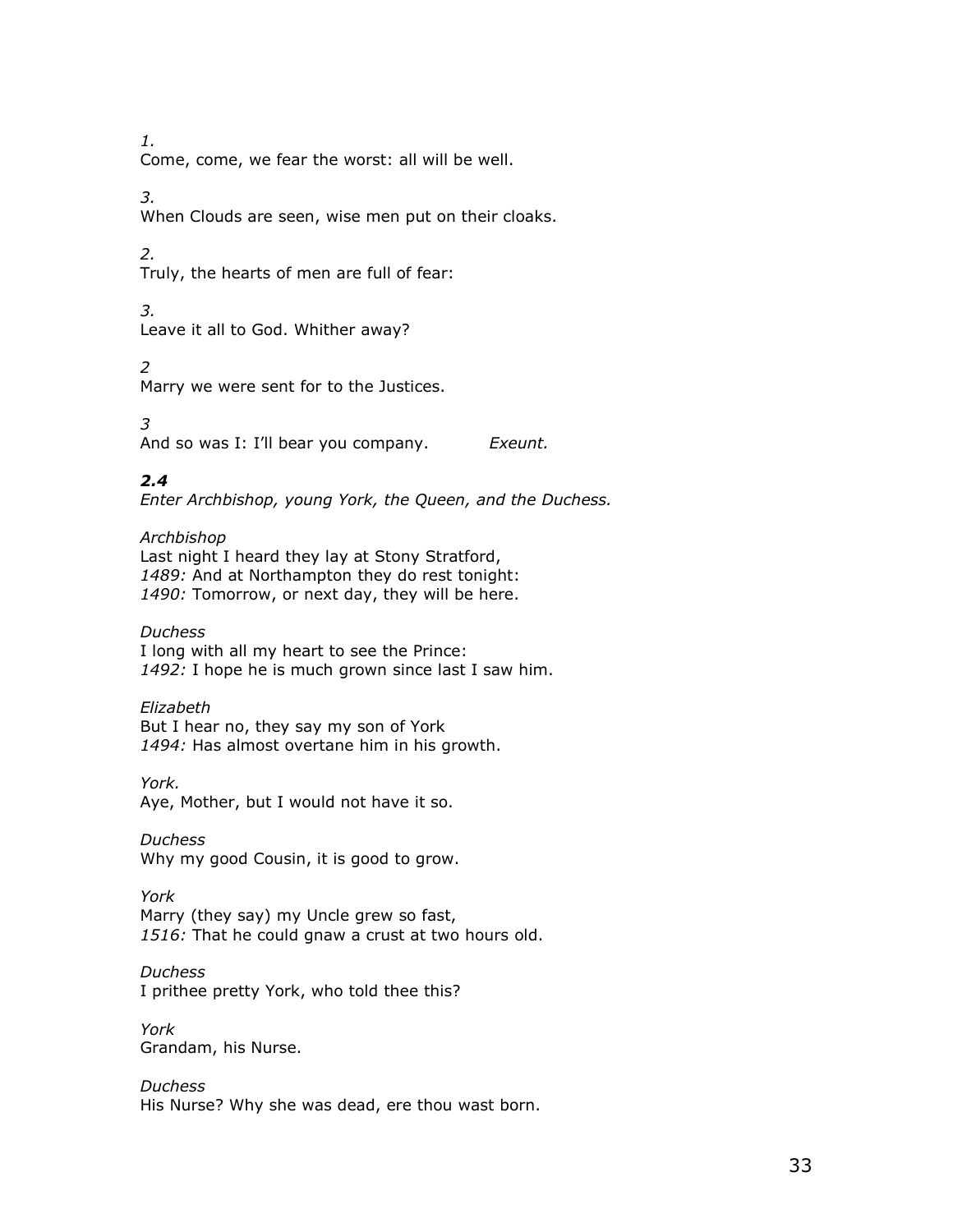York If 'twere not she, I cannot tell who told me.

Elizabeth A parlous Boy: go to, you are too shrewd.

**Duchess** Good Madam, be not angry with the Child.

Elizabeth Pitchers have ears. The Senter a Messenger.

Archbishop Here comes a Messenger: What News?

Messenger Such news my Lord, as grieves me to report.

Elizabeth How doth the Prince?

Messenger Well Madam, and in health.

Duchess What is thy News?

Messenger Lord Rivers, and Lord Grey, 1533: Are sent to Pomfret, and with them, 1534: Sir Thomas Vaughan, Prisoners.

Duchess Who hath committed them?

Messenger The mighty Dukes, Gloucester and Buckingham.

Archbishop For what offence?

Messenger The sum of all I can, I have disclosed: 1539: Why, or for what, the Nobles were committed, 1540: Is all unknown to me, my gracious Lord.

Elizabeth Aye me! I see the ruin of my House: 1542: The Tiger now hath seized the gentle Hind, 1545: Welcome Destruction, Blood, and Massacre, 1546: I see (as in a Map) the end of all.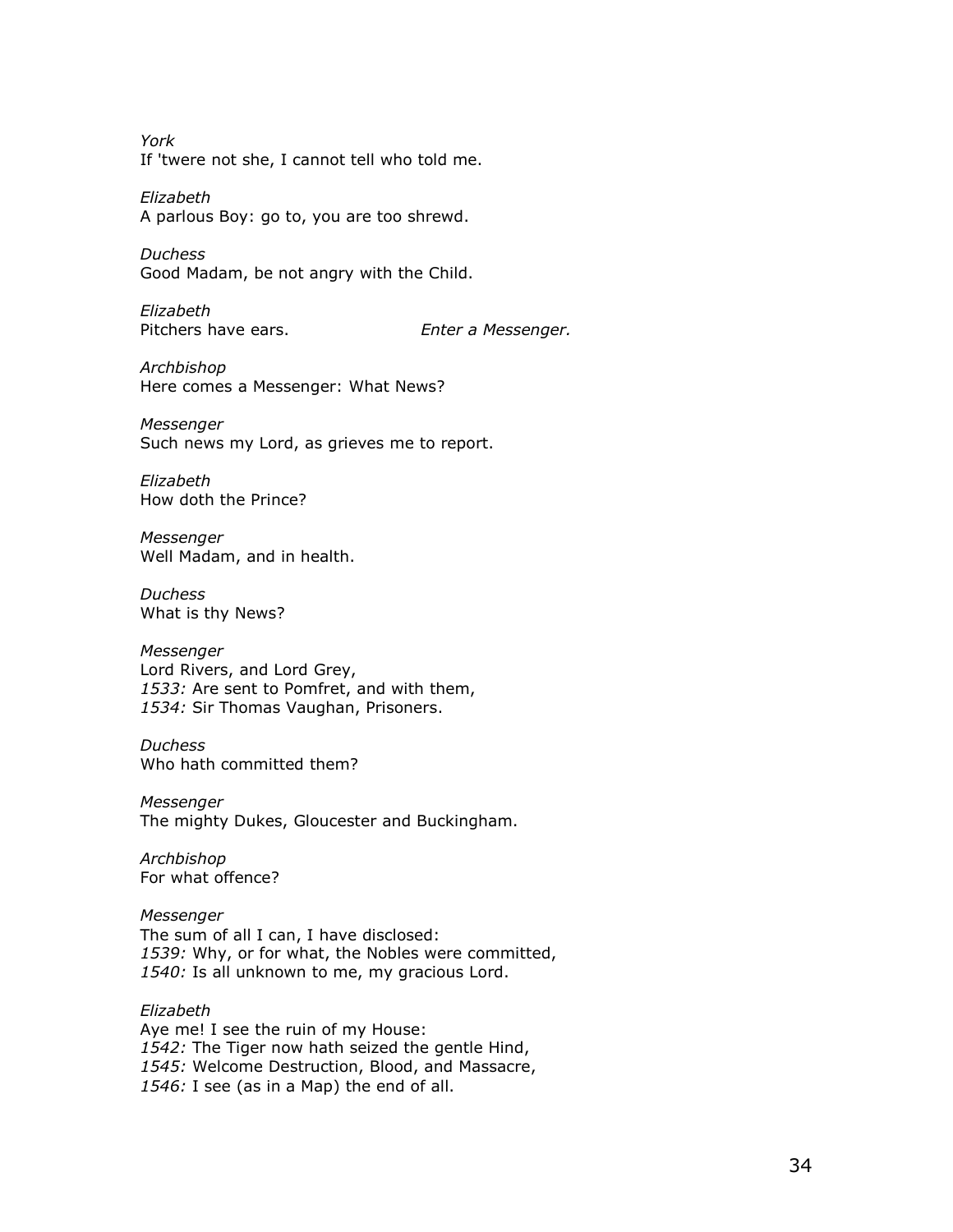**Duchess** Accursed, and unquiet wrangling days, 1548: How many of you have mine eyes beheld?

Elizabeth Come, come my Boy, we will to Sanctuary. Madam, farewell.

Duchess Stay, I will go with you.

Archbishop My gracious Lady go, 1563: And thither bear your Treasure and your Goods, 1567: Go, I'll conduct you to the Sanctuary. Exeunt.

## Act III

## 3.1

Trumpets sound. Enter young Prince, the Dukes of Gloucester, and Buckingham, Lord Cardinal, with others.

Buckingham Welcome, sweet Prince, to London.

Richard Welcome, dear Cousin, my thoughts' Sovereign. 1575: The weary way hath made you Melancholy.

Prince No, Uncle, but our crosses on the way, 1577: Have made it tedious, wearisome, and heavy. 1578: I want more Uncles here to welcome me.

Richard

Sweet Prince, the untainted virtue of your years 1580: Hath not yet dived into the World's deceit: 1584: Those Uncles which you want, were dangerous: 1585: Your Grace attended to their Sugared words, 1586: But looked not on the poison of their hearts: 1587: God keep you from them, and from such false Friends.

## Prince

God keep me from false Friends, but they were none.

## Richard

My Lord, the Mayor of London comes to greet you. Enter Lord Mayor.

Mayor.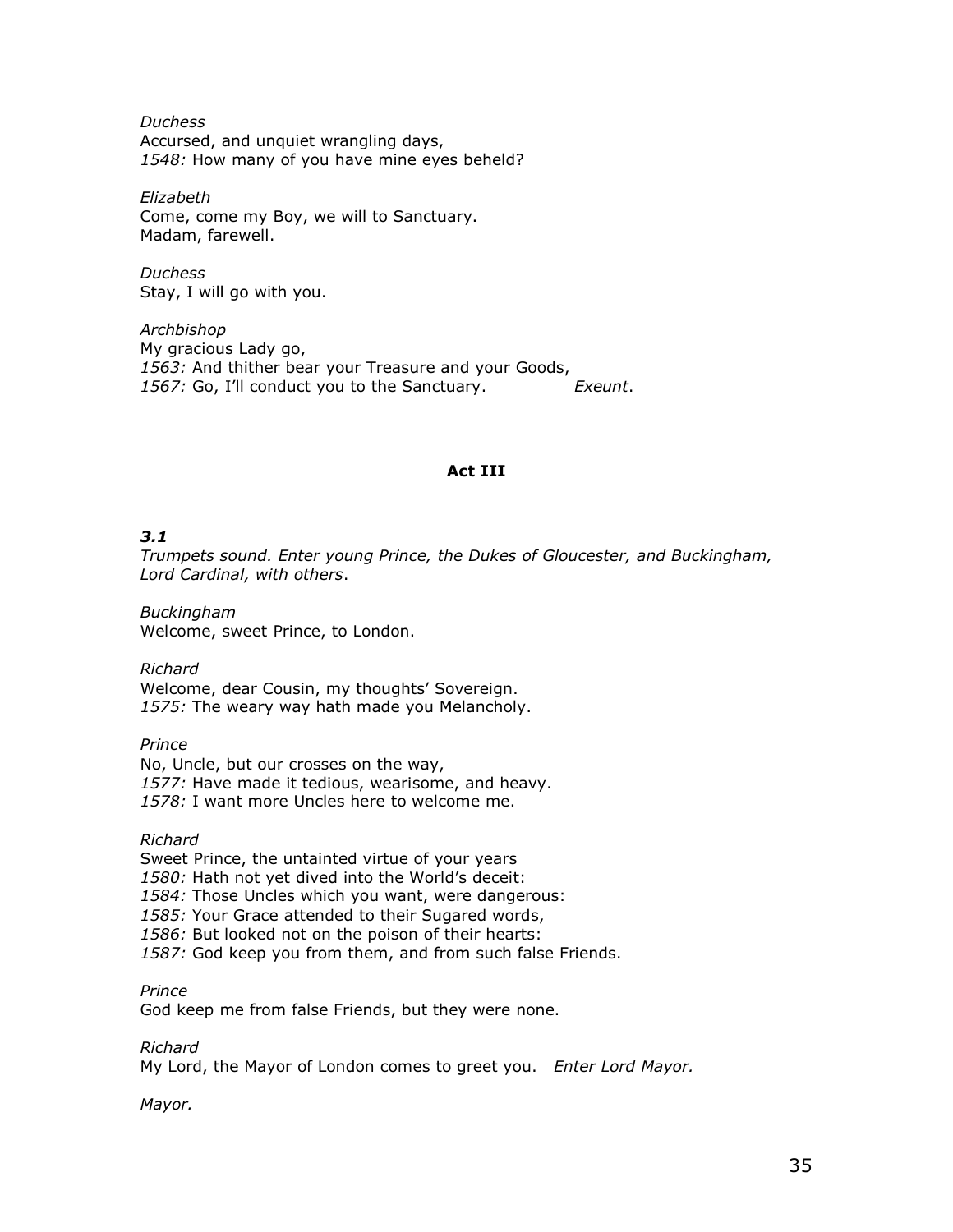God bless your Grace, with health and happy days.

Prince

I thank you, good my Lord, and thank you all: 1596: I thought my Mother, and my Brother York, 1597: Would long, ere this, have met us on the way. 1598: Fie, what a Slug is Hastings that he comes not 1599: To tell us, whether they will come, or no. Enter Lord Hastings.

Buckingham

And in good time, here comes the sweating Lord.

Prince.

Welcome, my Lord: what, will our Mother come?

#### Hastings

On what occasion God he knows, not I; 1606: The Queen your Mother, and your Brother York, 1607: Have taken Sanctuary: The tender Prince 1608: Would fain have come with me, to met your Grace, 1609: But by his Mother was perforce withheld.

## Buckingham

Fie, what an indirect and peevish course 1611: Is this of hers? Lord Cardinal, will your Grace 1612: Persuade the Queen to send the Duke of York 1613: Unto his Princely Brother presently? 1614: If she deny, Lord Hastings go with him, 1615: And from her jealous Arms pluck him perforce.

Cardinal

My Lord of Buckingham, if my weak Oratory

1617: Can from his Mother win the Duke of York,

1618: Anon expect him here: but if she be obdurate

1619: To mild entreaties, God forbid

1620: We should infringe the holy Privilege

1621: Of blessed Sanctuary: not for all this Land,

1622: Would I be quilty of so great a sin.

## Buckingham

You are too senseless obstinate, my Lord,

1624: Too ceremonious, and traditional.

1626: You break not Sanctuary, in seizing him:

1630: This Prince hath neither claimed it, nor deserved it,

1631: And therefore, in mine opinion, cannot have it.

1634: Oft have I heard of Sanctuary men,

1635: But Sanctuary children, ne're till now.

Cardinal

My Lord, you shall ore-rule my mind for once. 1637: Come on, Lord Hastings, will you go with me?

#### **Hastings**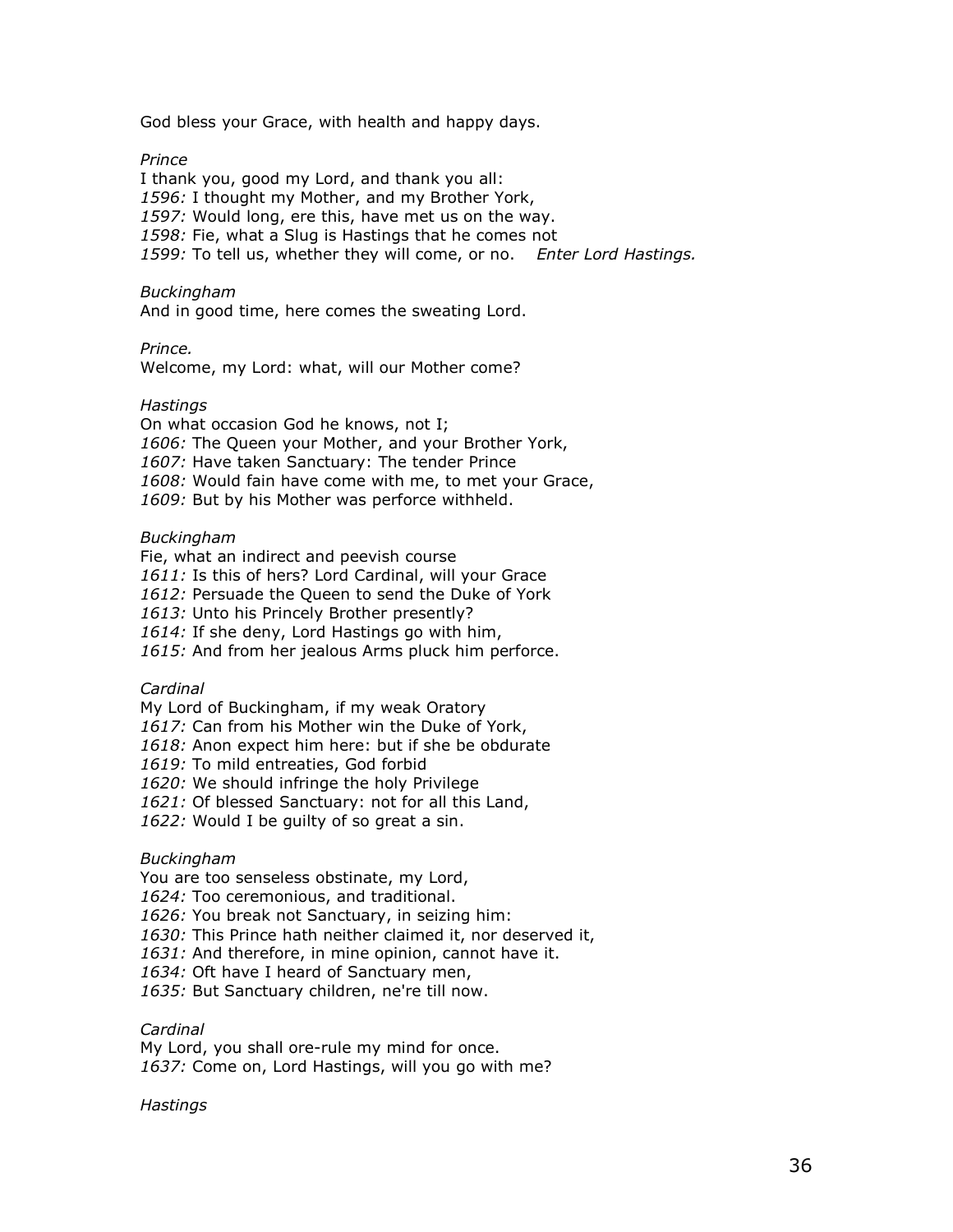Prince.

Good Lords, make all the speedy haste you may. 1640: Say, Uncle Gloucester, if our Brother come, 1641: Where shall we sojourn till our Coronation?

#### Richard

1643: If I may counsel you, some day or two 1644: Your Highness shall repose you at the Tower:

#### Prince.

I do not like the Tower, of any place: 1648: Did Julius Caesar build that place, my Lord?

#### Buckingham

He did, my gracious Lord, begin that place, 1650: Which since, succeeding Ages have re-edified.

#### Prince.

Is it upon record? Or else reported 1652: Successively from age to age, he built it?

Buckingham Upon record, my gracious Lord.

#### Prince.

But say, my Lord, it were not registered, 1655: Me thinks the truth should live from age to age, 1656: As 'twere retailed to all posterity, 1657: Even to the general ending day.

### Richard

(Aside) So wise, so young, they say do never live long.

Prince. What say you, Uncle?

Richard I say, without Characters, Fame lives long.

Prince. 1668: I'll tell you what, my Cousin Buckingham.

Buckingham What, my gracious Lord?

Prince. And if I live until I be a man, 1671: I'll win our ancient Right in France again, 1672: Or die a Soldier, as I lived a King.

#### Richard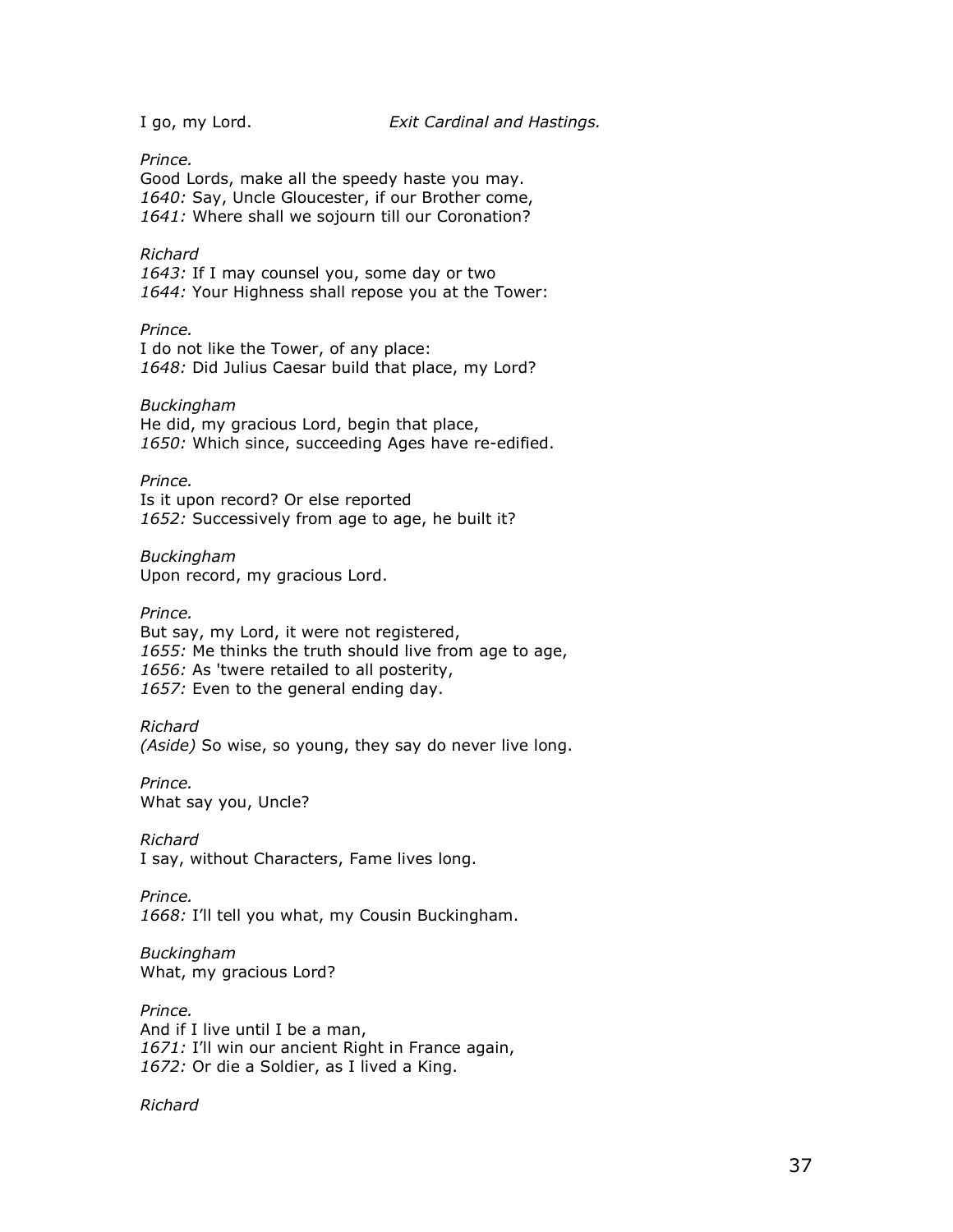(Aside) Short Summers lightly have a forward Spring.

Enter young York, Hastings, and Cardinal.

Buckingham Now in good time, here comes the Duke of York.

Prince. Richard of York, how fares our Noble Brother?

York. Well, my dear Lord, so must I call you now.

Prince. Aye, Brother, to our grief.

Richard My Lord, wilt please you pass along? 1721: My self, and my good Cousin Buckingham, 1722: Will to your Mother, to entreat of her 1723: To meet you at the Tower, and welcome you.

York. What, will you go unto the Tower, my Lord?

Prince. My Lord Protector will have it so.

York. I shall not sleep in quiet at the Tower.

Richard Why, what should you fear?

York. Marry, my Uncle Clarence angry Ghost: 1729: My Grandam told me he was murdered there.

Prince. I fear no Uncles dead.

Richard Nor none that live, I hope.

Prince. And if they live, I hope I need not fear. 1733: But come my Lord: and with a heavy heart, 1734: Thinking on them, go I unto the Tower.

A Snenet. Exeunt Prince, York, Hastings, and Dorset. Manet Richard, Buckingham, and Catesby.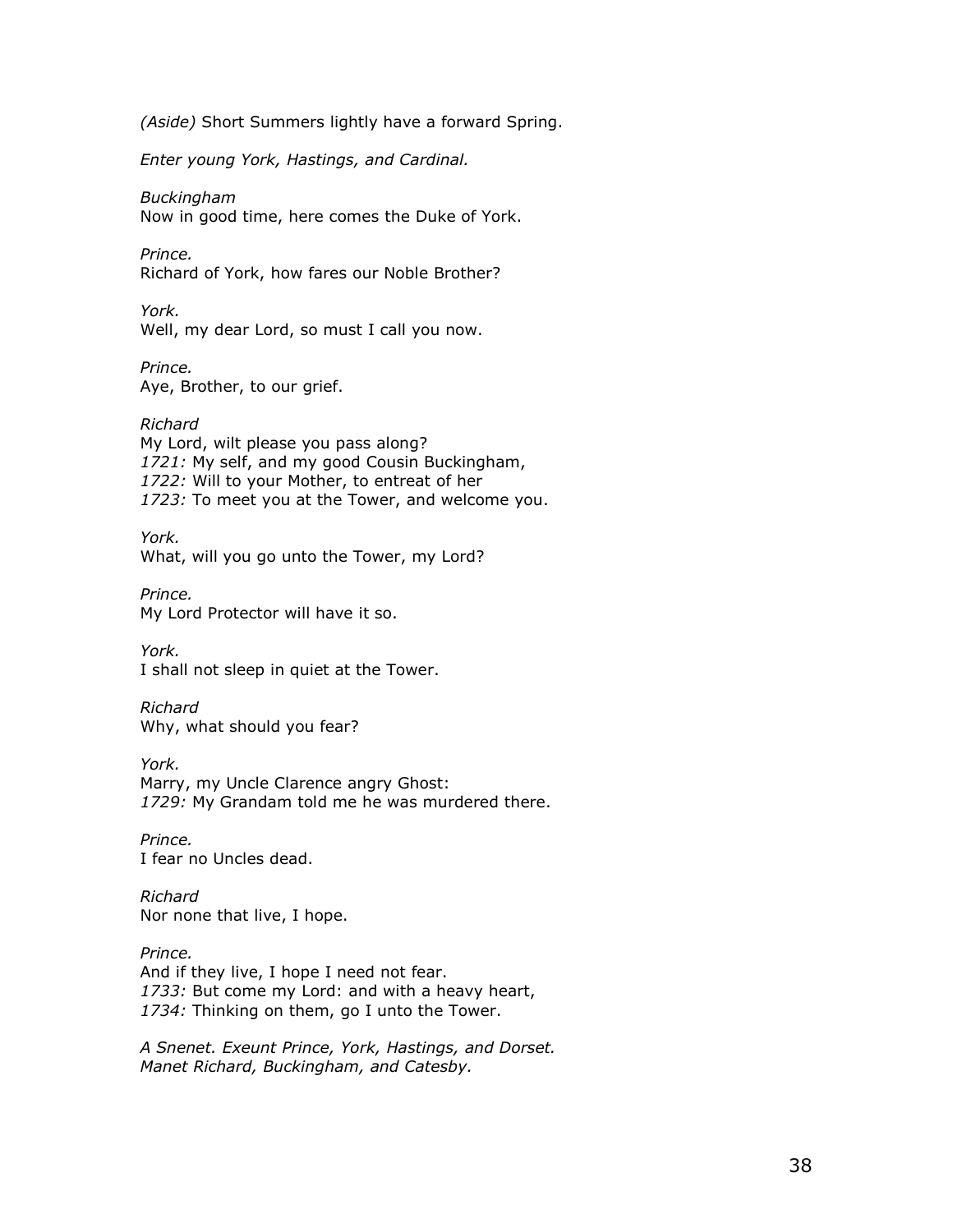Buckingham

Come hither Catesby, 1744: Thou art sworn as deeply to effect what we intend, 1747: What think'st thou? is it not an easy matter, 1748: To make William Lord Hastings of our mind, 1749: For the installment of this Noble Duke 1750: In the Seat Royal of this famous Isle?

### **Catesby**

He, for his father's sake, so loves the Prince, 1752: That he will not be won to ought against him.

#### Buckingham

What think'st thou then of Derby? Will not he?

#### Catesby

He will do all in all as Hastings doth.

### Buckingham

Well then, no more but this: 1757: Go gentle Catesby, and as it were far off, 1758: Sound thou Lord Hastings, 1759: How he doth stand affected to our purpose, 1760: And summon him to morrow to the Tower, 1761: To sit about the Coronation. 1762: If thou dost find him tractable to us, 1763: Encourage him, and tell him all our reasons:

1764: If he be leaden, icy, cold, unwilling,

1765: Be thou so too, and so break off the talk,

1766: And give us notice of his inclination:

Good Catesby, go effect this business soundly.

#### **Catesby**

My good Lords both, with all the heed I can.

#### Richard

Shall we hear from you, Catesby, ere we sleep?

**Catesby** You shall, my Lord.

Richard

At Crosby House, there shall you find us both. Exit Catesby.

### Buckingham

Now, my Lord, what shall we do, if we perceive 1782: Lord Hastings will not yield to our Complots?

### Richard

Chop off his Head: Something we will determine: 1785: And look when I am King, claim thou of me 1786: The Earldom of Hereford, and all the movables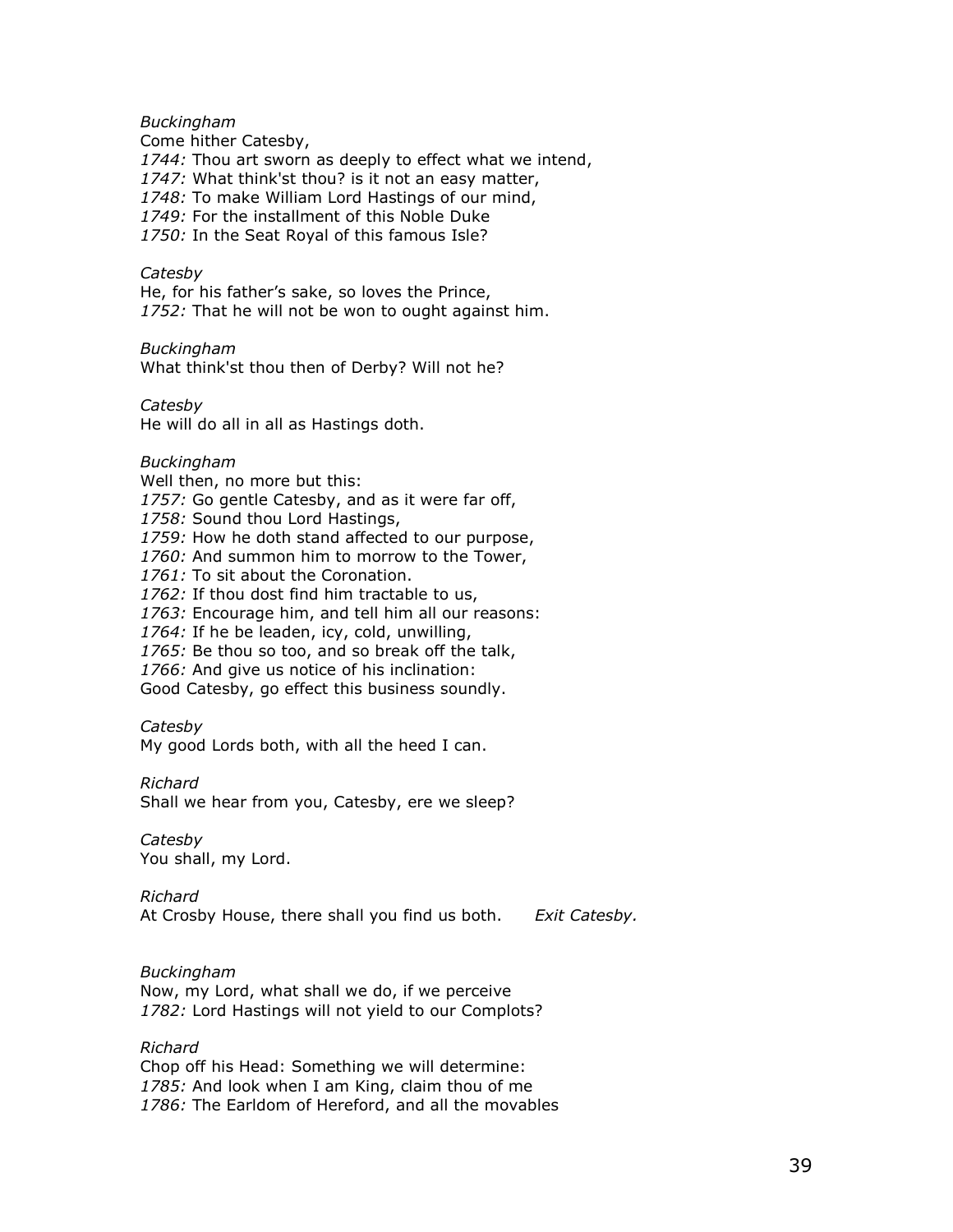1787: Whereof the King, my Brother, was possessed.

#### Buckingham

I'll claim that promise at your Grace's hand.

#### Richard

And look to have it yielded with all kindness. 1790: Come, let us sup betimes, that afterwards 1791: We may digest our complots in some form. Exeunt.

# 3.2

Enter Lord Hastings, Catesby severally.

#### **Catesby**

Many good morrows to my Noble Lord.

#### Hastings

Good morrow Catesby, you are early stirring: 1835: What news, what news, in this our tottering State?

#### Catesby

It is a reeling World indeed, my Lord: 1837: And I believe will never stand upright, 1838: Till Richard wear the Garland of the Realm.

#### **Hastings**

How wear the Garland? Dost thou mean the Crown?

**Catesby** Aye, my good Lord.

#### **Hastings**

I'll have this Crown of mine cut from my shoulders, 1843: Before I'll see the Crown so foul misplaced: 1844: But canst thou quess, that he doth aim at it?

### **Catesby**

Aye, on my life, and hopes to find you forward, 1846: Upon his party, for the gain thereof: 1847: And thereupon he sends you this good news, 1848: That this same very day your enemies, 1849: The Kindred of the Queen, must die at Pomfret.

#### Hastings

Indeed I am no mourner for that news, 1851: Because they have been still my adversaries: 1852: But, that I'll give my voice on Richard's side, 1853: To bar my Master's Heirs in true Descent, 1854: God knows I will not do it, to the death.

#### Catesby

God keep your Lordship in that gracious mind. 'Tis a vile thing to die, my gracious Lord,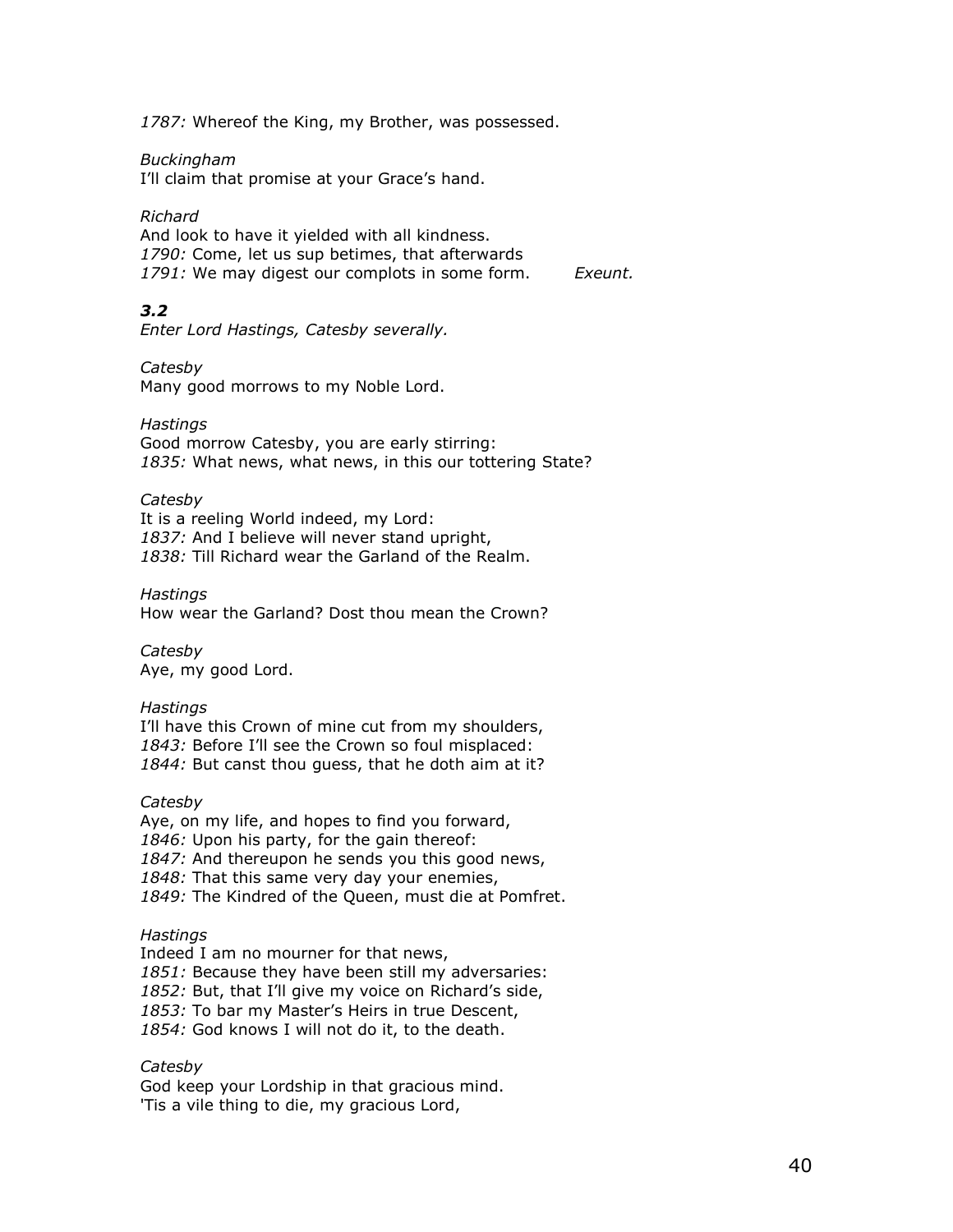1863: When men are unprepared, and look not for it.

Hastings

O monstrous, monstrous! and so falls it out 1865: With Rivers, Vaughan, Grey: and so 'twill do 1866: With some men else that think themselves as safe 1867: As thou and I, who (as thou know'st) are dear 1868: To Princely Richard, and to Buckingham.

#### Catesby

The Princes both make high account of you, (Aside) For they account his Head upon the Bridge.

#### **Hastings**

I know they do, and I have well deserved it. Enter Derby.

#### Derby

My Lord good morrow, good morrow Catesby: 1889: What, shall we toward the Tower? The day is spent.

#### **Hastings**

Come, come, have with you: Wot you what, my Lord, 1892: To day the Lords you talk of are beheaded.

#### Derby

They, for their truth, might better wear their Heads, 1894: Than some that have accused them wear their Hats. 1895: But come, my Lord, let's away. Exit Derby and Catesby.

### Enter Buckingham.

**Hastings** 1925: What, go you toward the Tower?

#### Buckingham

I do, my Lord, but long I cannot stay there: 1927: I shall return before your Lordship, thence.

**Hastings** Nay like enough, for I stay Dinner there.

Buckingham (Aside) And Supper too, although thou know'st it not. Come, will you go?

#### Hastings

I'll wait upon your Lordship. Exeunt.

# 3.3

Enter Sir Richard Ratcliffe with Halberds carrying the Nobles to death at Pomfret.

# Rivers.

Sir Richard Ratcliffe, let me tell thee this,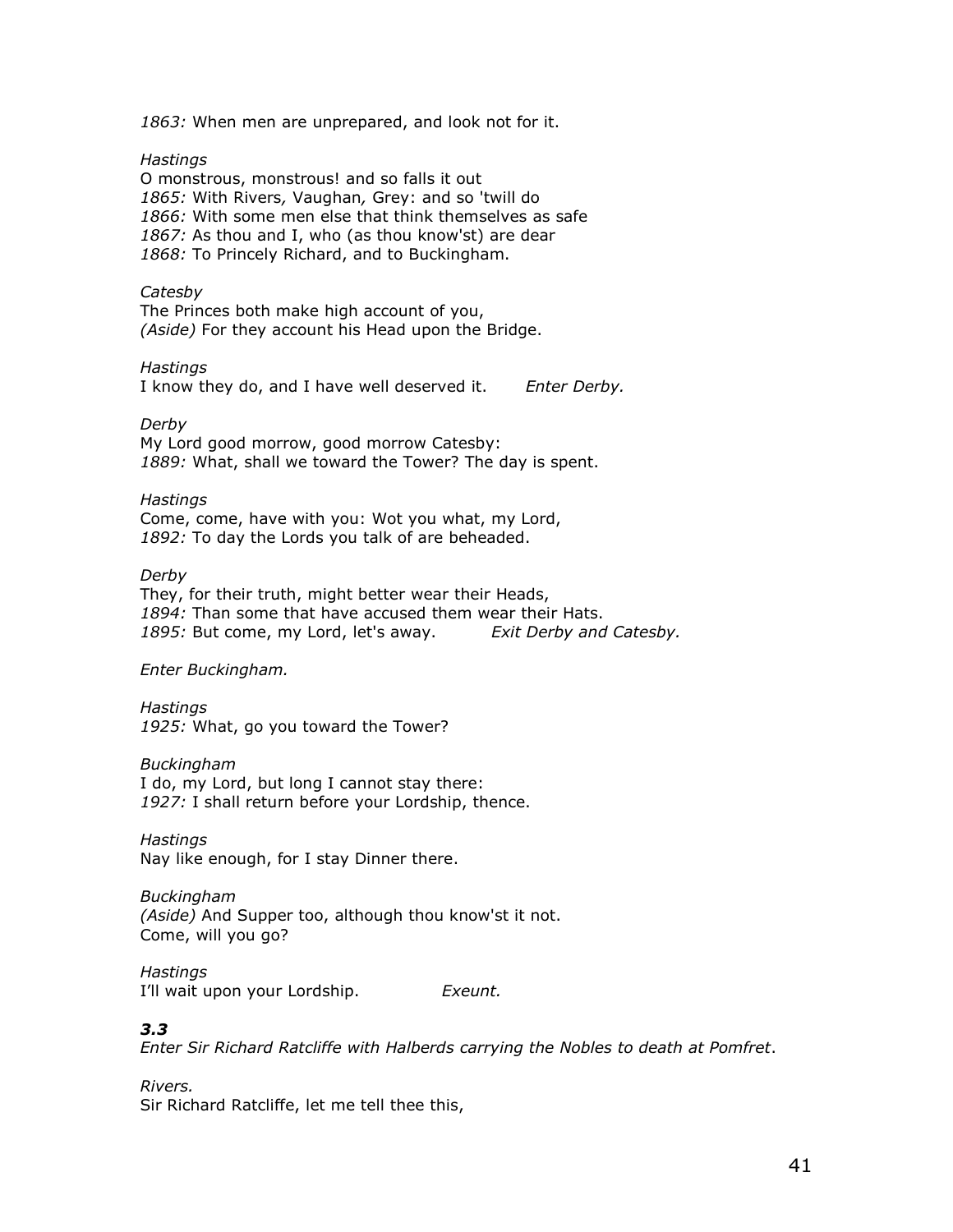1936: To day shalt thou behold a Subject die, 1937: For Truth, for Duty, and for Loyalty.

Grey.

God bless the Prince from all the Pack of you, 1939: A Knot you are, of damned Blood-suckers.

Vaughn

You live, that shall cry woe for this hereafter.

Ratcliffe

Dispatch, the limit of your Lives is out.

Rivers.

O Pomfret, Pomfret! O thou bloody Prison! 1944: Fatal and ominous to Noble Peers: 1945: Within the guilty Closure of thy Walls, 1948: We give to thee our guiltless blood to drink.

Grey.

Now Margaret's Curse is faln upon our Heads, 1950: When she exclaimed on Hastings, you, and I, 1951: For standing by, when Richard stabbed her Son.

Rivers.

Then cursed she Richard, then cursed she Buckingham, 1954: Then cursed she Hastings. Oh remember God, 1955: To hear her prayer for them, as now for us: 1956: And for my Sister, and her Princely Sons, 1957: Be satisfied, dear God, with our true blood, 1958: Which, as thou know'st, unjustly must be spilt.

Ratcliffe

Make Haste, the hour of death is expiate.

Rivers. Come Grey, come Vaughan, let us here embrace. 1961: Farewell, until we met again in Heaven. Exeunt.

# 3.4

Enter Buckingham, Derby, Hastings, Bishop of Ely, Norfolk, Ratcliffe, Lovell, with others.

**Hastings** Now Noble Peers, the cause why we are met, 1968: Is to determine of the Coronation: 1969: In God's Name speak, when is the Royal day?

Buckingham Is all things ready for the Royal time?

Derby. It is, and wants but nomination.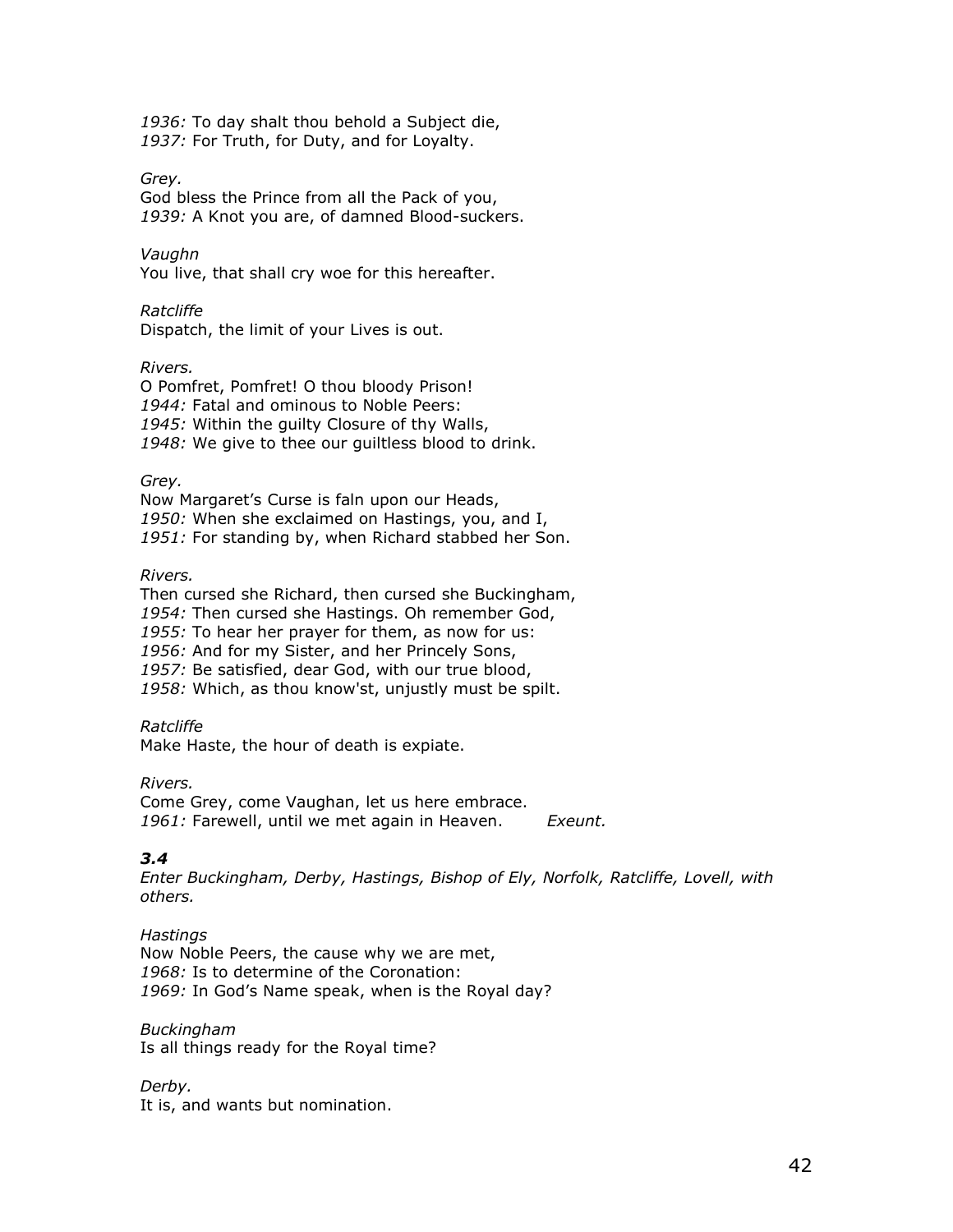Ely.

Tomorrow then I judge a happy day.

Buckingham Who knows the Lord Protector's mind herein?

1974: Who is most inward with the Noble Duke?

Ely.

Your Grace, we think, should soonest know his mind.

### Buckingham

We know each other's Faces: for our Hearts, 1978: He knows no more of mine, then I of yours, 1979: Or I of his, my Lord, then you of mine: 1980: Lord Hastings, you and he are near in love.

### Hastings

I thank his Grace, I know he loves me well: 1982: But for his purpose in the Coronation, 1983: I have not sounded him, nor he delivered 1984: His gracious pleasure any way therein: 1985: But you, my Honorable Lords, may name the time, 1986: And in the Duke's behalf I'll give my Voice, 1987: Which I presume he'll take in gentle part. Enter Gloucester.

Ely.

In happy time, here comes the Duke himself.

### Richard

My Noble Lords, and Cousins all, good morrow: 1991: I have been long asleep: but I trust, 1992: My absence doth neglect no great design, 1993: Which by my presence might have been concluded.

### Buckingham

Had you not come upon your queue my Lord, 1995: William, Lord Hastings, had pronounced your part; 1996: I mean your Voice, for Crowning of the King.

### Richard

Than my Lord Hastings, no man might be bolder, 1998: His Lordship knows me well, and loves me well. 1999: My Lord of Ely, when I was last in Holborn, 2000: I saw good Strawberries in your Garden there, 2001: I do beseech you, send for some of them.

### Ely.

Marry and will, my Lord, with all my heart. Exit Bishop.

### Richard

Cousin of Buckingham, a word with you. 2005: Catesby hath sounded Hastings in our business,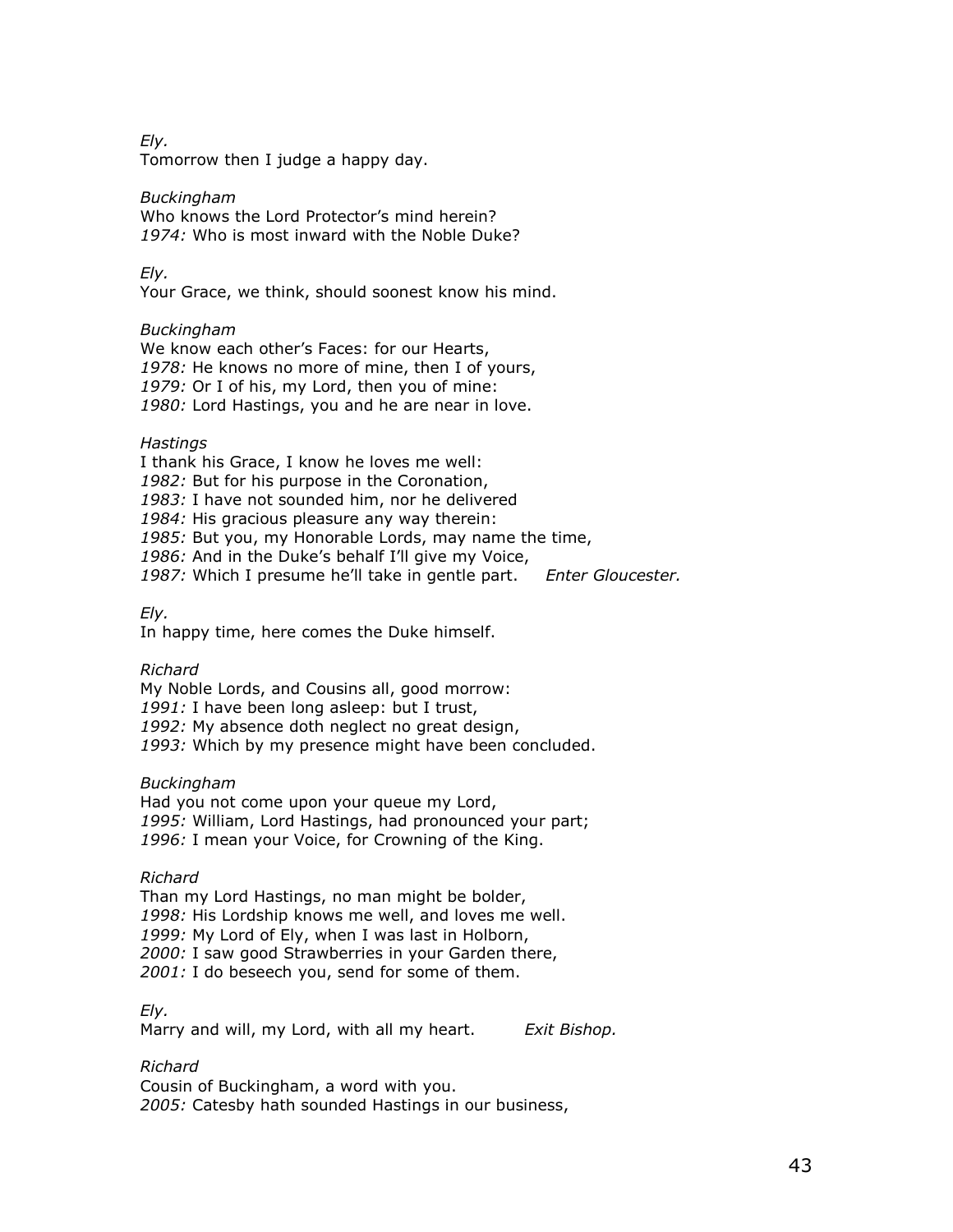2006: And finds the testy Gentleman so hot, 2007: That he will lose his Head, ere give consent

Buckingham

Withdraw yourself awhile, I'll go with you. Exeunt.

Enter the Bishop of Ely.

Ely.

Where is my Lord, the Duke of Gloucester? 2018: I have sent for these Strawberries.

#### Hastings.

His Grace looks cheerfully and smooth this morning, 2020: There's some conceit or other likes him well, 2021: When that he bids good morrow with such spirit. 2022: I think there's never a man in Christendom 2023: Can lesser hide his love, or hate, then he, 2024: For by his Face straight shall you know his Heart.

Derby.

What of his Heart perceive you in his Face 2026: By any livelihood he showed to day?

**Hastings** 

Marry, that with no man here he is offended: For were he, he had shown it in his Looks.

Enter Richard, and Buckingham.

#### Richard

I pray you all, tell me what they deserve, 2031: That do conspire my death with devilish Plots 2032: Of damned Witchcraft, and that have prevailed 2033: Upon my Body with their Hellish Charms.

**Hastings** 

The tender love I bear your Grace, my Lord, 2035: Makes me most forward, in this Princely presence, 2036: To doom th' Offenders, whosoe're they be: 2037: I say, my Lord, they have deserved death.

### Richard

Then be your eyes the witness of their evil. 2039: Look how I am bewitched: behold, mine Arm 2040: Is like a blasted Sapling, withered up: 2041: And this is Edward's Wife, that monstrous Witch, 2042: Consorted with that Harlot, Strumpet Shore, 2043: That by their Witchcraft thus have marked me.

### **Hastings**

If they have done this deed, my Noble Lord-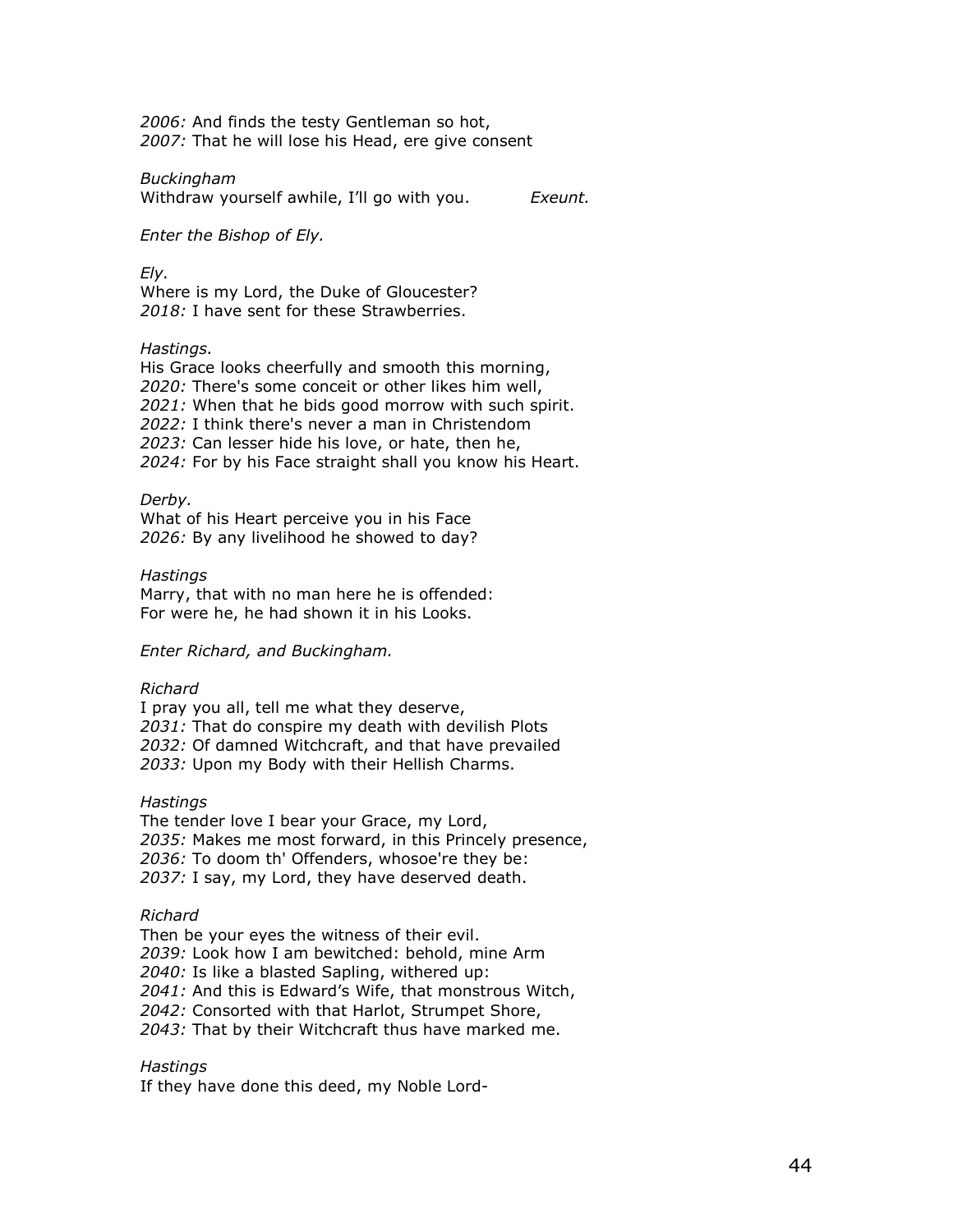### Richard

If? Thou Protector of this damned Strumpet, 2046: Talk'st thou to me of Ifs: thou art a Traitor, 2047: Off with his Head; now by Saint Paul I swear, 2048: I will not dine, until I see the same. 2049: Lovell and Ratcliffe, look that it be done: 2050: The rest that love me, rise, and follow me. Exeunt.

Manet Lovell and Ratcliffe with the Lord Hastings.

### **Hastings**

Woe, woe for England, not a whit for me, 2065: Oh Margaret, Margaret, now thy heavy Curse 2066: Is lighted on poor Hastings' wretched Head.

### Ratcliffe.

Come, come, dispatch, the Duke would be at dinner: 2068: Make a short Shrift, he longs to see your Head.

### **Hastings**

O bloody Richard: miserable England, 2077: I prophesy the fearfullest time to thee, 2078: That ever wretched Age hath looked upon. 2079: Come, lead me to the Block, bear him my Head, 2080: They smile at me, who shortly shall be dead. Exeunt.

# 3.5

Enter Richard, and Buckingham in rotten Armor, marvelous ill-favored.

Richard.

Come Cousin, 2085: Canst thou quake, and change thy color, 2086: Murder thy breath in middle of a word, 2087: And then again begin, and stop again, 2088: As if thou were distraught, and mad with terror?

Buckingham

Tut, I can counterfeit the deep Tragedian, 2096: But what, is Catesby gone?

Richard

He is, and see he brings the Mayor along.

Enter the Mayor and Catesby.

Buckingham Lord Mayor. Hark, a Drum.

Enter Lovell and Ratcliffe with Hastings Head.

 Lovell. Here is the Head of that ignoble Traitor, 2109: The dangerous and unsuspected Hastings.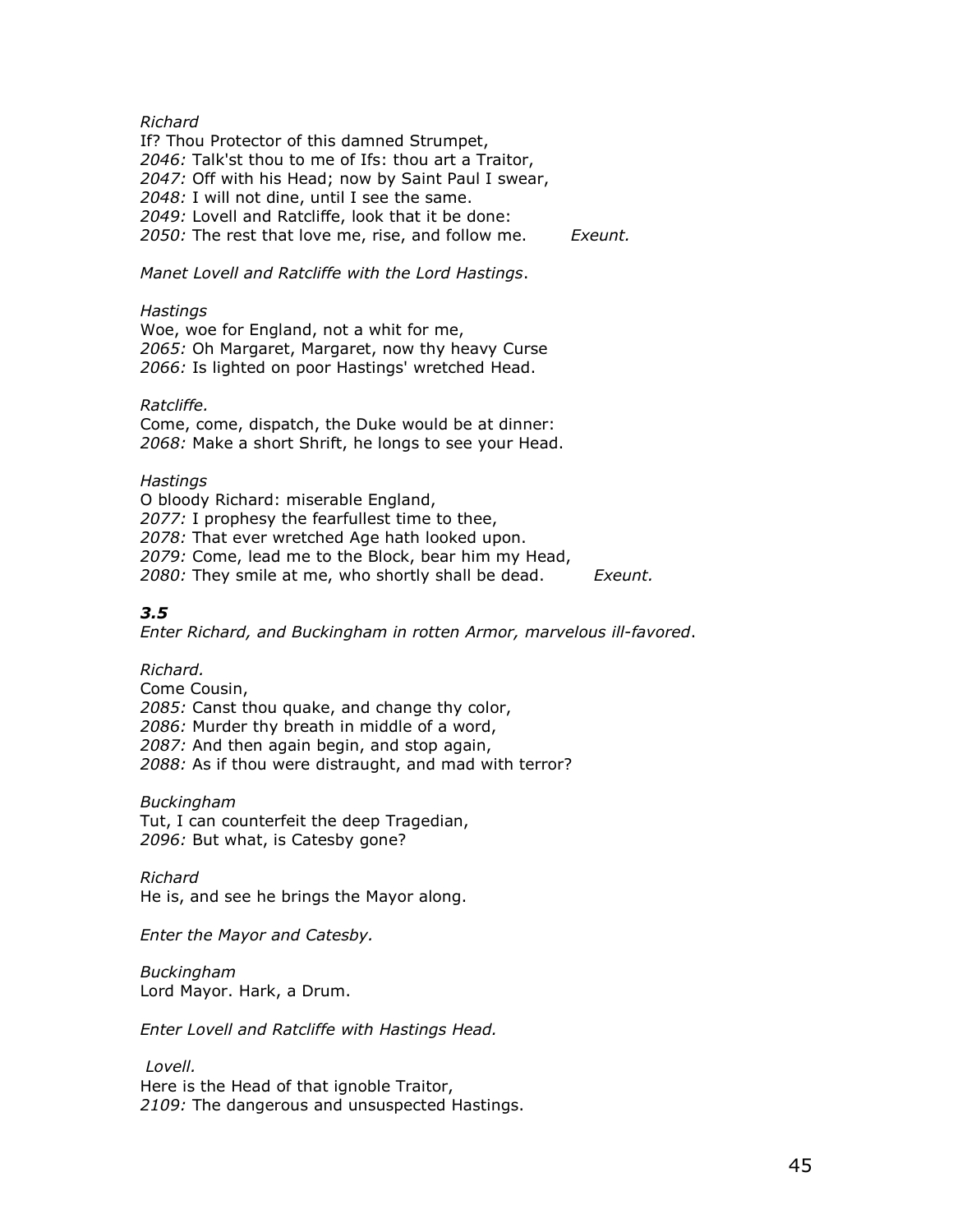Richard

So dear I loved the man that I must weep:

#### Buckingham

2121: Would you imagine, or almost believe,

2123: We live to tell it, that the subtle Traitor

2124: This day had plotted, in the Counsel-House,

2125: To murder me, and my good Lord of Gloucester.

#### Mayor.

Now fair befall you, he deserved his death, 2134: And your good Graces both have well proceeded, 2135: To warn false Traitors from the like Attempts.

#### Buckingham

2138: Yet had we not determined he should die, 2139: Until your Lordship came to see his end, 2145: That you might well have signified the same 2146: Unto the Citizens, who haply may 2147: Misconster us in him, and wail his death.

### Mayor.

But, my good Lord, your Graces words shall serve, 2149: As well as I had seen, and heard him speak: 2150: And do not doubt, right Noble Princes both, 2151: But I'll acquaint our duteous Citizens 2152: With all your just proceedings in this case.

#### Richard

And to that end we wished your Lordship here, 2154: T' avoid the Censures of the carping World.

### Buckingham

Which since you come too late of our intent, 2156: Yet witness what you hear we did intend: 2157: And so, my good Lord Mayor, we bid farewell. Exit Mayor.

#### Richard

Go after, after, Cousin Buckingham.

2162: Infer the Bastardy of Edward's Children:

2167: Moreover, urge his hateful Luxury,

2168: And bestial appetite in change of Lust,

2169: Which stretched unto their Servants, Daughters, Wives,

2172: Nay, for a need, thus far come near my Person:

2173: Tell them, when that my Mother went with Child

2174: Of that insatiate Edward; Noble York,

2175: My Princely Father, then had Wars in France,

2176: And by true computation of the time,

2177: Found, that the Issue was not his begot:

2178: Which well appeared in his Lineaments,

2179: Being nothing like the Noble Duke, my Father:

2180: Yet touch this sparingly, as 'twere far off,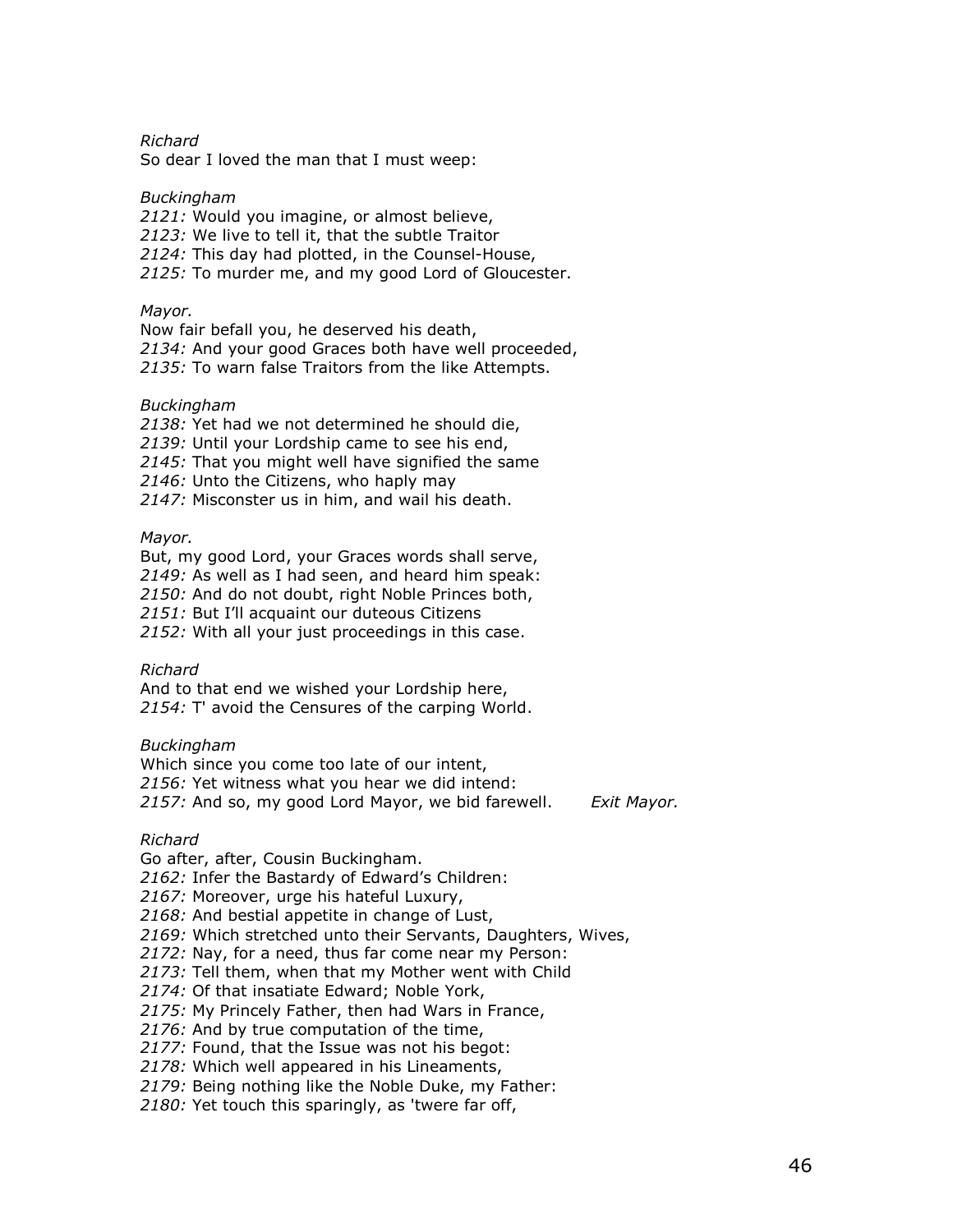2181: Because, my Lord, you know my Mother lives.

### Buckingham

Doubt not, my Lord, I'll play the Orator.

Richard If you thrive well, bring them to Bayard's Castle, 2186: Where you shall find me well accompanied 2187: With reverend Fathers, and well-learned Bishops.

#### Buckingham

I go, and towards three or four a Clock 2189: Look for the News that the Guild-Hall affords.

#### Exit Buckingham.

#### Richard

2194: Now will I go to take some privy order, 2195: To draw the Brats of Clarence out of sight, 2196: And to give order, that no manner person 2197: Have any time recourse unto the Princes. Exeunt.

# ACT BREAK???

### 3.6

Enter Richard and Buckingham at several Doors.

Richard How now, how now, what say the Citizens?

#### Buckingham

Now by the holy Mother of our Lord, 2216: The Citizens are mum, say not a word.

Richard

Touched you the Bastardy of Edward's Children?

Buckingham

I did, with his Contract with Lady Lucy,

2219: And his Contract by Deputy in France,

2220: Th' insatiate greediness of his desire,

2221: And his enforcement of the City Wives,

2222: His Tyranny for Trifles, his own Bastardy,

2223: As being got, your Father then in France,

2224: And his resemblance being not like the Duke.

- 2225: Withal, I did infer your Lineaments,
- 2226: Being the right Idea of your Father,

2227: Both in your form, and Nobleness of Mind:

2228: Laid open all your Victories in Scotland,

2229: Your Discipline in War, Wisdom in Peace,

2230: Your Bounty, Virtue, fair Humility:

2233: And when my Oratory drew toward end,

2234: I bid them that did love their Country's good,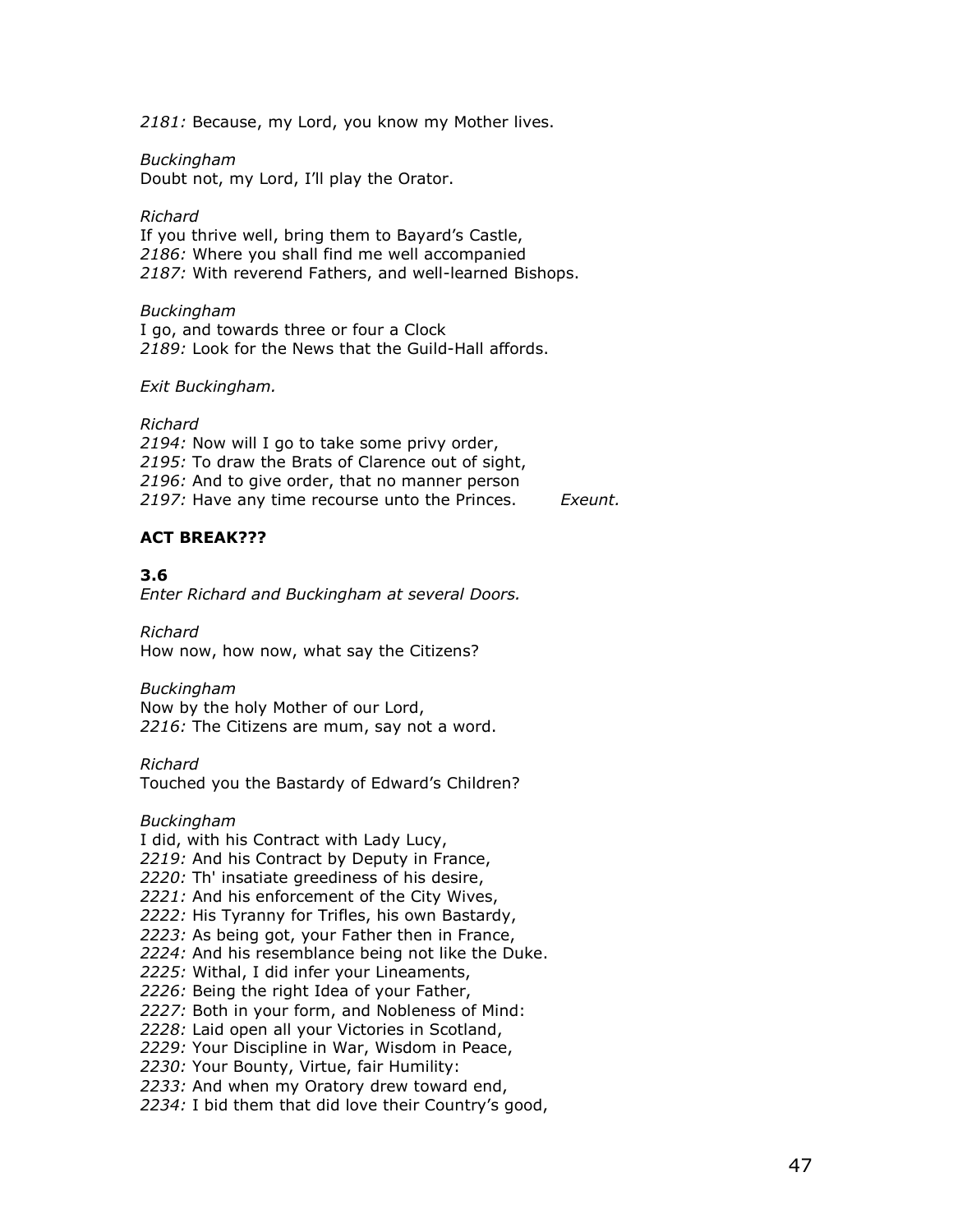2235: Cry, God save Richard, England's Royal King.

Richard And did they so?

Buckingham No, so God help me, they spake not a word,

Richard What tongue-less Blocks were they. 2257: Will not the Mayor then, and his Brethren, come?

### Buckingham

The Mayor is here at hand: intend some fear, 2259: Be not you spoke with, but by mighty suit: 2260: And look you get a Prayer-Book in your hand, 2261: And stand between two Church-men, good my Lord, 2262: For on that ground I'll make a holy Descant: 2263: And be not easily won to our requests, 2264: Play the Maid's part, still answer nay, and take it.

#### Richard

I go: and if you plead as well for them, 2266: As I can say nay to thee for my self, 2267: No doubt we bring it to a happy issue.

Buckingham Go, go up to the Leads, the Lord Mayor knocks.

Enter the Mayor and Citizens.

2270: Welcome, my Lord, I dance attendance here,  $2271$ : I think the Duke will not be spoke withal. Enter Catesby. Now Catesby, what says your Lord to my request?

#### Catesby.

He doth entreat your Grace, my Noble Lord, 2276: To visit him to morrow, or next day: 2277: He is within, with two right reverend Fathers, 2278: Divinely bent to Meditation, 2279: And in no Worldly suits would he be moved, 2280: To draw him from his holy Exercise.

### Buckingham

Return, good Catesby, to the gracious Duke, 2282: Tell him, my self, the Mayor and Aldermen, 2285: Are come to have some conference with his Grace.

Catesby

I'll signify so much unto him straight. Exit.

Buckingham Ah ha, my Lord, this Prince is not an Edward,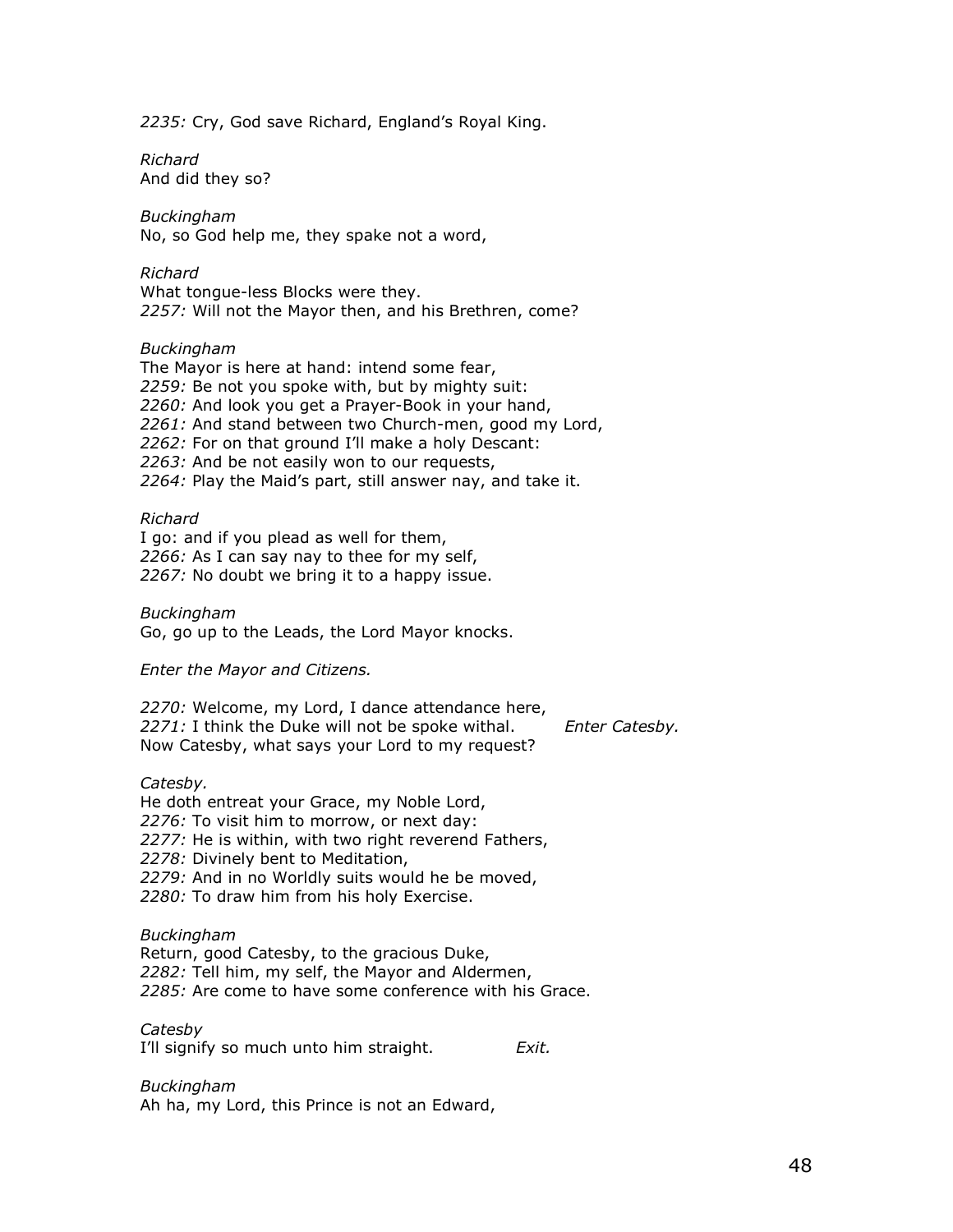2288: He is not lulling on a lewd Love-Bed, 2289: But on his Knees, at Meditation: 2294: Happy were England, would this virtuous Prince 2295: Take on his Grace the Sovereignty thereof. 2296: But sure I fear we shall not win him to it. Mayor. Marry God defend his Grace should say us nay. Buckingham I fear he will: here Catesby comes again. Enter Catesby. 2301: Now Catesby, what says his Grace? Catesby. He wonders to what end you have assembled 2303: Such troops of Citizens, to come to him, 2304: His Grace not being warned thereof before: 2305: He fears, my Lord, you mean no good to him. Buckingham Sorry I am, my Noble Cousin should 2307: Suspect me, that I mean no good to him: 2308: By Heaven, we come to him in perfit love, 2309: And so once more return, and tell his Grace. Catesby exits.

2310: When holy and devout Religious men

2311: Are at their Beads, 'tis much to draw them thence,

So sweet is zealous Contemplation.

Enter Richard aloft between two Bishops.

Mayor.

See where his Grace stands, tween two Clergy men.

### Buckingham

Two Props of Virtue, for a Christian Prince, 2317: To stay him from the fall of Vanity:

2318: And see a Book of Prayer in his hand,

2320: Famous Plantagenet, most gracious Prince,

2321: Lend favorable ear to our requests,

2322: And pardon us the interruption

2323: Of thy Devotion, and right Christian Zeal.

### Richard

My Lord, there needs no such Apology:

2325: I do beseech your Grace to pardon me,

2326: Who earnest in the service of my God,

2327: Deferred the visitation of my friends.

2328: But leaving this, what is your Grace's pleasure?

### Buckingham

Even that (I hope) which pleaseth God above, 2330: And all good men, of this ungoverned Isle.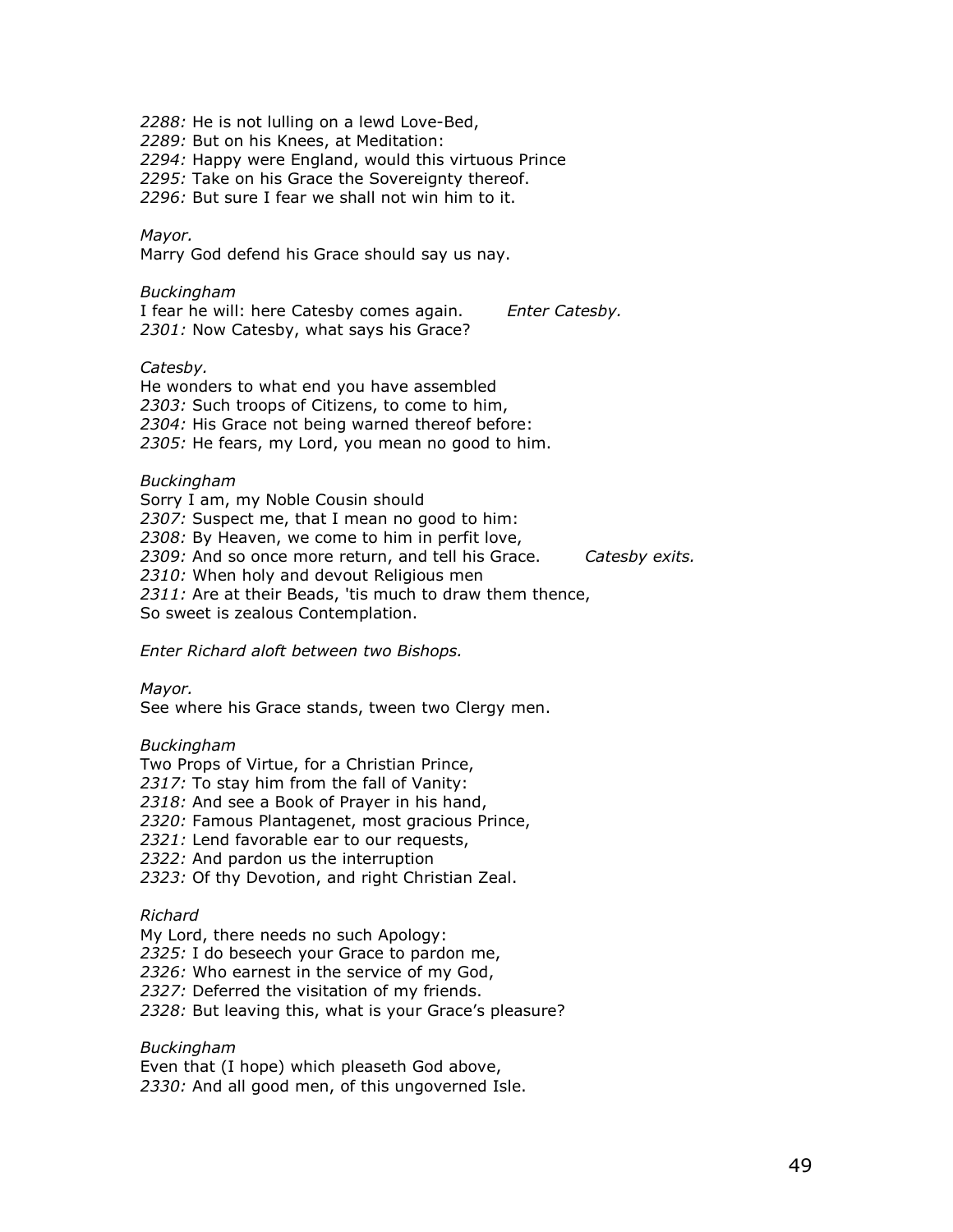### Richard

I do suspect I have done some offence, 2332: That seems disgracious in the City's eye, 2333: And that you come to reprehend my ignorance.

### Buckingham

You have, my Lord: 2335: Would it might please your Grace, 2336: On our entreaties, to amend your fault.

### Richard

Else wherefore breathe I in a Christian Land.

### Buckingham

- Know then, it is your fault that you resign 2339: The Supreme Seat, the Throne Majestical, 2340: The Sceptered Office of your Ancestors,
- 2343: To the corruption of a blemished Stock;
- 2351: Which to recure, we heartily solicit
- 2352: Your gracious self to take on you the charge
- 2358: For this, consorted with the Citizens,
- 2359: Your very Worshipful and loving friends,
- 2360: And by their vehement instigation,
- 2361: In this just Cause come I to move your Grace.

Richard

- 2375: Your love deserves my thanks, but my desert
- 2376: Unmeritable, shuns your high request.
- 2388: The Royal Tree hath left us Royal Fruit,
- 2389: Which mellowed by the stealing hours of time,

2390: Will well become the Seat of Majesty,

- 2391: And make (no doubt) us happy by his Reign.
- 2392: On him I lay that, you would lay on me,
- 2393: The Right and Fortune of his happy Stars,
- 2394: Which God defend that I should wring from him.

Buckingham

- 2398: You say, that Edward is your Brother's Son,
- 2399: So say we too, but not by Edward's Wife:
- 2400: For first was he contract to Lady Lucy.
- 2401: Your Mother lives a Witness to his Vow;
- 2402: And afterward by substitute betrothed
- 2403: To Bona, Sister to the King of France.
- 2404: These both put off, a poor Petitioner,
- 2406: A Beauty-waning, and distressed Widow,
- 2407: Even in the afternoon of her best days,
- 2408: Made prize and purchase of his wanton Eye.
- 2411: By her, in his unlawful Bed, he got
- 2412: This Edward, whom our Manners call the Prince.
- 2416: Then good, my Lord, take to your Royal self
- 2417: This proffered benefit of Dignity:
- 2418: If not to bless us and the Land withal,
- 2419: Yet to draw forth your Noble Ancestry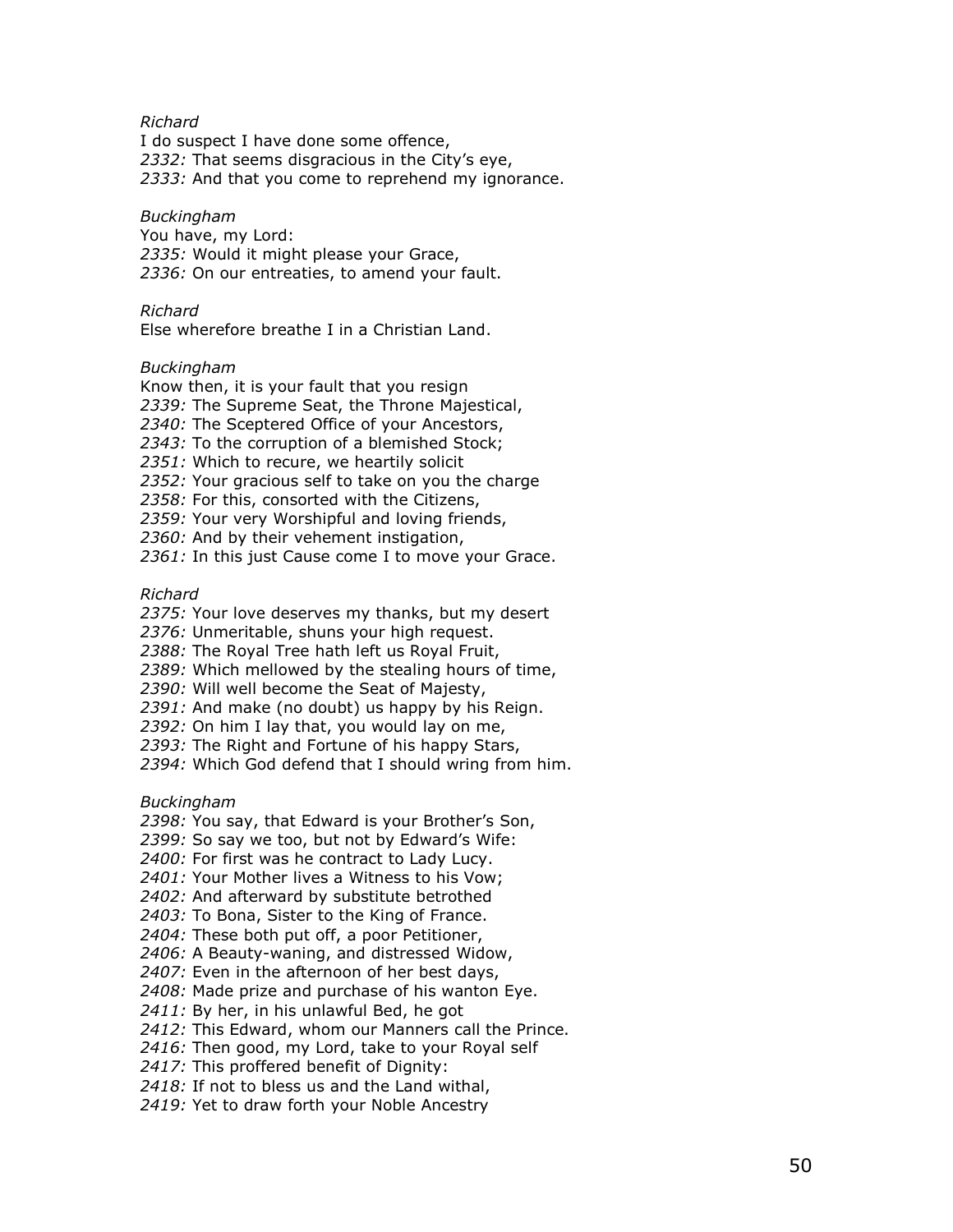2420: From the corruption of abusing times, 2421: Unto a Lineal true derived course.

Mayor.

Do good my Lord, your Citizens entreat you.

Buckingham

Refuse not, mighty Lord, this proffered love.

Catesby.

O make them joyful, grant their lawful suit.

### Richard

Alas, why would you heap this Care on me? 2426: I am unfit for State, and Majesty: 2427: I do beseech you take it not amiss, 2428: I cannot, nor I will not yield to you.

Buckingham

2435: Yet know, where you accept our suit, or no, 2436: Your Brother's Son shall never reign our King, 2437: But we will plant some other in the Throne, 2438: To the disgrace and down-fall of your House: 2439: And in this resolution here we leave you. 2440: Come Citizens, we will entreat no more. Exeunt.

Catesby.

Call him again, sweet Prince, accept their suit: 2442: If you deny them, all the Land will rue it.

### Richard

Will you enforce me to a world of Cares? 2444: Call them again. I am not made of Stones, 2445: But penetrable to your kind entreaties, Albeit against my Conscience and my Soul.

Enter Buckingham and the rest.

2448: Cousin of Buckingham, and sage grave men, 2449: Since you will buckle fortune on my back, 2450: To bear her burthen, where I will or no. 2451: I must have patience to endure the Load:

Mayor. God bless your Grace,

Buckingham Then I salute you with this Royal Title, 2462: Long live King Richard, England's worthy King.

All. Amen.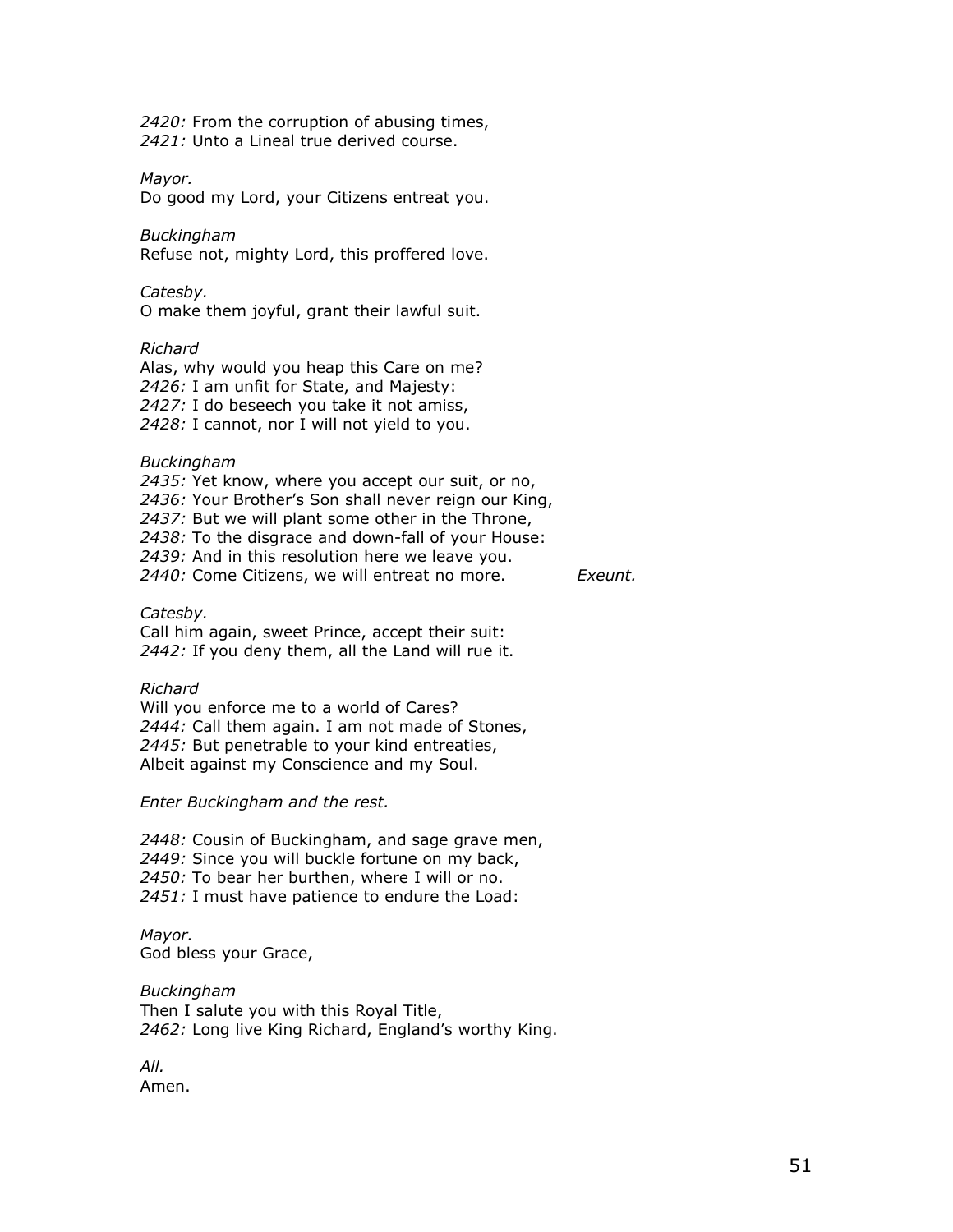Buckingham To morrow may it please you to be Crowned.

Richard Even when you please, for you will have it so.

Buckingham To morrow then we will attend your Grace, 2467: And so most joyfully we take our leave.

Richard Come, let us to our holy Work again. 2469: Farewell my Cousins, farewell gentle friends. Exeunt.

### Act IV

# 4.1

Enter the Queen, Anne Duchess of Gloucester, the Duchess of York, and Marquess Dorset.

Duchess 2478: Daughter, well met.

Anne. God give your Graces both, a happy And a joyful time of day.

Elizabeth As much to you, good Sister: whither away?

Anne. No farther then the Tower, and as I guess, 2483: Upon the like devotion as your selves, 2484: To gratulate the gentle Princes there.

Elizabeth Kind Sister thanks, we'll enter all together: Enter the Lieutenant. 2487: And in good time, here the Lieutenant comes. 2488: Master Lieutenant, pray you, by your leave, 2489: How doth the Prince, and my young Son of York?

Brakenbury Right well, dear Madam: by your patience, 2491: I may not suffer you to visit them, 2492: The King hath strictly charged the contrary.

Elizabeth The King? Who's that?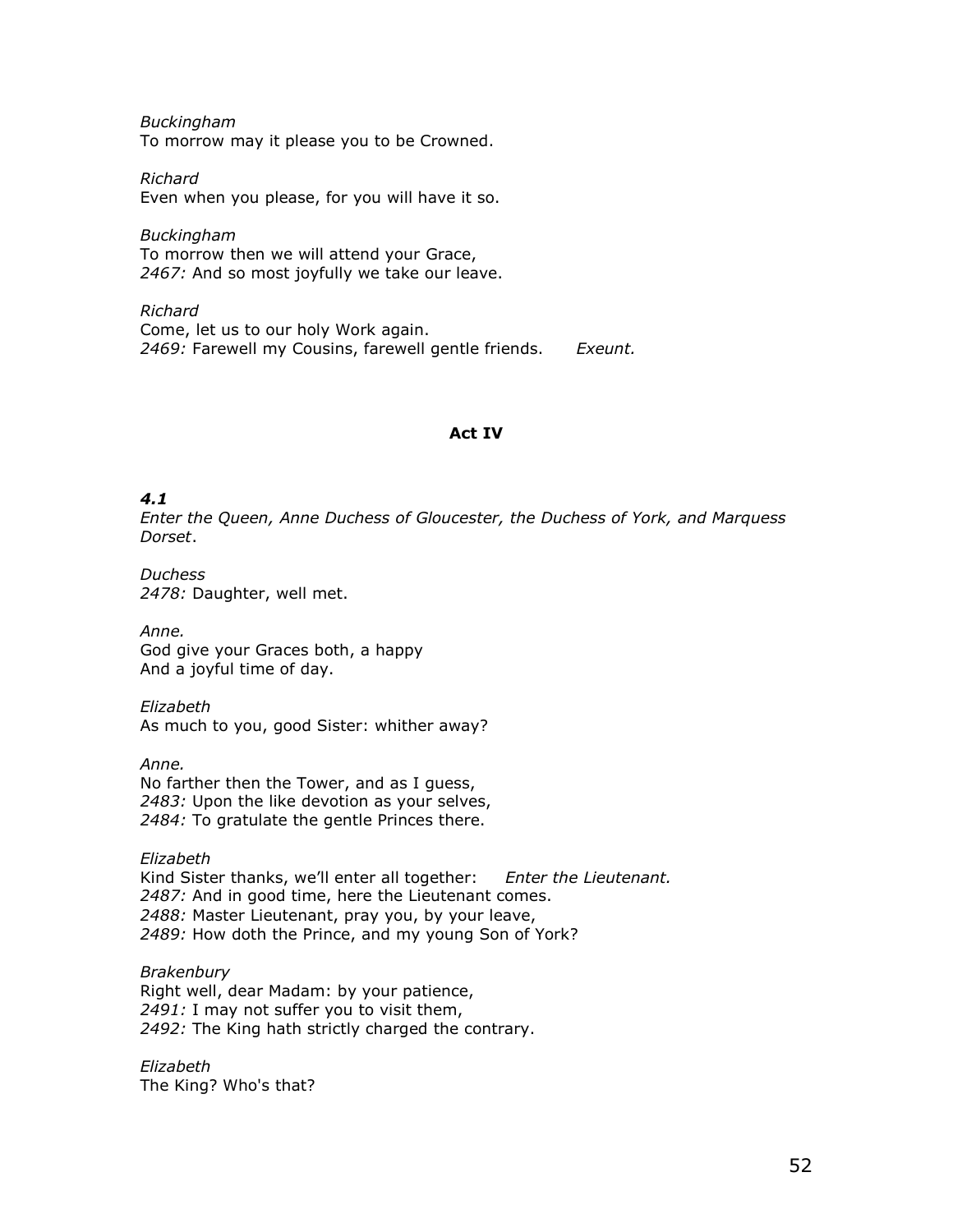**Brakenbury** I mean, the Lord Protector.

### Elizabeth

The Lord protect him from that Kingly Title. 2496: Hath he set bounds between their love, and me? 2497: I am their Mother, who shall bar me from them?

### Duchess.

I am their Father's Mother. I will see them.

### Anne.

Their Aunt I am in law, in love their Mother: 2501: Then bring me to their sights. I'll bear thy blame, 2502: And take thy Office from thee, on my peril.

### Brakenbury

No, Madam, no; I may not leave it so: 2504: I am bound by Oath, and therefore pardon me. Exit Lieutenant.

### Enter Derby.

### Derby.

Let me but meet you Ladies one hour hence, 2508: And I'll salute your Grace of York as Mother, 2509: And reverend looker on of two fair Queens. 2510: Come Madam, you must straight to Westminster, 2511: There to be crowned Richard's Royal Queen.

#### Elizabeth

Ah, cut my Lace asunder, 2513: That my pent heart may have some scope to beat, 2514: Or else I swoon with this dead-killing news.

Anne.

Despightful tidings, O unpleasing news.

Dorset

Be of good cheer: Mother, how fares your Grace?

#### Elizabeth

O Dorset, speak not to me, get thee gone,

2519: Death and Destruction dogs thee at thy heels,

2520: Thy Mother's Name is ominous to Children.

2521: If thou wilt out-strip Death, go cross the Seas,

2522: And live with Richmond, from the reach of Hell.

2523: Go hie thee, hie thee from this slaughter-house,

2524: Lest thou increase the number of the dead,

2525: And make me die the thrall of Margaret's Curse,

2526: Nor Mother, Wife, nor England's counted Queen.

### Derby.

Full of wise care, is this your counsel, Madam: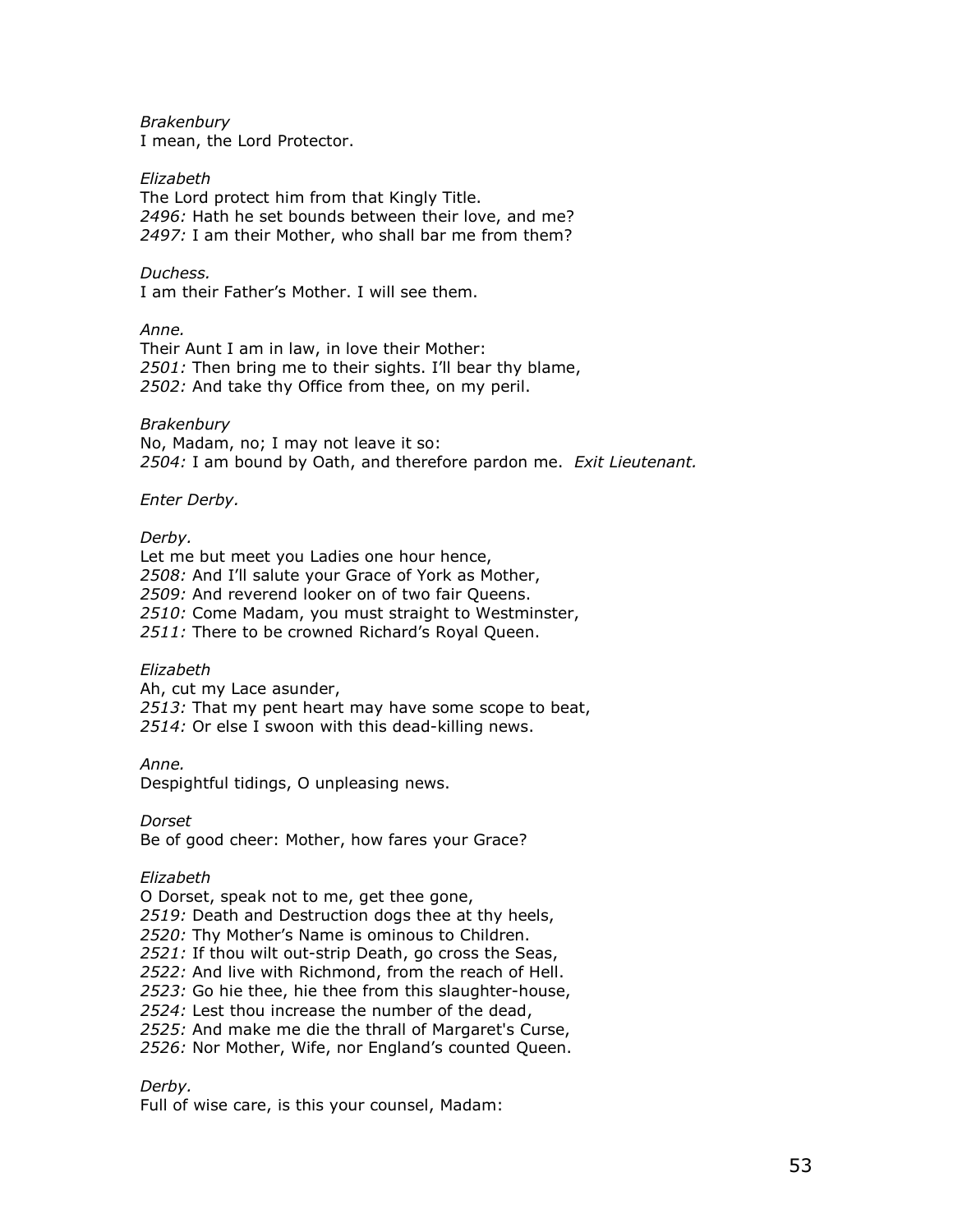2528: Take all the swift advantage of the hours:

2529: You shall have Letters from me to my Son,

2530: In your behalf, to meet you on the way:

2531: Be not tane tardy by unwise delay.

#### **Duchess**

O ill dispersing Wind of Misery.

2533: O my accursed Womb, the Bed of Death:

2534: A Cockatrice hast thou hatched to the World,

2535: Whose unavoided Eye is murderous.

Derby.

Come, Madam, come, I in all haste was sent.

### Anne.

And I with all unwillingness will go. 2538: O would to God that the inclusive Verge 2539: Of Golden Metal, that must round my Brow, 2540: Were red hot Steel, to sear me to the Brains. 2541: Anointed let me be with deadly Venom, 2542: And die ere men can say, God save the Queen.

Elizabeth

Go, go, poor soul, I envy not thy glory,

Anne.

2550: O, when I say I looked on Richard's Face,

2551: This was my Wish: Be thou (quoth I) accursed,

2553: And when thou wed'st, let sorrow haunt thy Bed;

2557: Lo, ere I can repeat this Curse again,

2558: Within so small a time, my Woman's heart

2559: Grossly grew captive to his honey words,

2560: And proved the subject of mine own Soul's Curse.

2565: Besides, he hates me for my Father Warwick,

2566: And will (no doubt) shortly be rid of me.

Elizabeth

Poor heart adieu, I pity thy complaining.

Anne.

No more, than with my soul I mourn for yours.

#### **Duchess**

Go thou to Richmond, and good fortune guide thee. 2574: Go thou to Richard, and good Angels tend thee. 2575: Go thou to Sanctuary, and good thoughts possess thee. 2576: I to my Grave, where peace and rest lie with me.

### Elizabeth

Stay, yet look back with me unto the Tower. 2580: Pity, you ancient Stones, those tender Babes, 2581: Whom Envy hath immur'd within your Walls, 2582: Rough Cradle for such little pretty ones,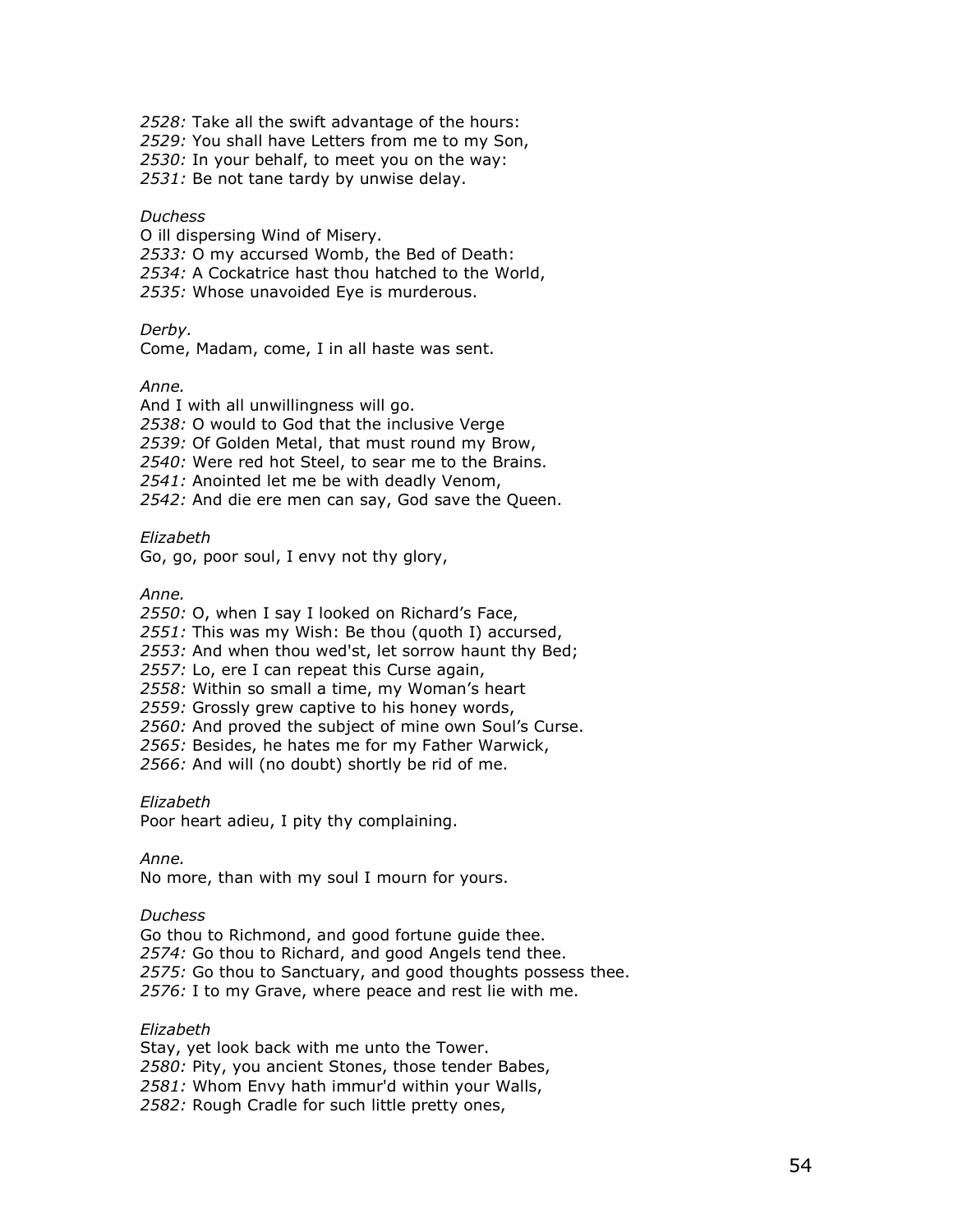2583: Rude ragged Nurse, old sullen Play-fellow, 2584: For tender Princes: use my Babies well; 2585: So foolish Sorrows bids your Stones farewell. Exeunt.

### 4.2

Sennet. Enter Richard in pomp, Buckingham, Catesby, Ratcliffe, Lovell.

Richard Cousin of Buckingham.

Buckingham My gracious Sovereign.

Richard Give me thy hand. Sound. 2593: Thus high, by thy advice, and thy assistance, 2594: Is King Richard seated: 2595: But shall we wear these Glories for a day? 2596: Or shall they last, and we rejoice in them?

Buckingham Still live they, and forever let them last.

Richard Ah Buckingham, now do I play the Touch, 2599: To try if thou be currant Gold indeed: 2600: Young Edward lives, think now what I would speak.

Buckingham Say on my loving Lord.

Richard Why Buckingham, I say I would be King.

Buckingham

Why so you are, my thrice-renowned Lord.

Richard Ha? Am I King? 'Tis so: but Edward lives.

Buckingham True, Noble Prince.

Richard 2608: Cousin, thou wast not wont to be so dull. 2609: Shall I be plain? I wish the Bastards dead, 2610: And I would have it suddenly performed. 2611: What say'st thou now? Speak suddenly, be brief.

Buckingham Your Grace may do your pleasure.

Richard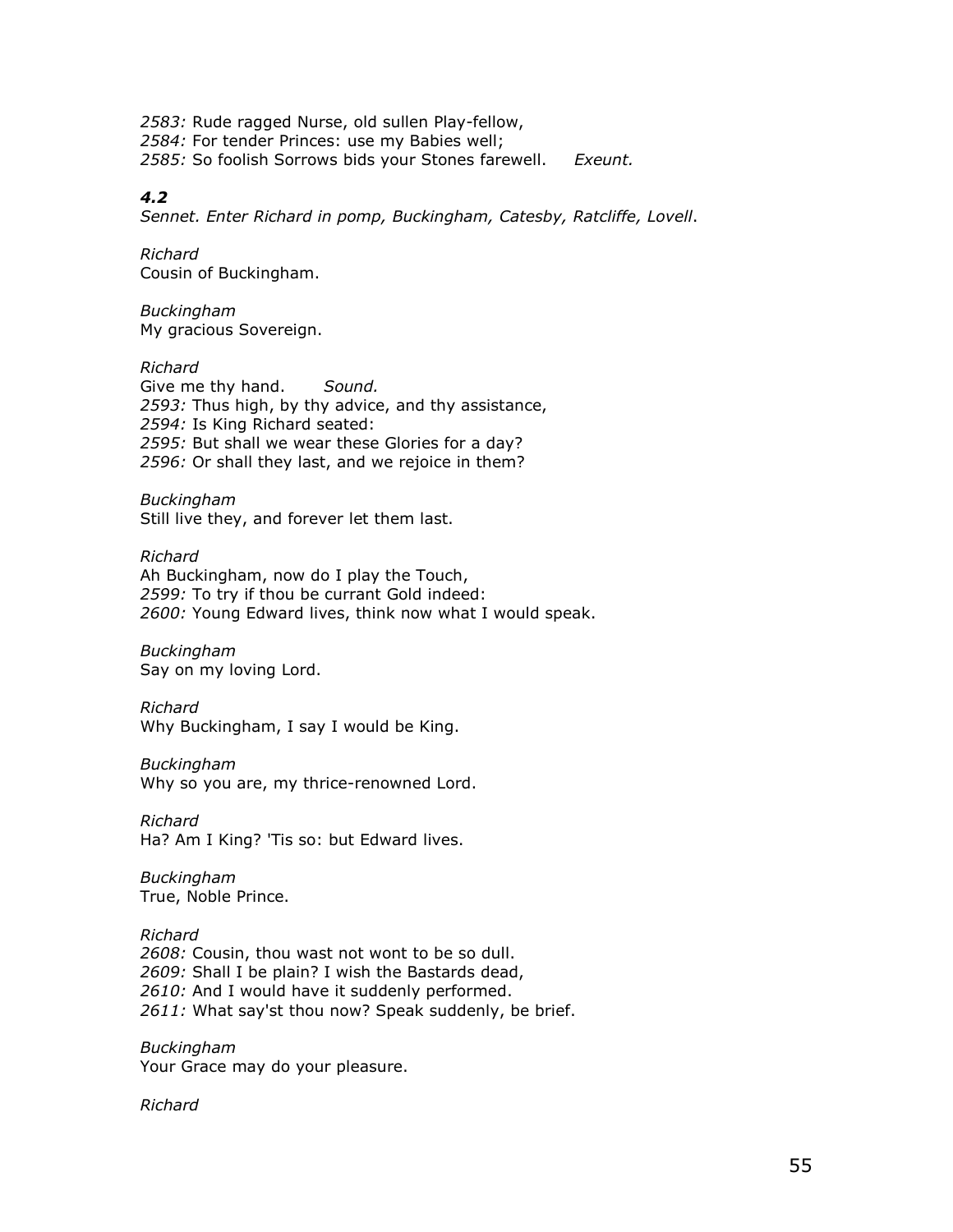Tut, tut, thou art all Ice, thy kindness freezes: 2614: Say, have I thy consent that they shall die?

Buckingham

Give me some little breath, some pause, dear Lord, 2616: Before I positively speak in this: 2617: I will resolve you herein presently. Exit Buckingham.

Catesby.

The King is angry, see he gnaws his Lip.

Richard 2622: High-reaching Buckingham grows circumspect. 2623: Boy.

Page. My Lord.

Richard Know'st thou not any, whom corrupting Gold 2626: Will tempt unto a close exploit of Death?

Page.

I know a discontented Gentleman, 2628: Whose humble means match not his haughty spirit: 2629: Gold were as good as twenty Orators, 2630: And will (no doubt) tempt him to any thing.

Richard What is his Name?

Page. His Name, my Lord, is Tyrrel.

### Richard

I partly know the man: go call him hither, Boy. Exit. 2635: The deep revolving witty Buckingham, 2636: No more shall be the neighbor to my counsels. 2637: Hath he so long held out with me, untired, 2638: And stops he now for breath? Well, be it so. Enter Derby. 2640: How now, Lord Derby, what's the news?

Derby.

Know my loving Lord, the Marquess Dorset 2642: As I hear, is fled to Richmond.

Richard Come hither Catesby, rumor it abroad, 2645: That Anne my Wife is very grievous sick, 2646: I will take order for her keeping close. 2650: Look how thou dream'st: I say again, give out, 2651: That Anne, my Queen, is sick, and like to die. 2652: About it, for it stands me much upon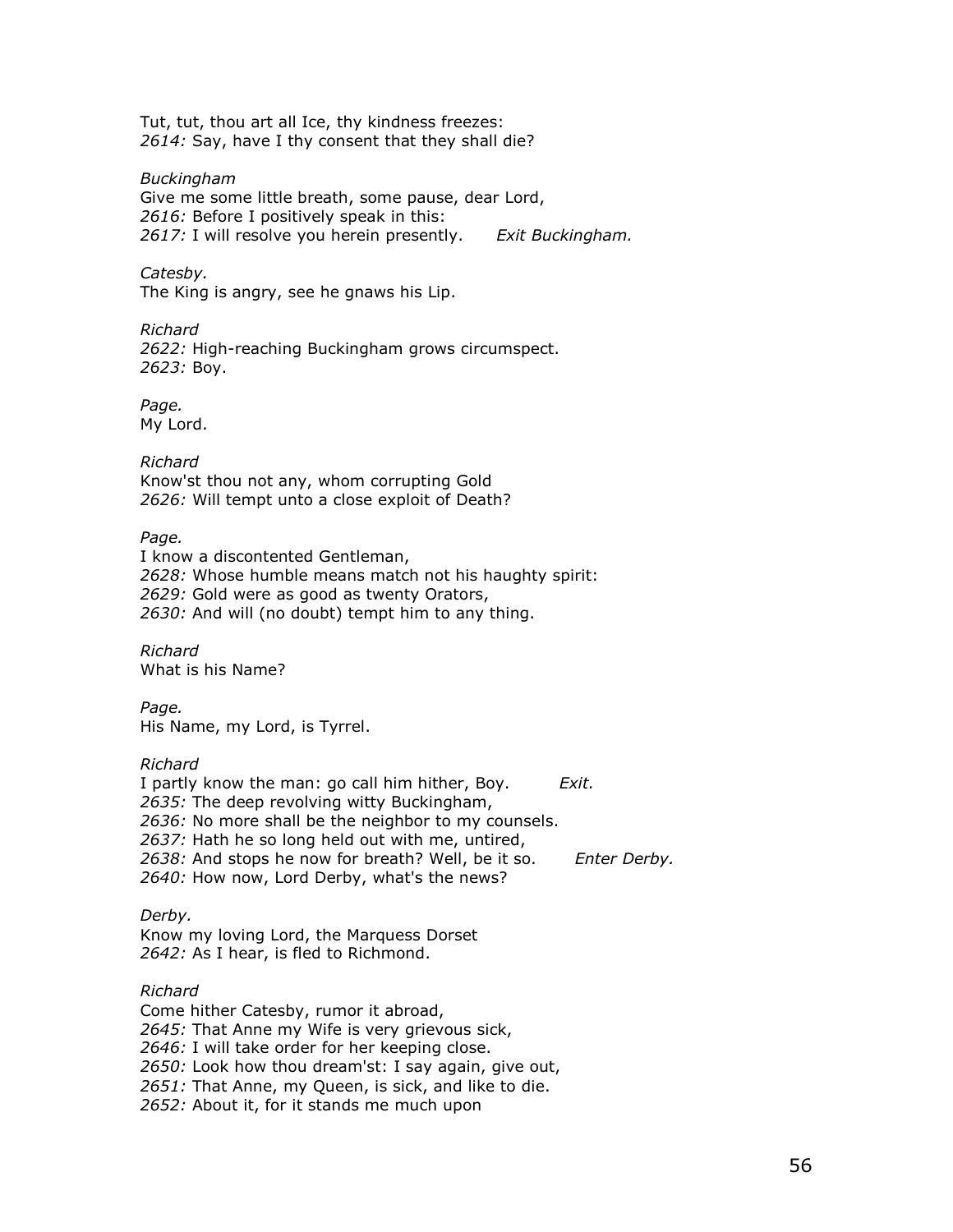2653: To stop all hopes, whose growth may damage me. 2654: I must be married to my Brother's Daughter, 2655: Or else my Kingdom stands on brittle Glass: 2656: Murder her Brothers, and then marry her, 2657: Uncertain way of gain. But I am in 2658: So far in blood, that sin will pluck on sin. Enter Tyrrel. 2661: Is thy Name Tyrrel?

Tyrrel

James Tyrrel, and your most obedient subject.

Richard Art thou indeed?

Tyrrel Prove me, my gracious Lord.

Richard Dar'st thou resolve to kill a friend of mine?

Tyrrel Please you: 2667: But I had rather kill two enemies.

Richard Why then thou hast it: two deep enemies, 2669: Foes to my Rest, and my sweet sleep's disturbers, 2670: Are they that I would have the deal upon: 2671: Tyrrel, I mean those Bastards in the Tower.

Tyrrel Let me have open means to come to them, 2673: And soon I'll rid you from the fear of them.

Richard Thou sing'st sweet Music: Hark, come hither Tyrrel, 2676: Go by this token: rise, and lend thine Ear. Whispers. 2677: There is no more but so: say it is done, 2678: And I will love thee, and prefer thee for it.

Tyrrel I will dispatch it straight. Exit.

Enter Buckingham.

Buckingham My Lord, I have considered in my mind, 2682: The late request that you did sound me in.

Richard Well, let that rest: Dorset is fled to Richmond.

Buckingham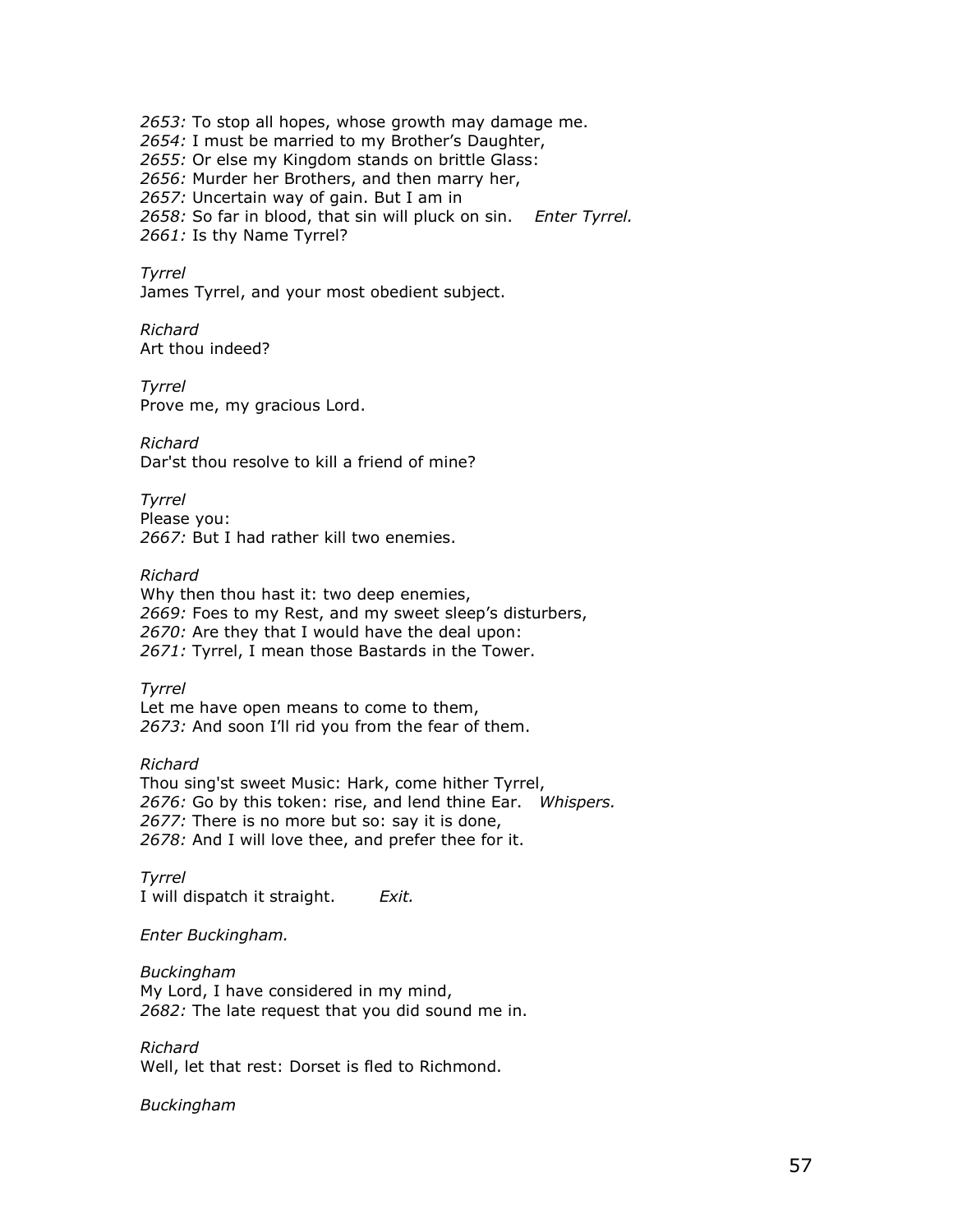I hear the news, my Lord.

Richard

Derby, he is your Wife's Son: well, look unto it.

### Buckingham

My Lord, I claim the gift, my due by promise, 2688: For which your Honor and your Faith is pawned, 2689: Th' Earldom of Hereford, and the movables, 2690: Which you have promised I shall possess.

Richard

Derby, look to your Wife: if she convey 2692: Letters to Richmond, you shall answer it.

### Buckingham

What says your Highness to my just request?

### Richard

I do remember me, Henry the Sixth 2695: Did prophesy, that Richmond should be King, 2696: When Richmond was a little peevish Boy. 2697: A King perhaps.

Buckingham May it please you to resolve me in my suit.

Richard Thou troublest me, I am not in the vain.  $Exit$ .

Buckingham And is it thus? Repays he my deep service 2701: With such contempt? Made I him King for this? 2702: O let me think on Hastings, and be gone 2703: To Brecknock, while my fearful Head is on. Exit.

# 4.3

Enter Tyrrel.

Tyrrel The tyrannous and bloody Act is done, 2706: The most arch deed of piteous massacre 2707: That ever yet this Land was quilty of: Enter Richard. 2728: And here he comes. All health my Sovereign Lord.

Richard Kind Tyrrel, am I happy in thy News?

Tyrrel If to have done the thing you gave in charge, 2731: Beget your happiness, be happy then, 2732: For it is done.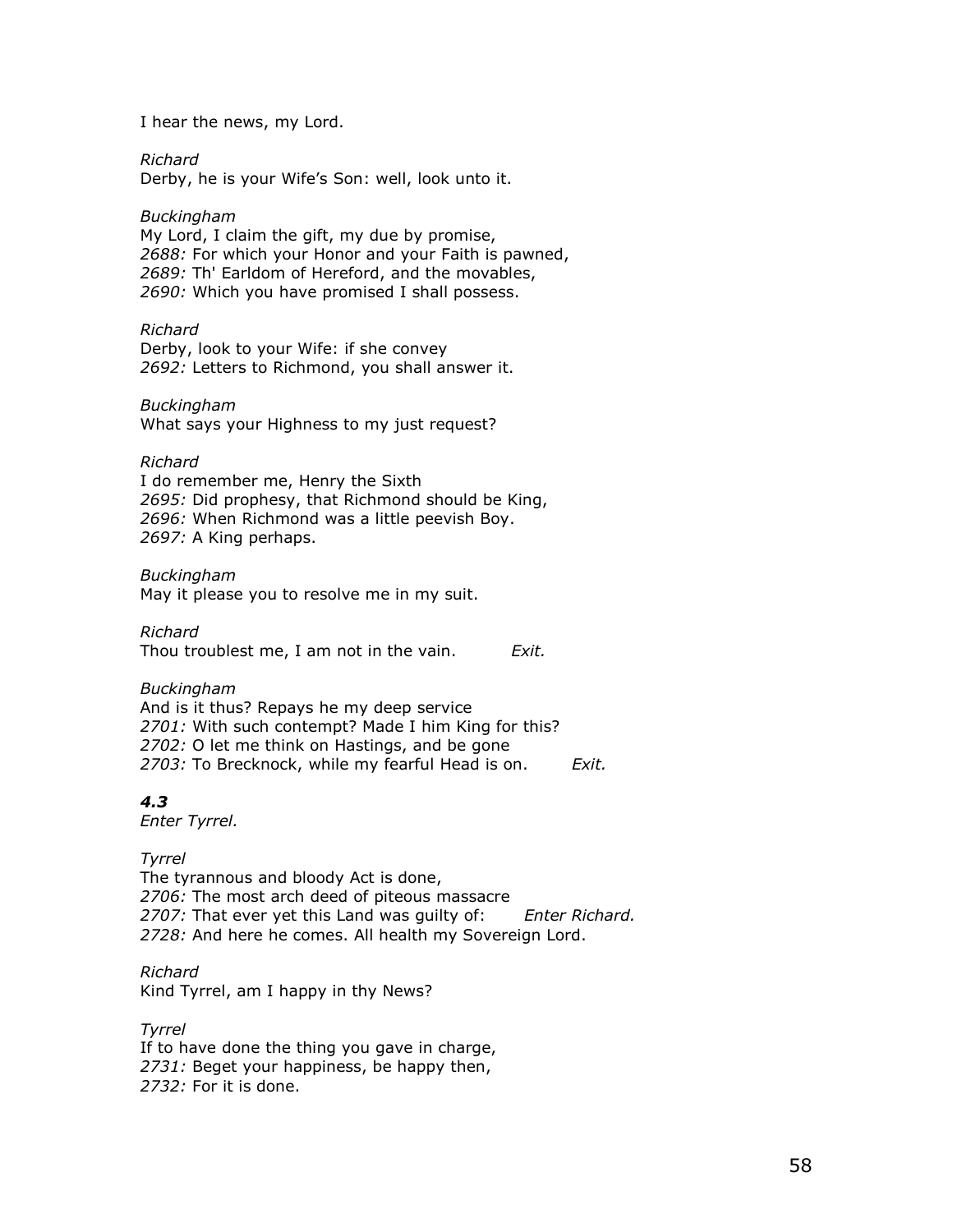Richard But did'st thou see them dead.

Tyrrel I did my Lord.

Richard And buried gentle Tyrrel.

Tyrrel The Chaplain of the Tower hath buried them, 2737: But where (to say the truth) I do not know.

Richard

Come to me Tyrrel soon, and after Supper, 2739: When thou shalt tell the process of their death. 2740: Mean time, but think how I may do thee good, 2741: And be inheritor of thy desire. 2742: Farewell till then.

Tyrrel I humbly take my leave.

### Richard

2746: The Sons of Edward sleep in Abraham's bosom, 2747: And Anne my wife hath bid this world good night. 2748: Now for I know the Britain Richmond aims 2749: At young Elizabeth my brother's daughter, 2750: And by that knot looks proudly on the Crown, 2751: To her go I, a jolly thriving wooer. Enter Ratcliffe.

Ratcliffe My Lord.

Richard Good or bad news, that thou com'st in so bluntly?

### Ratcliffe

Bad news my Lord, Morton is fled to Richmond, 2757: And Buckingham backed with the hardy Welshmen 2758: Is in the field, and still his power increaseth.

### Richard

Morton with Richmond troubles me more near, 2760: Than Buckingham and his rash levied Strength. 2766: Go muster men: My counsel is my Shield, We must be brief, when Traitors brave the Field. Exeunt.

# 4.4

Enter old Queen Margaret.

Margaret So now prosperity begins to mellow,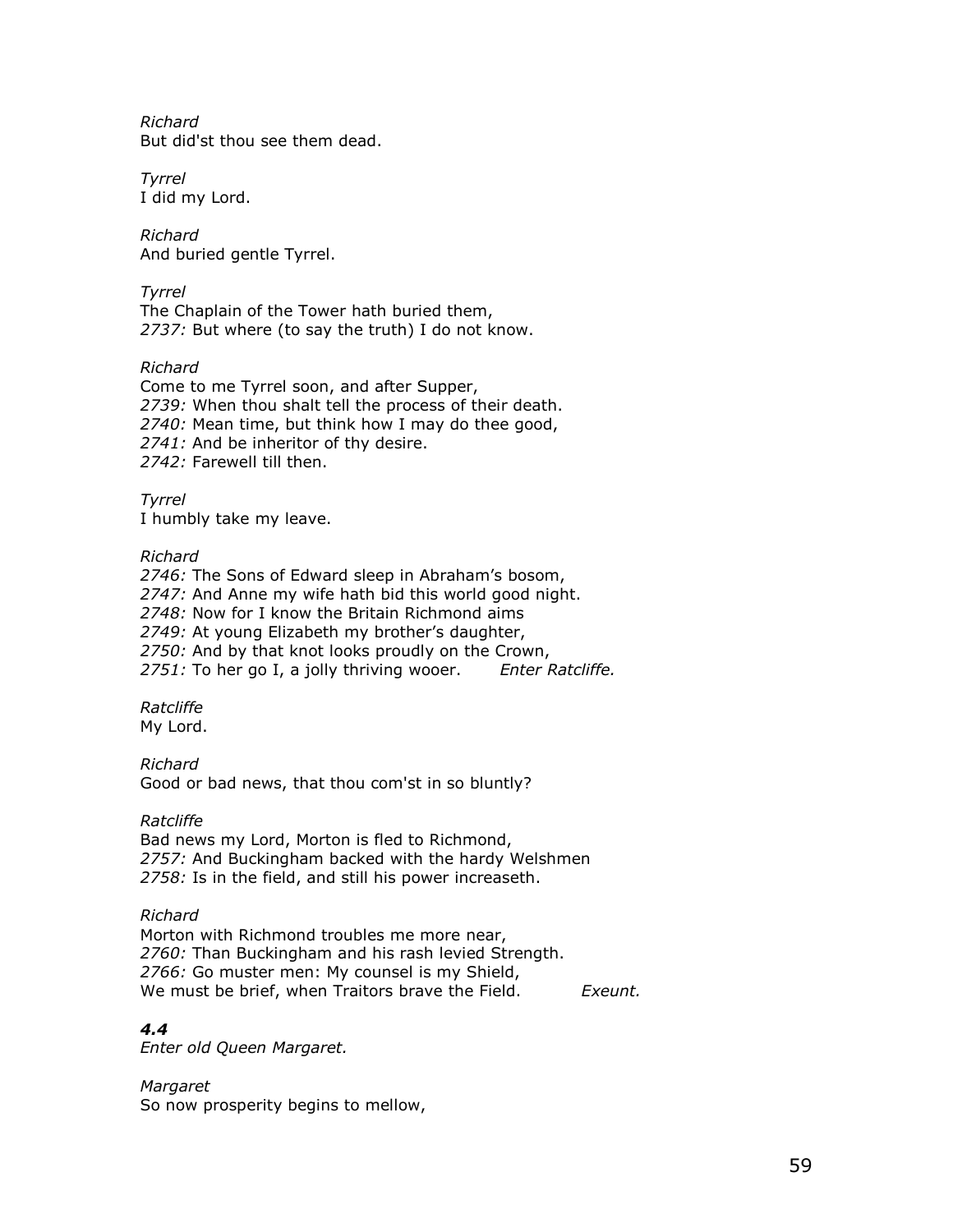2772: And drop into the rotten mouth of death:

2773: Here in these Confines slyly have I lurked,

2774: To watch the waning of mine enemies.

2775: A dire induction am I witness to,

2776: And will to France, hoping the consequence

2777: Will prove as bitter, black, and Tragical.

2778: Withdraw the wretched Margaret, who comes here?

#### Enter Duchess and Queen.

### Elizabeth

Ah my poor Princes! Ah my tender Babes: Wilt thou, O God, fly from such gentle Lambs, 2794: And throw them in the entrails of the Wolf? 2795: When didst thou sleep, when such a deed was done?

#### Margaret

When holy Harry died, and my sweet Son.

#### **Duchess**

2799: Brief abstract and record of tedious days, 2800: Rest thy unrest on England's lawful earth, 2801: Unlawfully made drunk with innocent blood.

#### Elizabeth

2805: Ah who hath any cause to mourn but we?

#### Margaret

If ancient sorrow be most reverent, 2807: Give mine the benefit of seniory, 2808: And let my griefs frown on the upper hand 2809: If sorrow can admit Society. 2810: I had an Edward, till a Richard killed him: 2811: I had a Husband, till a Richard killed him: 2812: Thou had'st an Edward, till a Richard killed him: 2813: Thou had'st a Richard, till a Richard killed him.

#### **Duchess**

I had a Richard too, and thou did'st kill him; 2815: I had a Rutland too, thou holp'st to kill him.

### Margaret

Thou had'st a Clarence too, and Richard killed him. 2818: From forth the kennel of thy womb hath crept 2819: A Hell-hound that doth hunt us all to death:

### **Duchess**

Oh Harry's wife, triumph not in my woes: 2831: God witness with me, I have wept for thine.

#### Margaret

Bear with me: I am hungry for revenge, 2833: And now I cloy me with beholding it.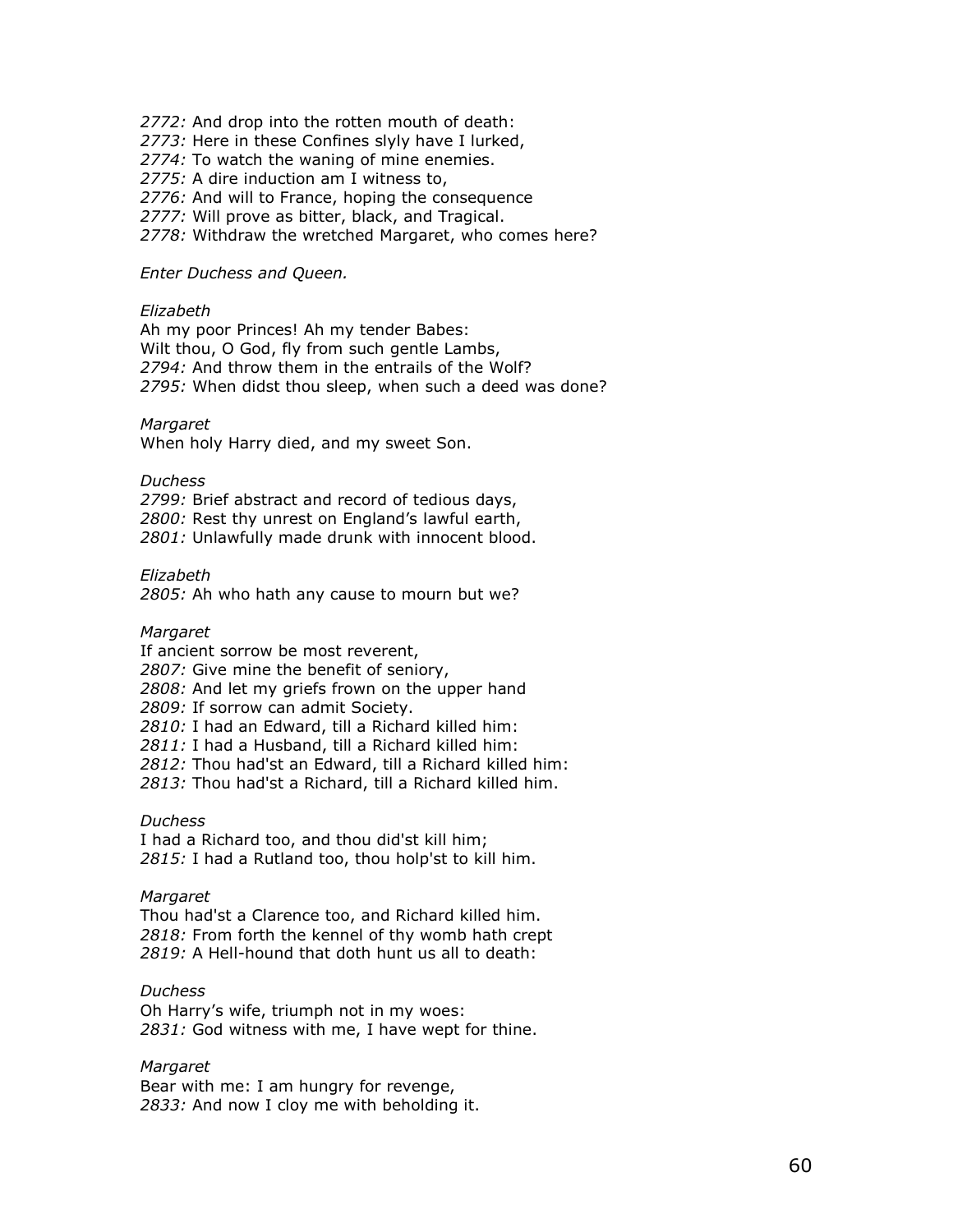2834: Thy Edward he is dead, that killed my Edward,

2835: The other Edward dead, to quit my Edward:

2838: Thy Clarence he is dead, that stabbed my Edward,

2839: And the beholders of this frantic play,

2840: Th' adulterate Hastings, Rivers, Vaughan, Grey,

2841: Untimely smothered in their dusky Graves.

2842: Richard yet lives, Hell's black Intelligencer,

2848: Cancel his bond of life, dear God I pray,

2849: That I may live and say, the Dog is dead.

### Elizabeth

O thou did'st prophesy, the time would come, 2851: That I should wish for thee to help me curse 2852: That bottled Spider, that foul bunch-backed Toad.

#### Margaret

2854: I called thee then, poor Shadow, painted Queen,

2862: A Queen in jest, only to fill the Scene.

2863: Where is thy Husband now? Where be thy Brothers?

2864: Where be thy two Sons? Wherein dost thou Joy?

2865: Who sues, and kneels, and says, God save the Queen?

2876: Thus hath the course of Justice whirled about,

2877: And left thee but a very prey to time,

2882: Now thy proud Neck, bears half my burthened yoke,

2883: From which, even here I slip my wearied head,

2884: And leave the burthen of it all, on thee.

2885: Farwell York's wife, and Queen of sad mischance,

2886: These English woes, shall make me smile in France.

#### Elizabeth

O thou well skilled in Curses, stay awhile, 2888: And teach me how to curse mine enemies.

#### Margaret

Forbear to sleep the night, and fast the day:

2890: Compare dead happiness, with living woe:

2891: Think that thy Babes were sweeter than they were,

2892: And he that slew them fouler than he is:

2893: Bett'ring thy loss, makes the bad causer worse,

2894: Revolving this, will teach thee how to Curse.

#### Elizabeth

My words are dull, O quicken them with thine.

#### **Margaret**

Thy woes will make them sharp, and pierce like mine. Exit Margaret.

# Duchess

Why should calamity be full of words?

### Elizabeth

2902: Let them have scope, though what they will impart, 2903: Help nothing else, yet do they ease the heart.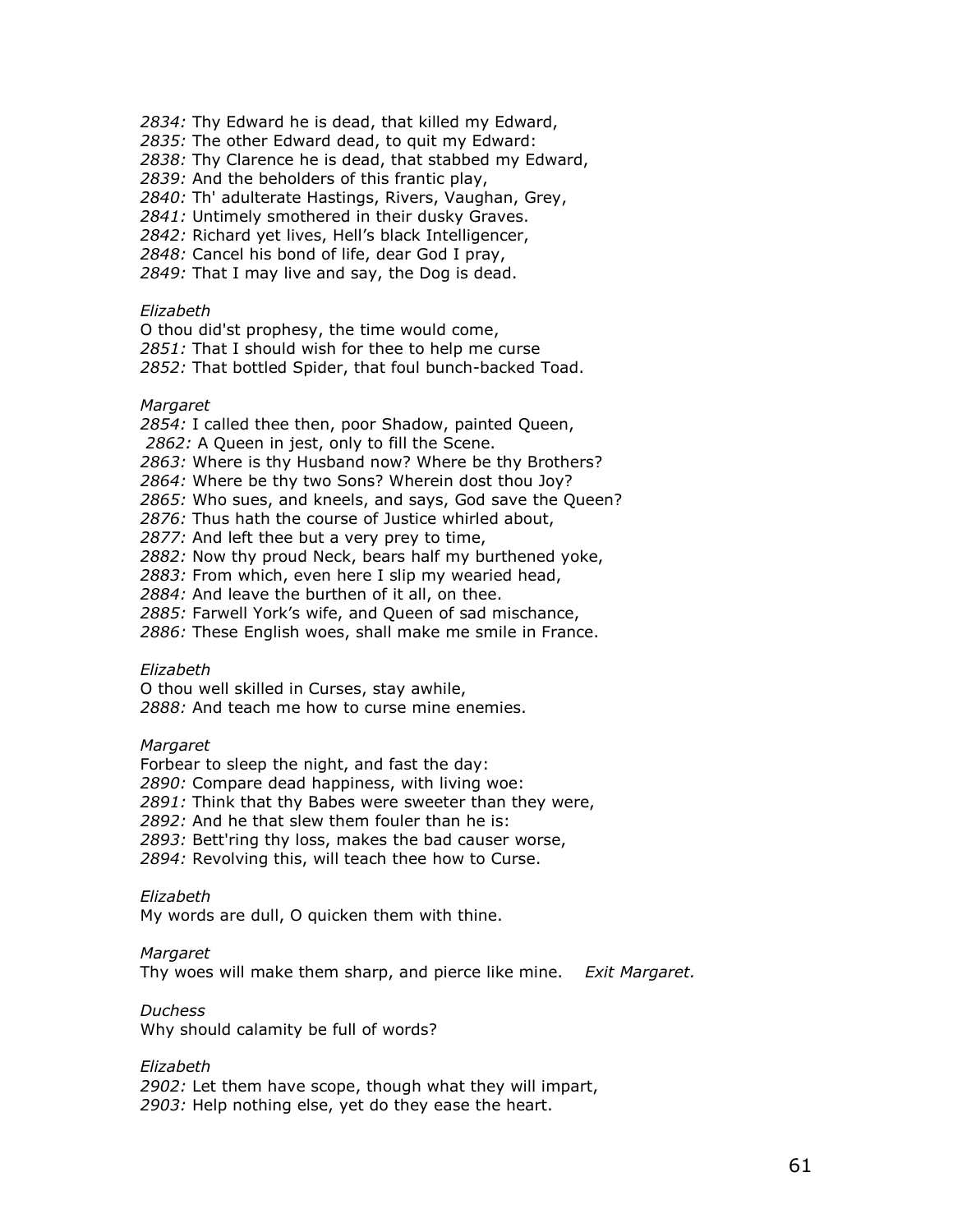#### **Duchess**

If so then be not Tongue-tied: go with me, 2905: And in the breath of bitter words, let's smother 2906: My damned Son that thy two sweet Sons smothered. 2907: The Trumpet sounds, be copious in exclaims.

Enter King Richard and his Train.

Richard Who intercepts me in my Expedition?

**Duchess** O she, that might have intercepted thee 2911: By strangling thee in her accursed womb, 2912: From all the slaughters (Wretch) that thou hast done.

Elizabeth 2917: Tell me thou Villain-slave, where are my Children?

Duchess Thou Toad, thou Toad, where is thy Brother Clarence?

Elizabeth Where is the gentle Rivers, Vaughan, Grey?

Duchess Where is kind Hastings?

Richard

A flourish Trumpets, strike Alarum Drums: 2924: Let not the Heavens hear these Tell-tale women 2925: Rail on the Lord's Anointed. Strike I say. Flourish. Alarums. 2927: Either be patient, and entreat me fair, 2928: Or with the clamorous report of War, 2929: Thus will I drown your exclamations.

**Duchess** Art thou my Son?

Richard Aye, I thank God, my Father, and your self.

**Duchess** Then patiently hear my impatience.

Richard Madam, I have a touch of your condition, 2934: That cannot brook the accent of reproof.

**Duchess** O let me speak.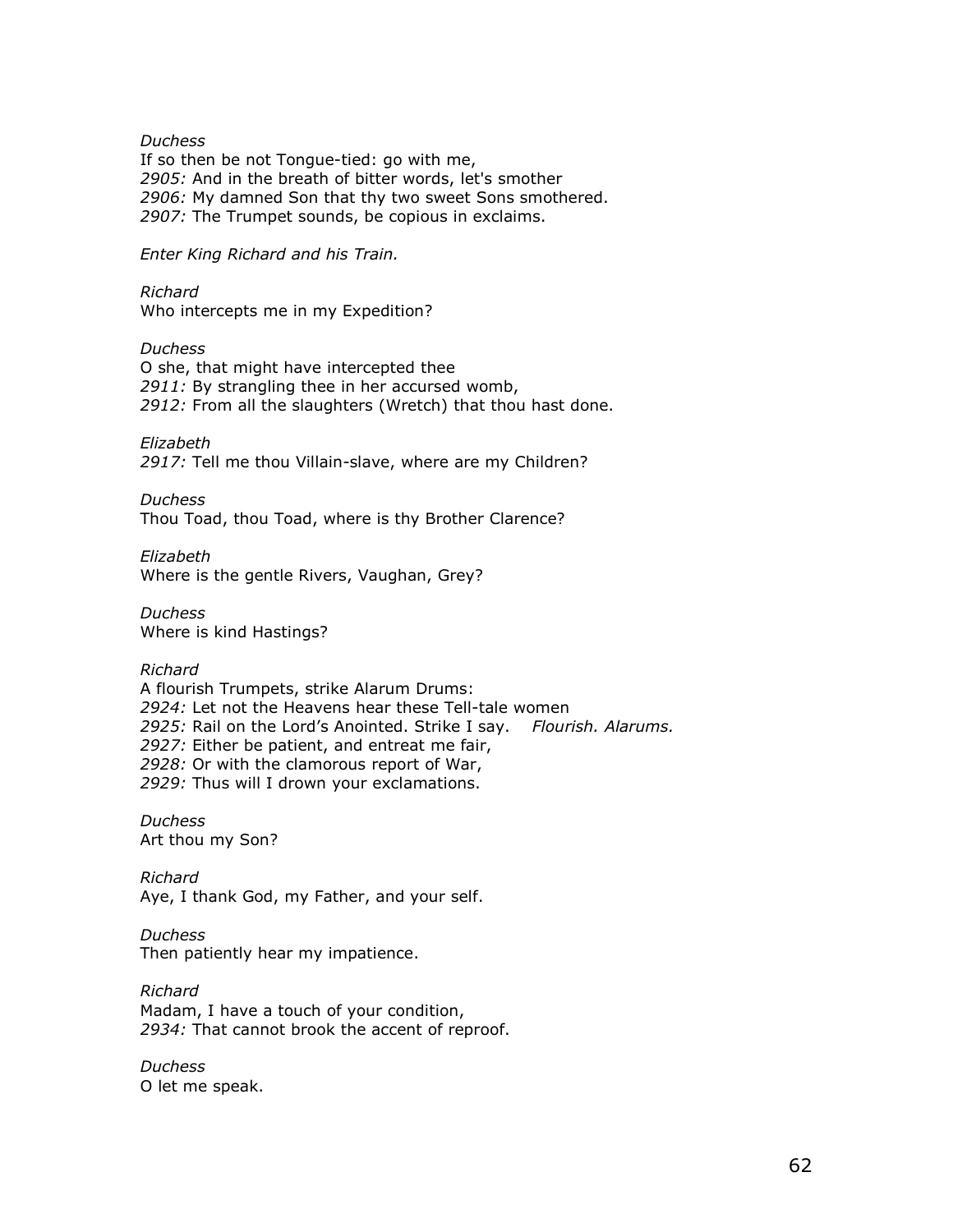Richard Do then, but I'll not hear.

Duchess I will be mild, and gentle in my words.

Richard And brief (good Mother) for I am in haste.

**Duchess** Art thou so hasty? I have stayed for thee 2940: (God knows) in torment and in agony.

Richard

And came I not at last to comfort you?

Duchess

No by the holy Rood, thou know'st it well,

2943: Thou cam'st on earth to make the earth my Hell.

2944: A grievous burthen was thy Birth to me,

2945: Tetchy and wayward was thy Infancy.

2946: Thy School-days frightful, desp'rate, wild, and furious,

2947: Thy prime of Manhood, daring, bold, and venturous:

2948: Thy Age confirmed, proud, subtle, sly, and bloody,

2949: More mild, but yet more harmful; Kind in hatred:

2950: What comfortable hour canst thou name,

2951: That ever graced me with thy company?

Richard

2955: If I be so disgracious in your eye,

2956: Let me march on, and not offend you Madam. 2957: Strike up the Drum.

Duchess Hear me a word:

2961: For I shall never speak to thee again.

Richard

So.

**Duchess** 

Either thou wilt die, by God's just ordinance

2964: Ere from this war thou turn a Conqueror:

2965: Or I with grief and extreme Age shall perish,

2966: And never more behold thy face again.

2967: Therefore take with thee my most grievous Curse,

2968: Which in the day of Battle tire thee more

2969: Than all the complete Armor that thou wear'st.

2970: My Prayers on the adverse party fight,

2971: And there the little souls of Edward's Children,

2972: Whisper the Spirits of thine Enemies,

2973: And promise them Success and Victory:

2974: Bloody thou art, bloody will be thy end: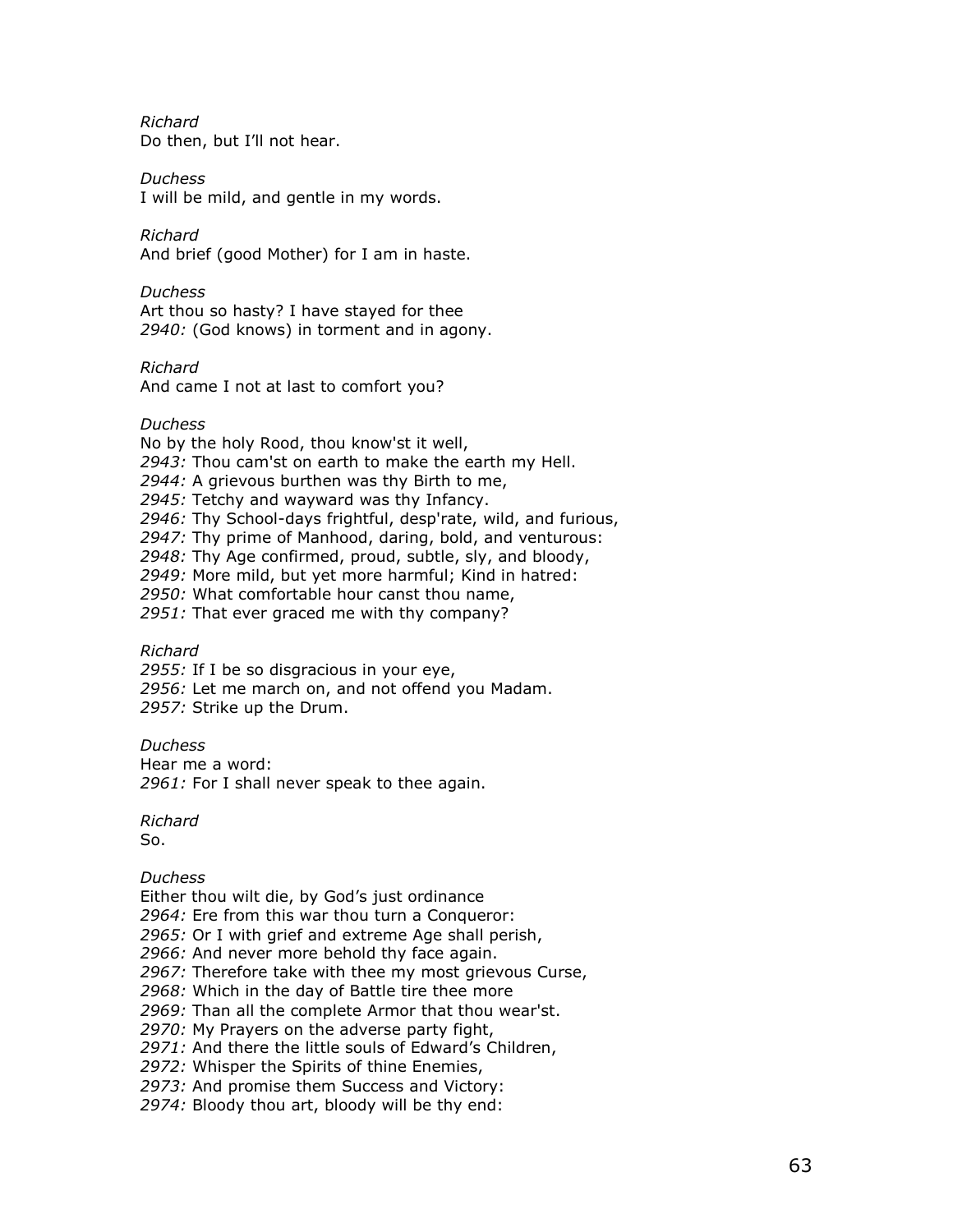2975: Shame serves thy life, and doth thy death attend.  $Exit$ .

Elizabeth

Though far more cause, yet much less spirit to curse 2977: Abides in me, I say Amen to her.

Richard

Stay Madam, I must talk a word with you.

### Elizabeth

I have no more sons of the Royal Blood 2980: For thee to slaughter. For my Daughters (Richard) 2981: They shall be praying Nuns, not weeping Queens: 2982: And therefore level not to hit their lives.

### Richard

You have a daughter called Elizabeth, 2984: Virtuous and Fair, Royal and Gracious?

#### Elizabeth

And must she die for this? O let her live, 2986: And I'll corrupt her Manners, stain her Beauty, 2987: Slander my Self, as false to Edward's bed:

Richard Wrong not her Birth, she is a Royal Princess.

Elizabeth To save her life, I'll say she is not so.

Richard Her life is safest only in her birth.

# Elizabeth

And only in that safety, died her Brothers.

Richard Lo at their Birth, good stars were opposite.

Elizabeth No, to their lives, ill friends were contrary.

Richard

You speak as if that I had slain my Cousins?

Elizabeth Cousins indeed, and by their Uncle cozened, 3003: Of Comfort, Kingdom, Kindred, Freedom, Life, 3010: My tongue should to thy ears not name my Boys, 3011: Till that my Nails were anchored in thine eyes:

Richard Madam, so thrive I in my enterprise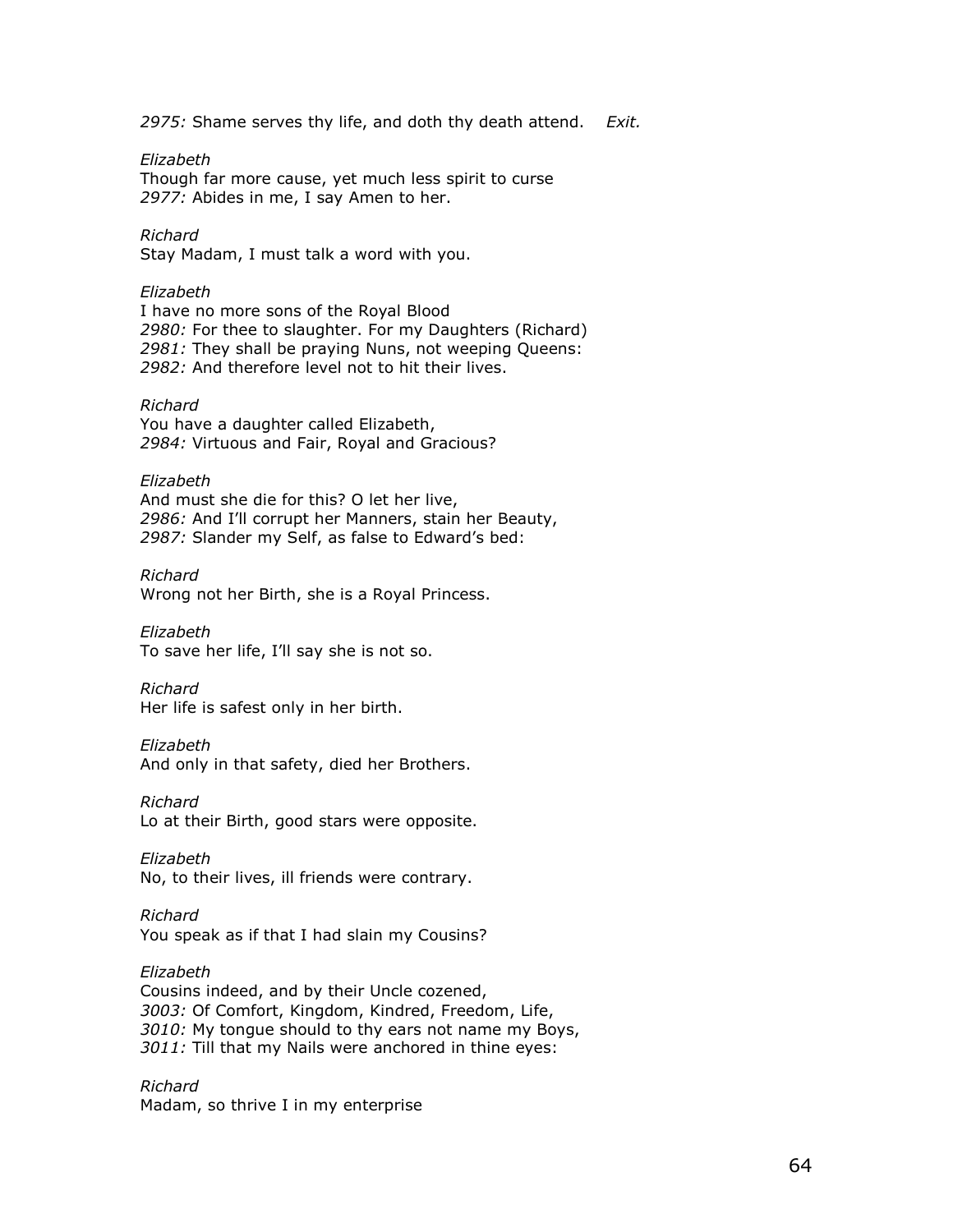3016: And dangerous success of bloody wars, 3017: As I intend more good to you and yours, 3018: Than ever you and yours by me were harmed.

#### Elizabeth

What good is covered with the face of heaven, 3020: To be discovered, that can do me good.

### Richard

Th' advancement of your children, gentle Lady.

#### Elizabeth

Up to some Scaffold, there to lose their heads.

#### Richard

Unto the dignity and height of Fortune.

Elizabeth

Be brief, lest that the process of thy kindness 3034: Last longer telling then thy kindness date.

### Richard

Then know that from my Soul, I love thy Daughter.

Elizabeth

My daughter's Mother thinks it with her soul.

Richard What do you think?

#### Elizabeth

That thou dost love my daughter from thy soul 3040: So from thy Soul's love didst thou love her Brothers, 3041: And from my heart's love, I do thank thee for it.

#### Richard

Be not so hasty to confound my meaning: 3043: I mean that with my Soul I love thy daughter, 3044: And do intend to make her Queen of England.

Elizabeth Well then, who dost thou mean shall be her King?

Richard Even he that makes her Queen: Who else should be?

Elizabeth What, thou?

Richard Even so: How think you of it?

Elizabeth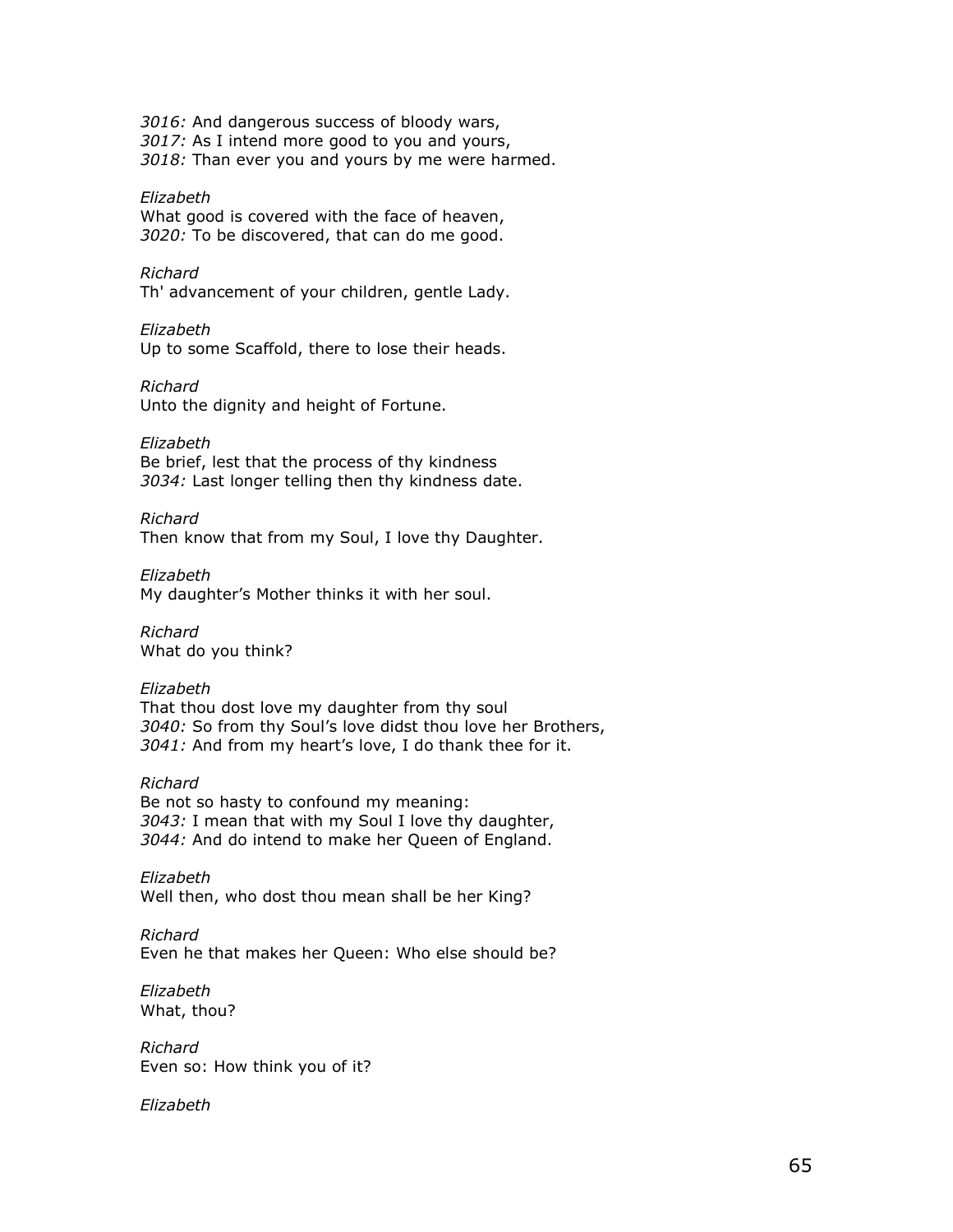#### How canst thou woo her?

Richard That I would learn of you,

3052: As one being best acquainted with her humor.

Elizabeth And wilt thou learn of me?

Richard Madam, with all my heart.

#### Elizabeth

Send to her by the man that slew her Brothers. 3056: A pair of bleeding hearts: thereon engrave 3057: Edward and York, then haply will she weep:

#### Richard

You mock me Madam, this not the way 3069: To win your daughter.

#### Elizabeth

There is no other way, 3071: Unless thou could'st put on some other shape, 3072: And not be Richard, that hath done all this.

Richard

Say that I did all this for love of her.

Elizabeth

Nay then indeed she cannot choose but hate thee 3075: Having bought love, with such a bloody spoil.

#### Richard

Look what is done, cannot be now amended: 3077: Men shall deal unadvisedly sometimes, 3078: Which after-hours gives leisure to repent. 3079: If I did take the Kingdom from your Sons, 3080: To make amends, I'll give it to your daughter: 3081: If I have killed the issue of your womb, 3082: To quicken your increase, I will beget 3083: Mine issue of your blood, upon your Daughter: 3110: Go then (my Mother) to thy Daughter go. 3111: Make bold her bashful years, with your experience. 3112: Prepare her ears to hear a Wooer's Tale.

# Elizabeth

What were I best to say, her Father's Brother

3123: Would be her Lord? Or shall I say her Uncle?

3124: Or he that slew her Brothers, and her Uncles?

3125: Under what Title shall I woo for thee,

3126: That God, the Law, my Honor, and her Love,

3127: Can make seem pleasing to her tender years?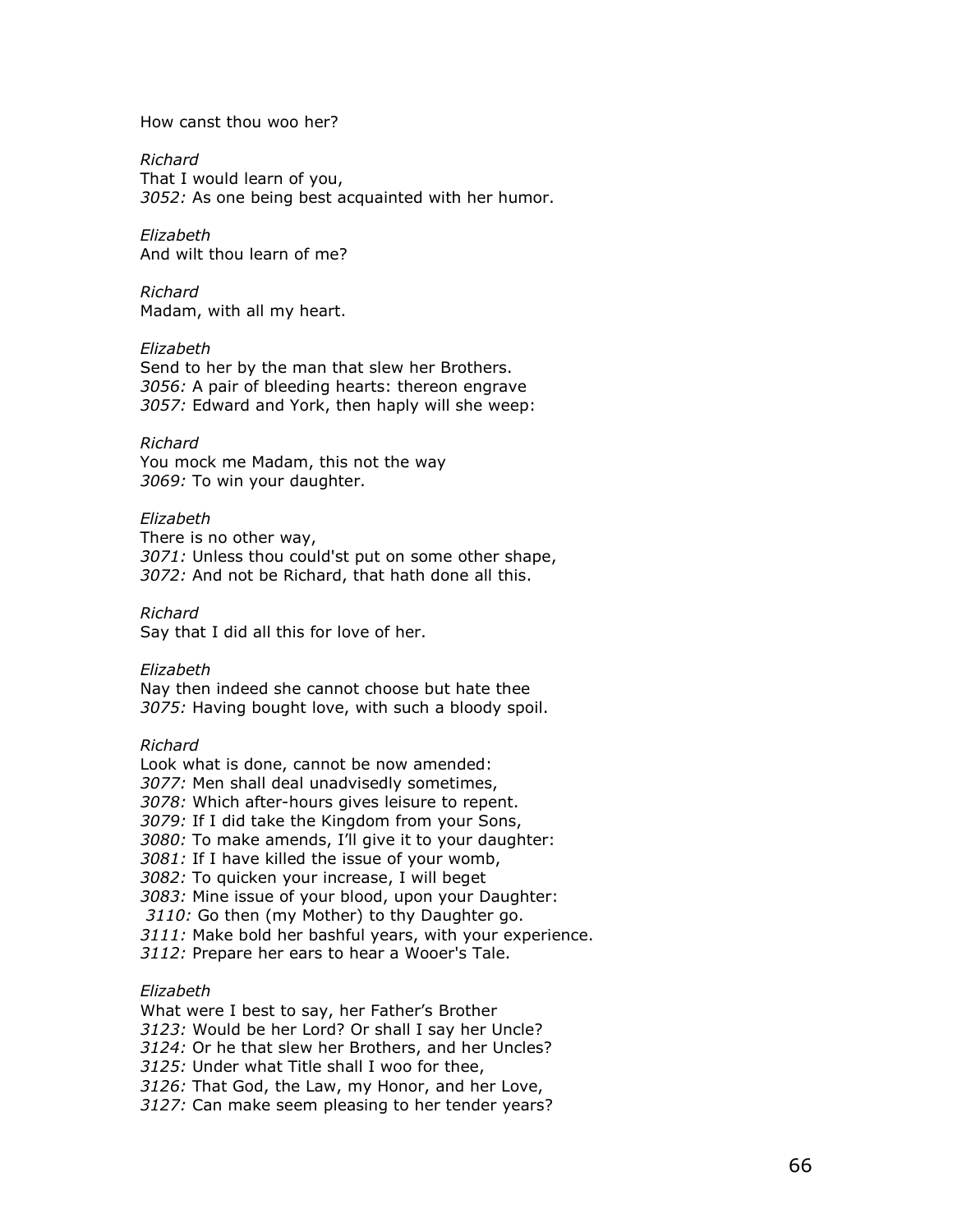Richard Infer fair England's peace by this Alliance.

Elizabeth Which she shall purchase with still lasting war.

Richard Say I will love her everlastingly.

Elizabeth But how long shall that title ever last?

Richard As long as Heaven and Nature lengthens it.

Elizabeth As long as Hell and Richard likes of it.

Richard Your Reasons are too shallow, and too quick.

Elizabeth O no, my Reasons are too deep and dead, 3148: Too deep and dead (poor Infants) in their graves,

Richard Harp not on that string Madam, that is past.

Elizabeth 3149: Harp on it still shall I, till heart-strings break.

Richard 3151: Now by my George, my Garter, and my Crown-

Elizabeth Profaned, dishonored, and the third usurped.

Richard Then by my Self.

Elizabeth Thy Self is self-misused.

Richard Now by the World.

Elizabeth 'Tis full of thy foul wrongs.

Richard My Father's death.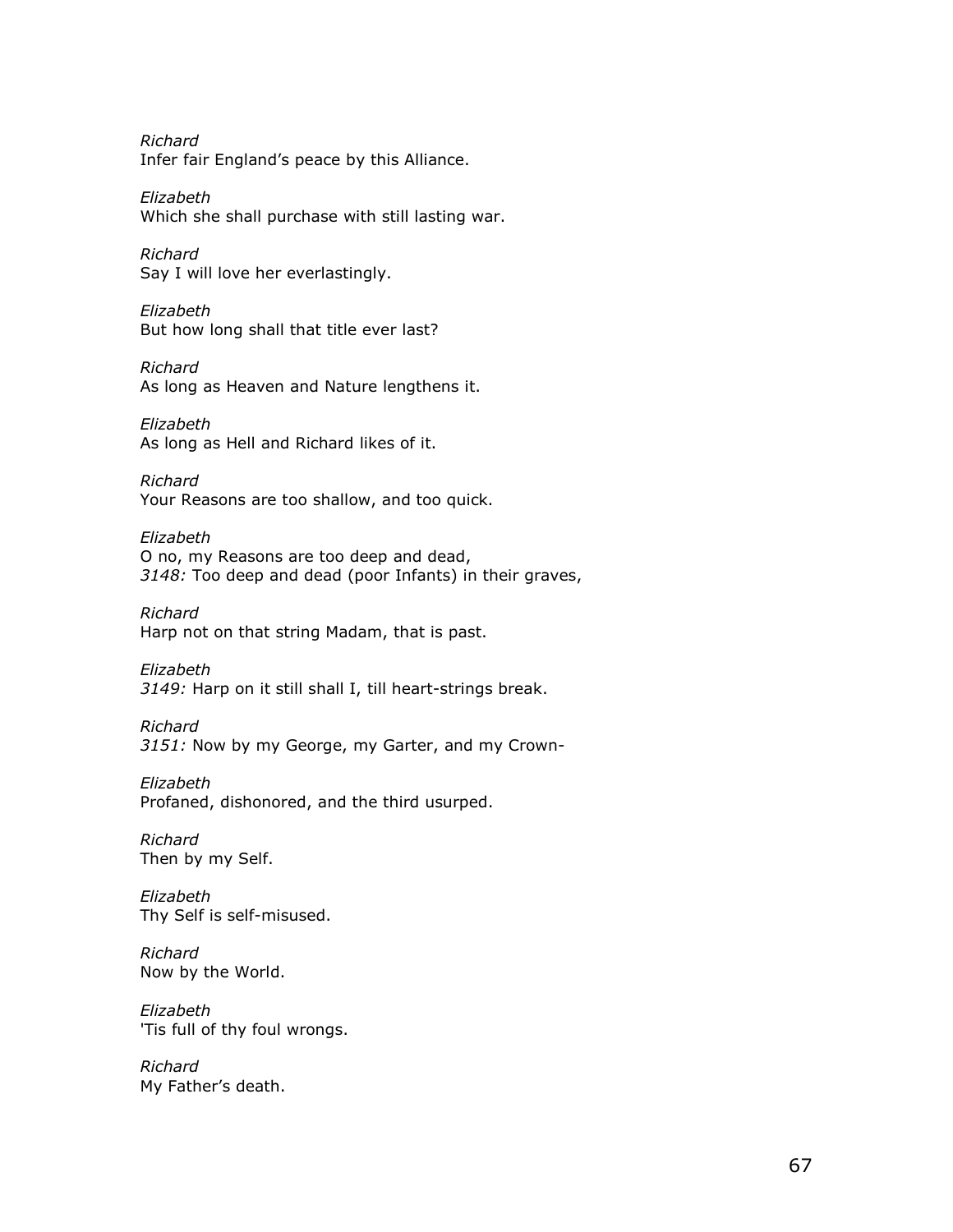Elizabeth Thy life hath it dishonored.

Richard Why then, by Heaven.

Elizabeth Heaven's wrong is most of all: 3177: What can'st thou swear by now.

Richard The time to come.

Elizabeth

That thou hast wronged in the time ore-past: 3182: The Children live, whose Fathers thou hast slaughtered, 3184: The Parents live, whose Children thou hast butchered,

Richard

3197: In her, consists my Happiness, and thine: 3198: Without her, follows to my self, and thee; 3199: Her self, the Land, and many a Christian soul, 3200: Death, Desolation, Ruin, and Decay: 3201: It cannot be avoided, but by this: 3202: It will not be avoided, but by this. 3203: Therefore dear Mother (I must call you so) 3204: Be the Attorney of my love to her: 3205: Plead what I will be, not what I have been; 3206: Not my deserts, but what I will deserve: 3207: Urge the Necessity and state of times, 3208: And be not peevish found, in great Designs.

Elizabeth

Shall I be tempted of the Devil thus?

Richard

Aye, if the Devil tempt you to do good.

Elizabeth

Shall I go win my daughter to thy will?

Richard

And be a happy Mother by the deed.

Elizabeth

I go, write to me very shortly, 3220: And you shall understand from me her mind. Exit Queen.

Richard

Bear her my true love's kiss, and so farewell. 3222: Relenting Fool, and shallow-changing Woman. Enter Ratcliffe.

3223: How now, what news?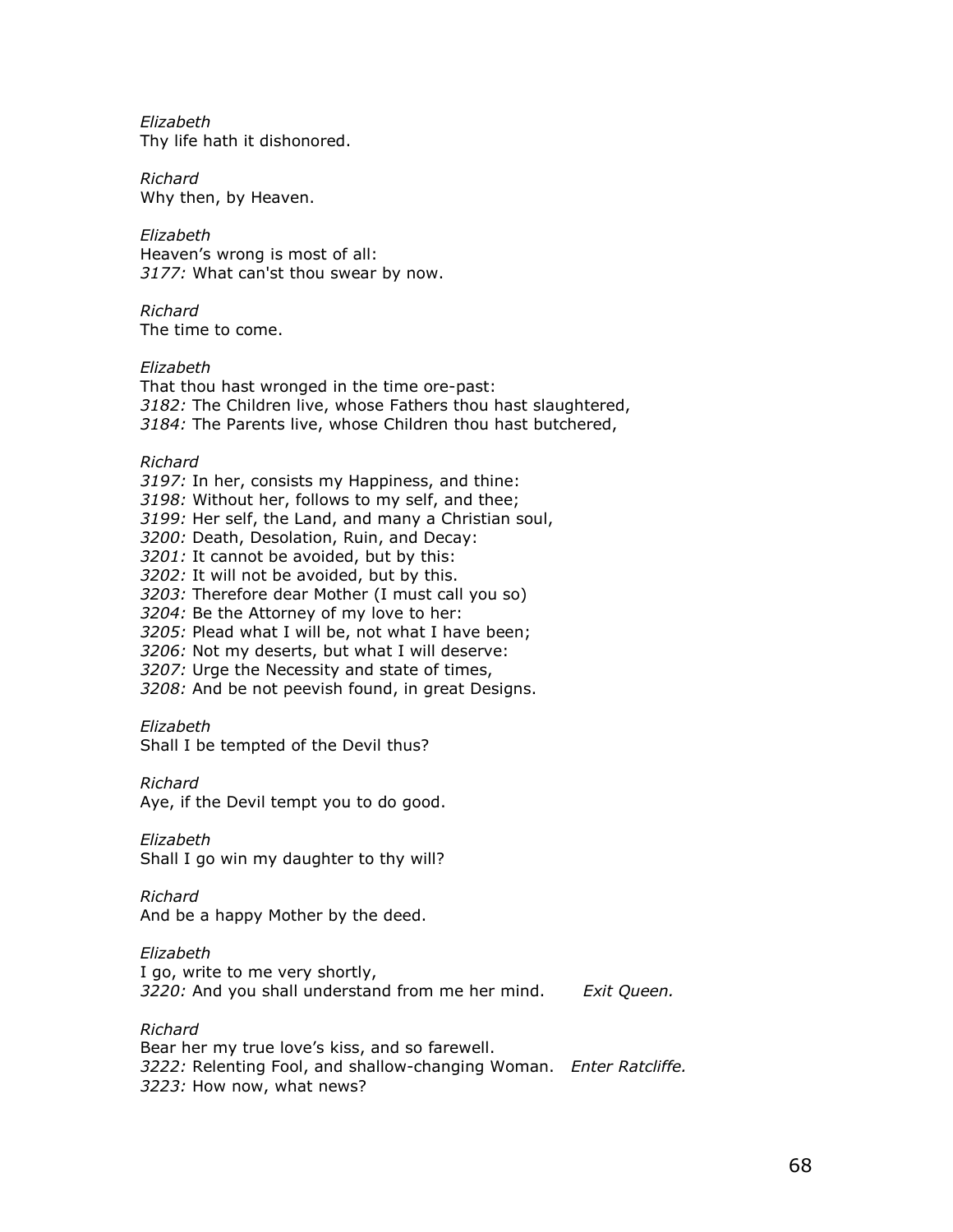### Ratcliffe

Most mighty Sovereign, on the Western Coast 3226: Rideth a puissant Navy: to our Shores 3229: 'Tis thought, that Richmond is their Admiral: 3230: And there they hull, expecting but the aide 3231: Of Buckingham, to welcome them ashore.

#### Richard

Some light-foot friend post to the Duke of Norfolk: 3233: Ratcliffe thy self, or Catesby, where is he?

Catesby Here, my good Lord.

Richard Catesby, fly to the Duke.

**Catesby** I will, my Lord, with all convenient haste.

Richard Ratcliffe come hither, post to Salisbury: 3238: When thou com'st thither- Dull unmindful Villain, 3239: Why stay'st thou here, and go'st not to the Duke?

Catesby

First, mighty Liege, tell me your Highness' pleasure, 3241: What from your Grace I shall deliver to him.

Richard

O true, good Catesby, bid him levy straight 3243: The greatest strength and power that he can make, 3244: And meet me suddenly at Salisbury. Exit Catesby.

Ratcliffe What, may it please you, shall I do at Salisbury?

Richard Why, what would'st thou do there, before I go?

Ratcliffe Your Highness told me I should post before.

Richard My mind is changed: Enter Lord Derby 3253: Derby, what news with you?

Derby None, good my Liege, to please you with thy hearing, 3255: Nor none so bad, but well may be reported.

Richard Hoyday, a Riddle, neither good nor bad: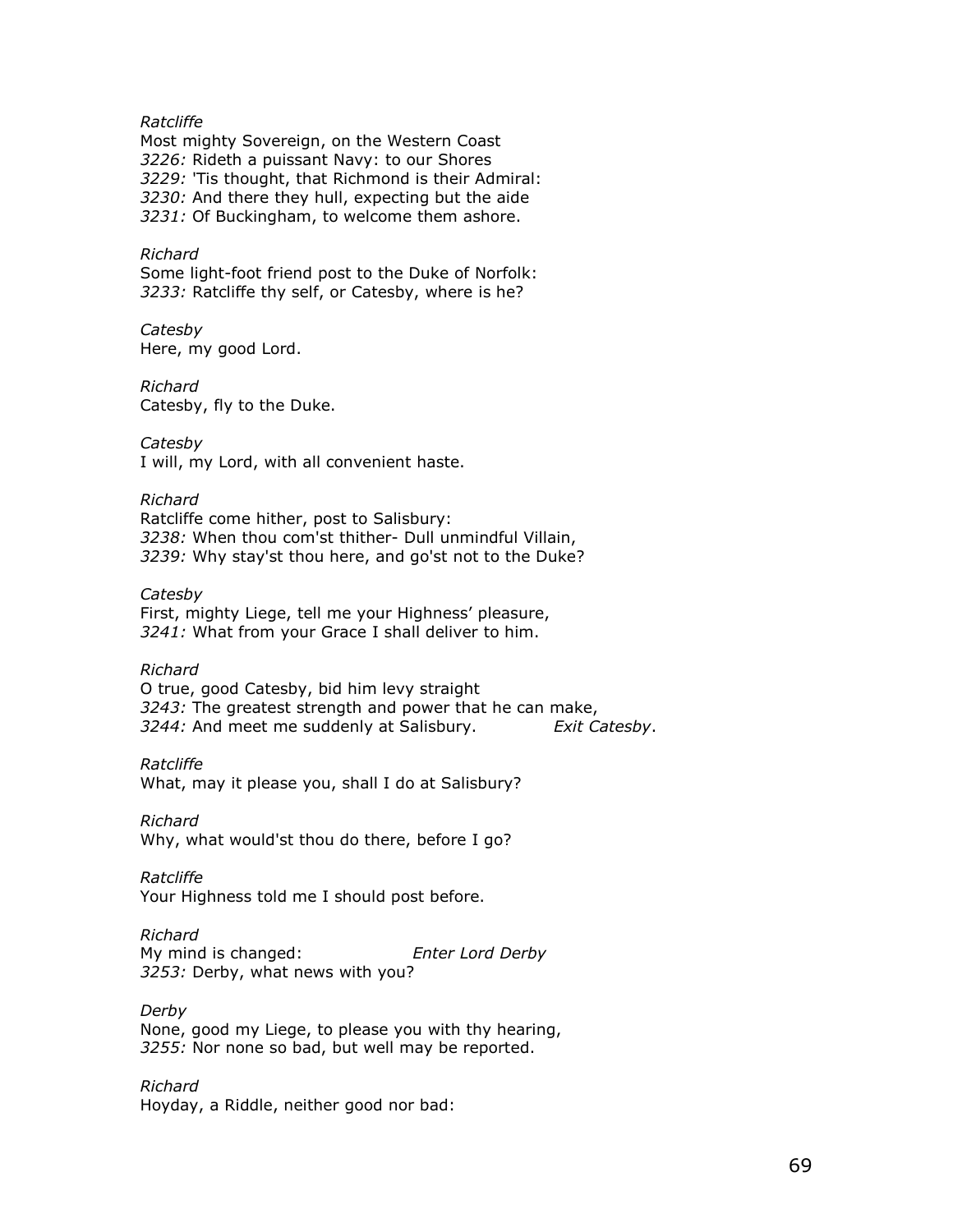3259: Once more, what news?

Derby Richmond is on the Seas.

### Richard

There let him sink, and be the Seas on him, 3262: White-livered Runagate, what doth he there?

#### Derby

I know not, mighty Sovereign, but by guess.

#### Richard Well, as you guess.

### Derby

Stirred up by Dorset, Buckingham, and Morton, 3266: He makes for England, here to claim the Crown.

### Richard

Is the Chair empty? Is the Sword unswayed? 3268: Is the King dead? The Empire unpossessed? 3271: Then tell me, what makes he upon the Seas?

Derby Unless for that, my Liege, I cannot guess.

### Richard

Unless for that he comes to be your Liege, 3274: You cannot guess wherefore the Welshman comes. 3275: Thou wilt revolt, and fly to him, I fear.

#### Derby

No, my good Lord, therefore mistrust me not.

### Richard

Where is thy Power then, to beat him back? 3278: Where be thy Tenants, and thy followers? 3279: Are they not now upon the Western Shore, 3280: Safe-conducting the Rebels from their Ships?

### Derby

No, my good Lord, my friends are in the North.

### Richard

Cold friends to me: what do they in the North, 3284: When they should serve their Sovereign in the West?

# Derby

3286: Pleaseth your Majesty to give me leave, 3287: I'll muster up my friends, and meet your Grace, 3288: Where, and what time your Majesty shall please.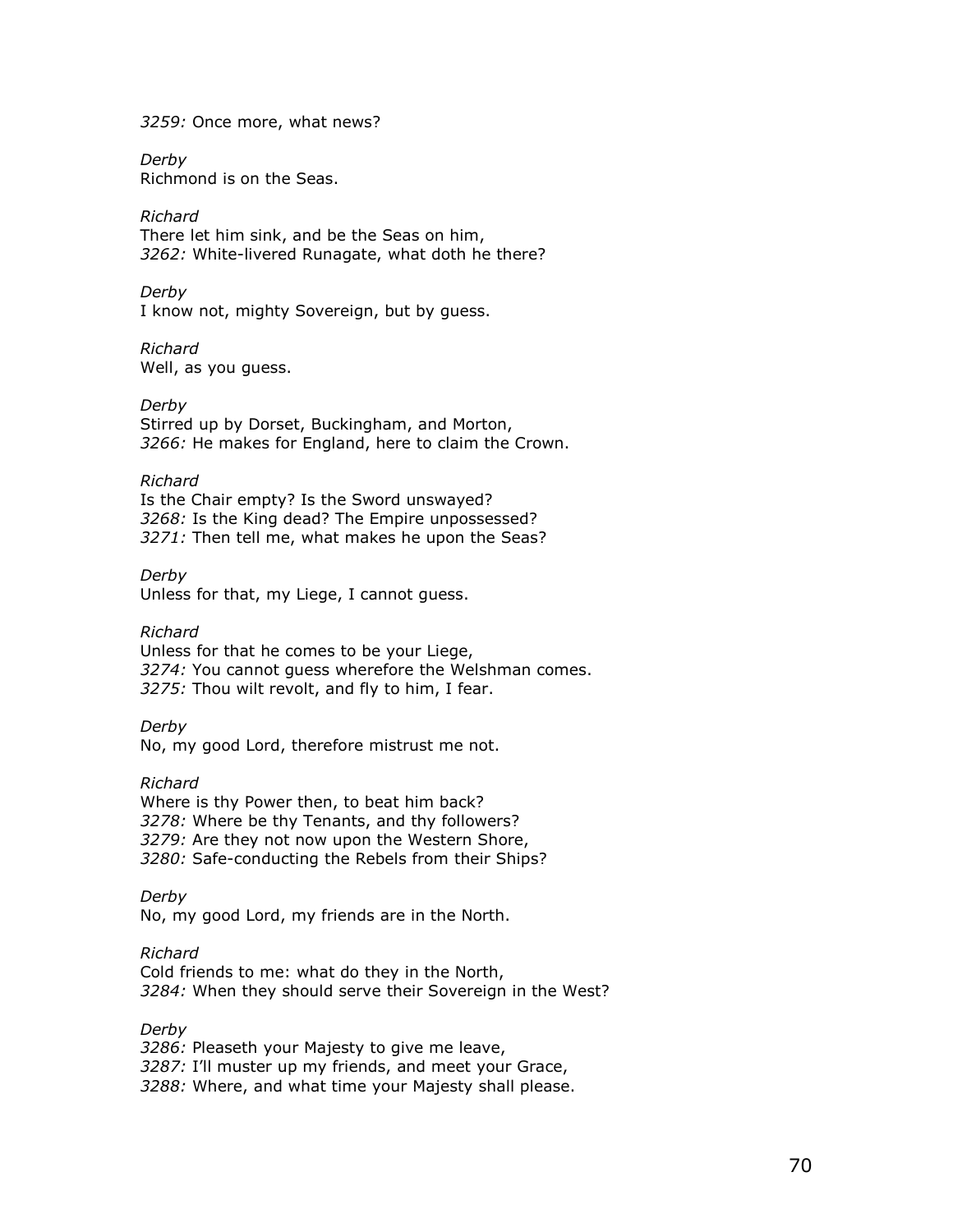### Richard

Aye, thou would'st be gone, to join with Richmond: 3290: But I'll not trust thee.

Derby

Most mighty Sovereign, 3292: You have no cause to hold my friendship doubtful, 3293: I never was, nor never will be false.

#### Richard

Go then, and muster men: but leave behind 3295: Your Son George Derby: look your heart be firm, 3296: Or else his Head's assurance is but frail.

Derby So deal with him, as I prove true to you. Exit Derby.

Enter a Messenger.

Messenger 1 In Kent, my Liege, the Guilford's are in Arms, 3307: And every hour more Competitors 3308: Flock to the Rebels, and their power grows strong.

Enter another Messenger.

Messenger 2 My Lord, the Army of great Buckingham-

Richard Out on ye, Owls, nothing but Songs of Death. He striketh him. There, take thou that, till thou bring better news.

Messenger 2 The news I have to tell your Majesty, 3315: Is, that by sudden Floods, and fall of Waters, 3316: Buckingham's Army is dispersed and scattered, 3317: And he himself wandered away alone, 3318: No man knows whither.

#### Richard

I cry thee mercy: 3320: There is my Purse, to cure that Blow of thine. 3321: Hath any well-advised friend proclaimed 3322: Reward to him that brings the Traitor in?

Messenger 2 Such Proclamation hath been made, my Lord.

Richard March on, march on, since we are up in Arms, 3336: If not to fight with foreign Enemies, 3337: Yet to beat down these Rebels here at home. Enter Catesby.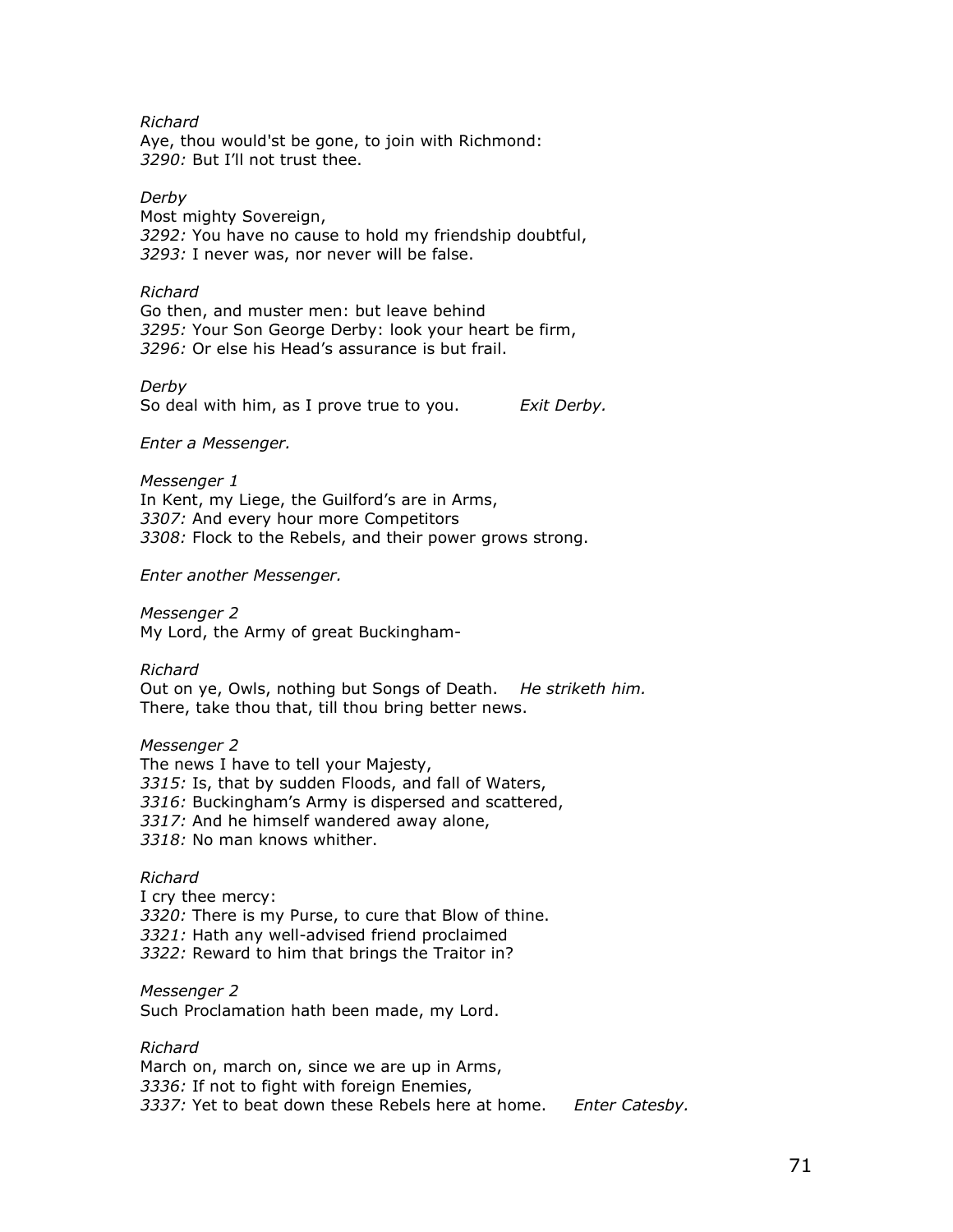**Catesby** 

My Liege, the Duke of Buckingham is taken, 3340: That is the best news: that the Earl of Richmond 3341: Is with a mighty power Landed at Milford, 3342: Is colder News, but yet they must be told.

### Richard

Away towards Salisbury, while we reason here, 3344: A Royal battle might be won and lost: 3345: Some one take order Buckingham be brought 3346: To Salisbury, the rest march on with me. Flourish. Exeunt

# 4.5

Enter Derby, and Sir Christopher.

Derby.

Sir Christopher, tell Richmond this from me, 3350: That in the sty of the most deadly Boar, 3351: My Son George Derby is franked up in hold: 3352: If I revolt, off goes young George's head, 3353: The fear of that holds off my present aide. 3354: So get thee gone: commend me to thy Lord. 3355: Withal say, that the Queen hath heartily consented 3356: He should espouse Elizabeth her daughter. 3357: But tell me, where is Princely Richmond now?

Christopher. At Penbroke, or at Hereford West in Wales.

Derby. Well hie thee to thy Lord: I kiss his hand, 3369: Farewell. **Executes** Exeunt

### Act V

# 5.1

Enter Buckingham with Halberds, led to Execution.

Buckingham Will not Richard let me speak with him?

Brakenbury No my good Lord, therefore be patient.

Buckingham 3382: This is All-souls day (Fellow) is it not?

**Brakenbury** It is, my lord.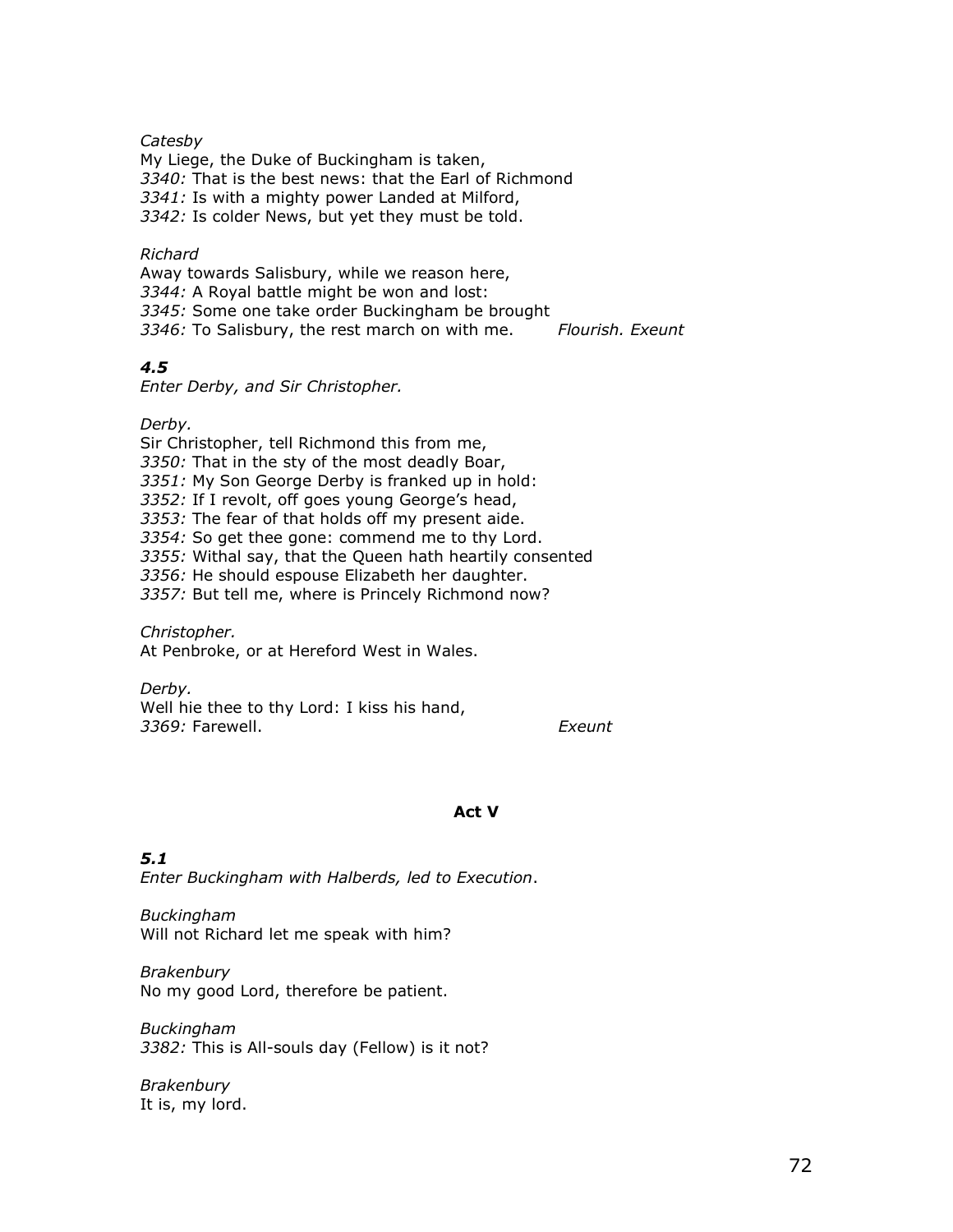Buckingham

Why then All-soul's day, is my body's doomsday 3397: Thus Margaret's curse falls heavy on my neck: 3400: Come lead me Officers to the block of shame, 3401: Wrong hath but wrong, and blame the due of blame.

Exeunt Buckingham with Officers.

## 5.2

Enter Richmond, Oxford, Blunt, Herbert, and others with drum and colors.

#### Richmond

Fellows in Arms, and my most loving Friends 3407: Bruised underneath the yoke of Tyranny, 3408: Thus far into the bowels of the Land, 3409: Have we marched on without impediment; 3412: The wretched, bloody, and usurping Boar, 3413: (That spoiled your Summer Fields, and fruitful Vines) 3414: Swills your warm blood like wash, and makes his trough 3415: In your emboweled bosoms: This foul Swine 3416: Is now even thither, but one day's march. 3419: In God's name cheerly on, courageous Friends, 3420: To reap the Harvest of perpetual peace, 3428: True Hope is swift, and flies with Swallow's wings, Kings it makes Gods, and meaner creatures kings. Exeunt Omnes.

Enter Richard in Arms with Norfolk and Ratcliffe.

#### Richard

Here pitch our Tent, even here in Bosworth field. 3442: But where to morrow? Well, all's one for that. 3443: Who hath descried the number of the Traitors?

#### Norfolk

Six or seven thousand is their utmost power.

## Richard

Why our Battalion trebles that account: 3446: Besides, the king's name is a Tower of strength, 3447: Which they upon the adverse Faction want. 3449: Let us survey the vantage of the ground. 3451: Let's lack no Discipline, make no delay, 3452: For Lords, to morrow is a busy day. Exeunt

## Enter Richmond, Sir William Brandon, Oxford, and Dorset.

## Richmond

The weary Sun, hath made a Golden set, 3456: And by the bright Tract of his fiery Car, 3457: Gives token of a goodly day to morrow. 3470: Where is Lord Stanley quartered, do you know?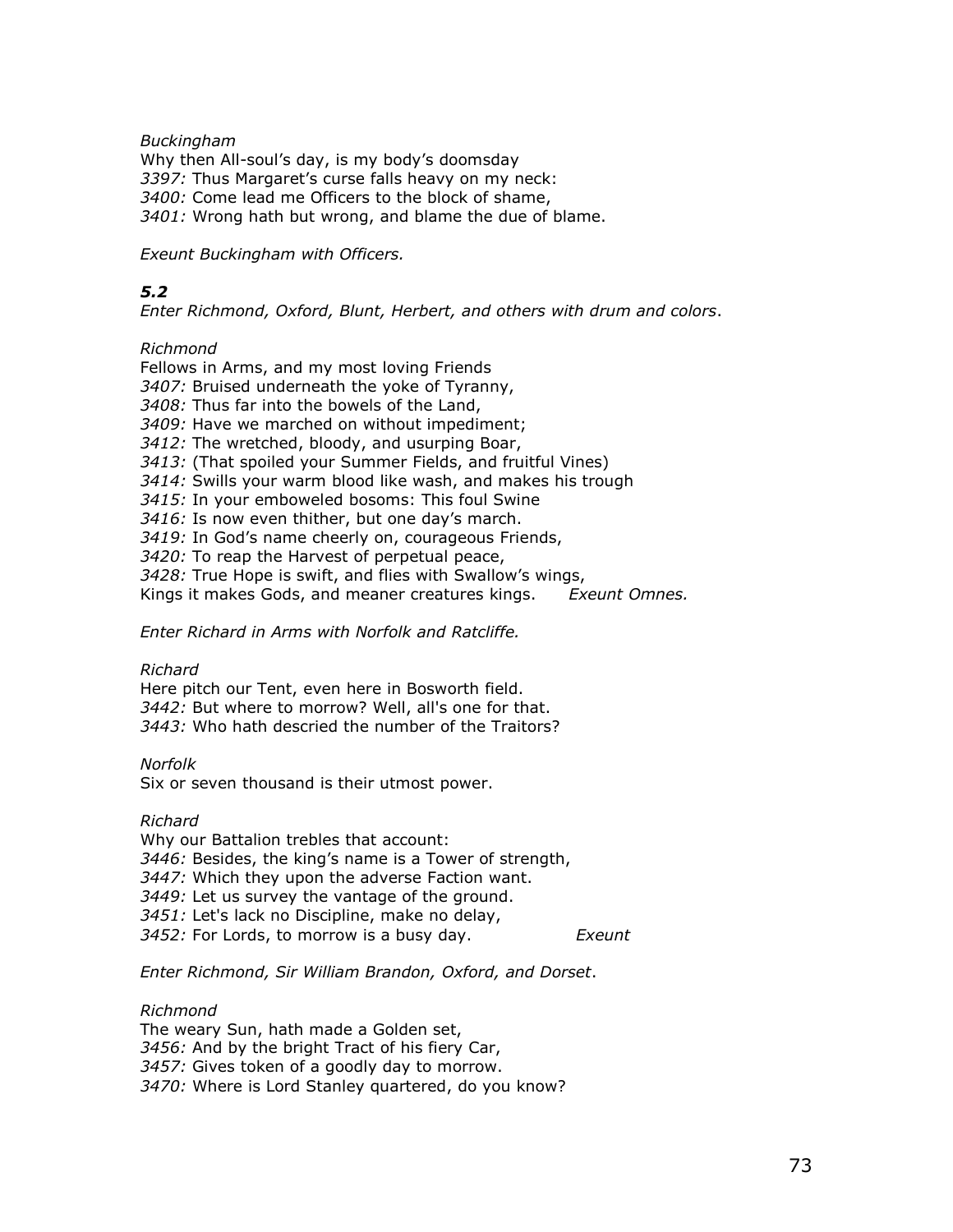Blunt. 3473: His Regiment lies half a Mile at least 3474: South, from the mighty Power of the Richard.

#### Richmond

If without peril it be possible, 3476: Sweet Blunt, make some good means to speak with him 3477: And give him from me, this most needful Note.

Blunt.

Upon my life, my Lord, I'll undertake it, 3479: And so God give you quiet rest to night.

#### Richmond

Good night good Captain Blunt: Come Gentlemen, 3482: Let us consult upon to morrow's Business; Into my Tent, the Dew is raw and cold. They withdraw into the Tent.

Enter Richard, Ratcliffe, Norfolk, and Catesby.

Richard What is't a Clock?

**Catesby** It's Supper time my Lord, it's nine a clock.

#### Richard.

I will not sup to night, 3489: Give me some Ink and Paper: 3490: What, is my Beaver easier than it was? 3491: And all my Armor laid into my Tent?

**Catesby** 

It is my Liege: and all things are in readiness.

Richard Ratcliffe.

Ratcliffe My Lord.

## Richard

Send out a Pursuivant at Arms 3501: To Derby's Regiment: bid him bring his power 3502: Before Sun-rising, lest his Son George fall 3503: Into the blind Cave of eternal night. 3504: Fill me a Bowl of Wine: Give me a Watch, 3505: Saddle white Surrey for the Field to morrow: 3506: Look that my Staves be sound, and not too heavy. 3513: I have not that Alacrity of Spirit, 3514: Nor cheer of Mind that I was wont to have. 3515: Set it down. Is Ink and Paper ready?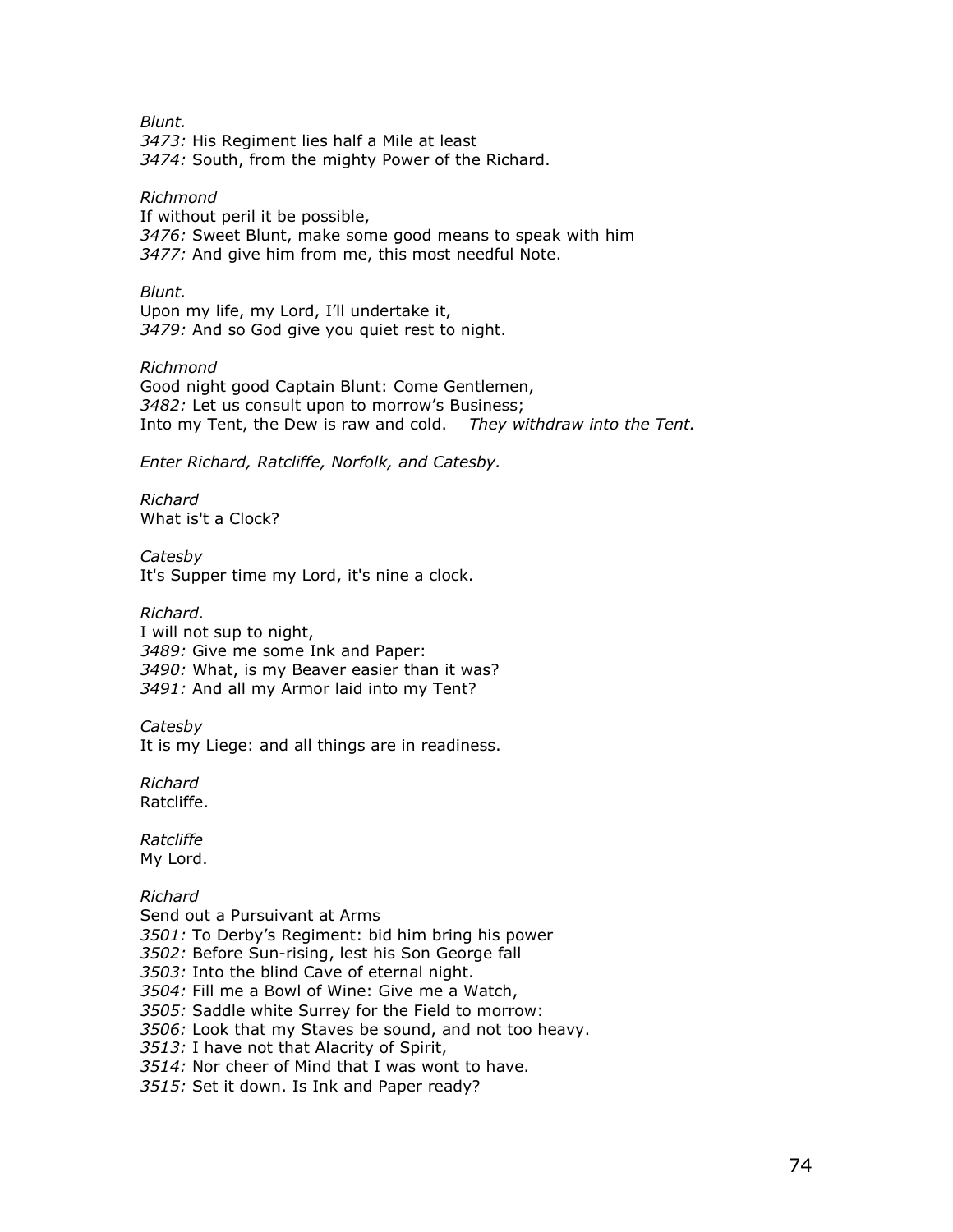Ratcliffe It is my Lord.

Richard Bid my Guard watch. Leave me. 3518: Ratcliffe, about the mid of night come to my Tent 3519: And help to arm me. Leave me I say. Exit Ratcliffe.

Enter Derby to Richmond in his Tent.

Derby

Fortune, and Victory sit on thy Helm.

Richmond All comfort that the dark night can afford, 3523: Be to thy Person, Noble Father in Law.

## Derby

The silent hours steal on,

3528: And flaky darkness breaks within the East.

3529: In brief, for so the season bids us be,

3530: Prepare thy Battle early in the Morning,

3536: But on thy side I may not be too forward,

3537: Lest being seen, thy Brother, tender George

3538: Be executed in his Father's sight.

3544: Once more Adieu, be valiant, and speed well.

Richmond

Good Lords conduct him to his Regiment: Exeunt. Manet Richmond.

3551: O thou, whose Captain I account my self,

3552: Look on my Forces with a gracious eye:

3553: Put in their hands thy bruising Irons of wrath,

3554: That they may crush down with a heavy fall,

3555: Th' usurping Helmets of our Adversaries:

3556: Make us thy ministers of Chastisement,

3557: That we may praise thee in thy victory:

3558: To thee I do commend my watchful soul. Sleeps.

Enter the Ghost of Clarence.

Ghost.

(To Richard) Let me sit heavy in thy soul to morrow. 3580: I that was washed to death with Fulsome Wine: 3581: Poor Clarence by thy quile betrayed to death: 3582: To morrow in the battle think on me, 3583: And fall thy edgeless Sword, despair and die. (To Richmond) Thou off-spring of the house of Lancaster 3585: The wronged heirs of York do pray for thee, 3586: Good Angels guard thy battle, Live and Flourish.

Enter the Ghosts of Rivers, Grey, and Vaughan.

Rivers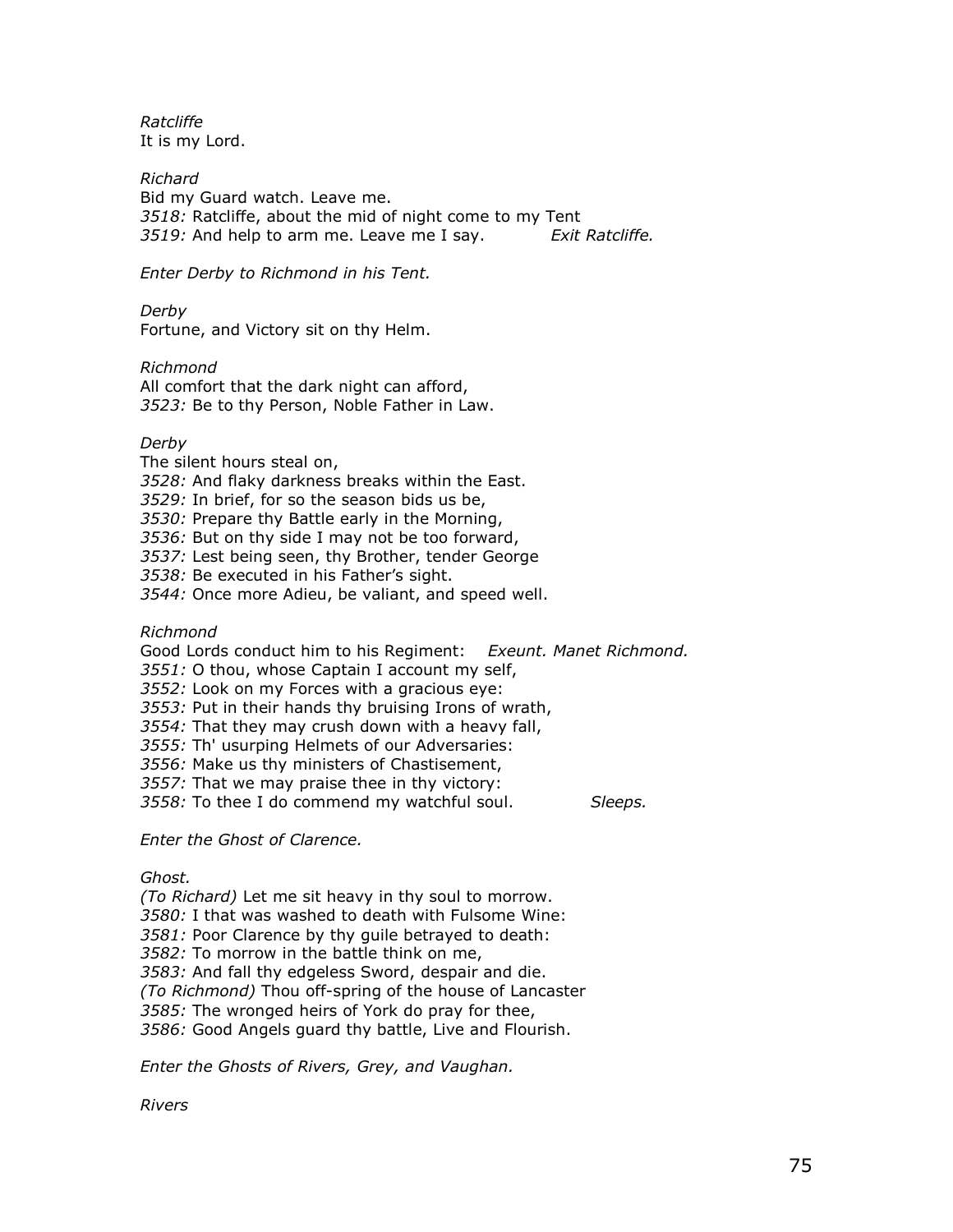(To Richard) Let me sit heavy in thy soul to morrow, 3589: Rivers, that died at Pomfret: despair, and die.

Grey.

Think upon Grey, and let thy soul despair.

Vaughn Think upon Vaughan, and with guilty fear 3592: Let fall thy Lance, despair and die.

All

(Tto Richmond) Awake, 3594: And think our wrongs in Richard's Bosom, 3595: Will conquer him. Awake, and win the day.

Enter the Ghost of Lord Hastings.

Hastings (To Richard) Bloody and guilty: guiltily awake, 3598: And in a bloody Battle end thy days. 3599: Think on Lord Hastings: despair, and die. (To Richmond) Quiet untroubled soul, Awake, awake: 3602: Arm, fight, and conquer, for fair England's sake.

Enter the Ghosts of the two young Princes.

Princes.

(To Richard) Dream on thy Cousins Smothered in the Tower: 3606: Let us be laid within thy bosom Richard, 3607: And weigh thee down to ruin, shame, and death, 3608: Thy Nephew's soul bids thee despair and die. (To Richmond) Sleep Richmond, Sleep in Peace, and wake in Joy, 3611: Good Angels quard thee from the Boar's annoy, 3612: Live, and beget a happy race of Richards, 3613: Edward's unhappy Sons, do bid thee flourish.

Enter the Ghost of Anne, his Wife.

Anne

Richard, thy Wife, that wretched Anne thy Wife, 3617: That never slept a quiet hour with thee, 3618: Now fills thy sleep with perturbations, 3619: To morrow in the Battle, think on me, 3620: And fall thy edgeless Sword, despair and die: (To Richmond) Thou quiet soul, Sleep thou a quiet sleep: 3623: Dream of Success, and Happy Victory, 3624: Thy Adversary's Wife doth pray for thee.

Enter the Ghost of Buckingham.

Buckingham (To Richard) The first was I that helped thee to the Crown: 3628: That last was I that felt thy Tyranny.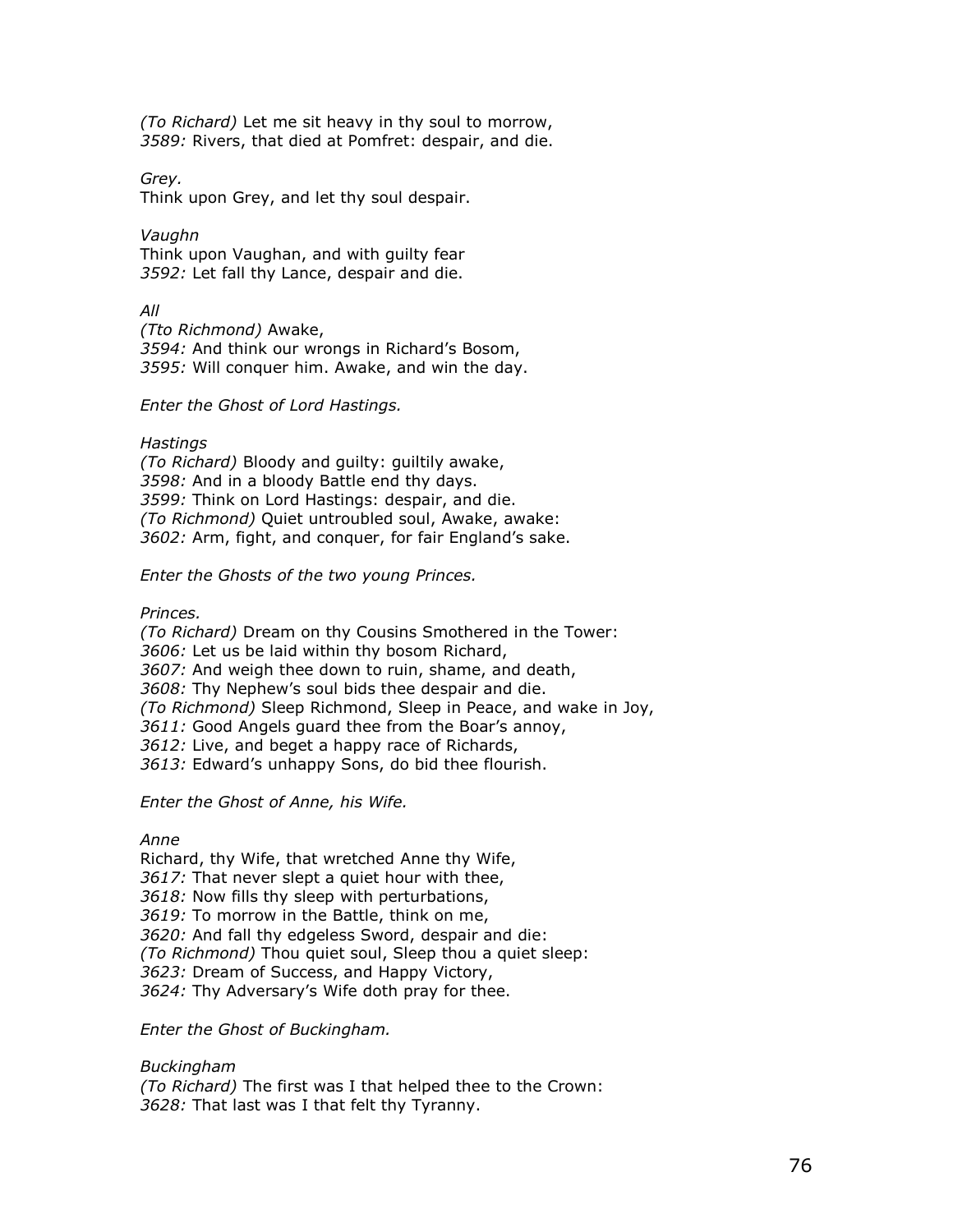3629: O, in the Battle think on Buckingham,

3630: And die in terror of thy guiltiness.

3631: Dream on, dream on, of bloody deeds and death,

3632: Fainting despair; despairing yield thy breath.

(To Richmond) I died for hope ere I could lend thee Aide;

3635: But cheer thy heart, and be thou not dismayed:

3636: God, and good Angels fight on Richmond's side,

3637: And Richard fall in height of all his pride.

#### Richard starts out of his dream.

#### Richard

Give me another Horse, bind up my Wounds: 3640: Have mercy Jesu. Soft, I did but dream. 3641: O coward Conscience? How dost thou afflict me? 3643: Cold fearful drops stand on my trembling flesh. 3655: My Conscience hath a thousand several Tongues, 3656: And every Tongue brings in a several Tale, 3657: And every Tale condemns me for a Villain; 3662: I shall despair, there is no Creature loves me; 3663: And if I die, no soul shall pity me. 3664: Nay, wherefore should they? Since that I my Self, 3665: Find in my Self, no pity to my Self. 3666: Me thought, the Souls of all that I had murdered 3667: Came to my Tent, and every one did threat

3668: To morrow's vengeance on the head of Richard. Enter Ratcliffe.

Ratcliffe My Lord.

Richard. Who's there?

## Ratcliffe

Ratcliffe, my Lord, 'tis I: the early Village Cock 3673: Hath twice done salutation to the Morn, 3674: Your Friends are up, and buckle on their Armor.

Richard. O Ratcliffe, I fear, I fear.

Ratcliffe

Nay good my Lord, be not afraid of Shadows.

Richard.

By the Apostle Paul, shadows to night 3678: Have strook more terror to the soul of Richard, 3679: Than can the substance of ten thousand Soldiers Armed in proof, and led by shallow Richmond.

Exeunt Richard and Ratliffe.

Enter the Lords to Richmond sitting in his Tent.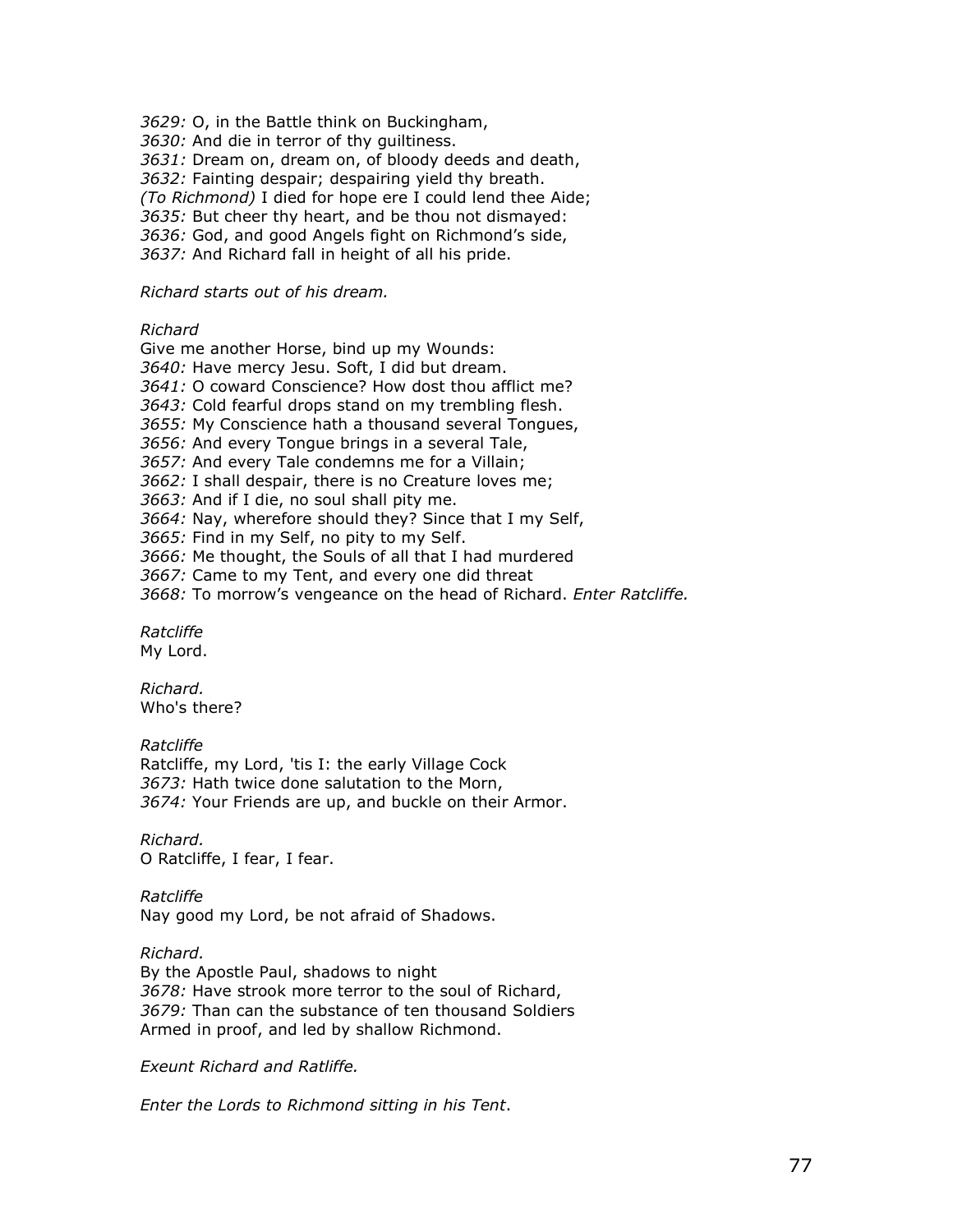Lords Good morrow Richmond.

Richmond Cry mercy Lords, and watchful Gentlemen, 3689: That you have tane a tardy sluggard here?

Lords. How have you slept my Lord?

Richmond

The sweetest sleep, 3692: And fairest boding Dreams, 3693: That ever entered in a drowsy head, 3694: Have I since your departure had, my Lords. 3695: Me thought their Souls, whose bodies Richard murdered, 3696: Came to my Tent, and cried on Victory: 3697: I promise you my Heart is very jocund, 3698: In the remembrance of so fair a dream, 3699: How far into the Morning is it Lords?

Lord. Upon the stroke of four.

Richmond Why then 'tis time to Arm, and give direction.

His Oration to his Soldiers.

3706: God, and our good cause, fight upon our side, 3709: (Richard except) those whom we fight against, 3710: Had rather have us win, than him they follow. 3711: For, what is he they follow? Truly Gentlemen, 3712: A bloody Tyrant, and a Homicide: 3718: One that hath ever been God's Enemy. 3719: Then if you fight against God's Enemy, 3720: God will in justice ward you as his Soldiers. 3721: If you do swear to put a Tyrant down, 3722: You sleep in peace, the Tyrant being slain: 3729: Then in the name of God and all these rights, 3730: Advance your Standards, draw your willing Swords. 3735: Sound Drums and Trumpets boldly, and cheerfully, 3736: God, and Saint George, Richmond, and Victory.

Enter Richard, Ratcliffe, and Catesby.

Richard Ratcliffe.

Ratcliffe My Lord.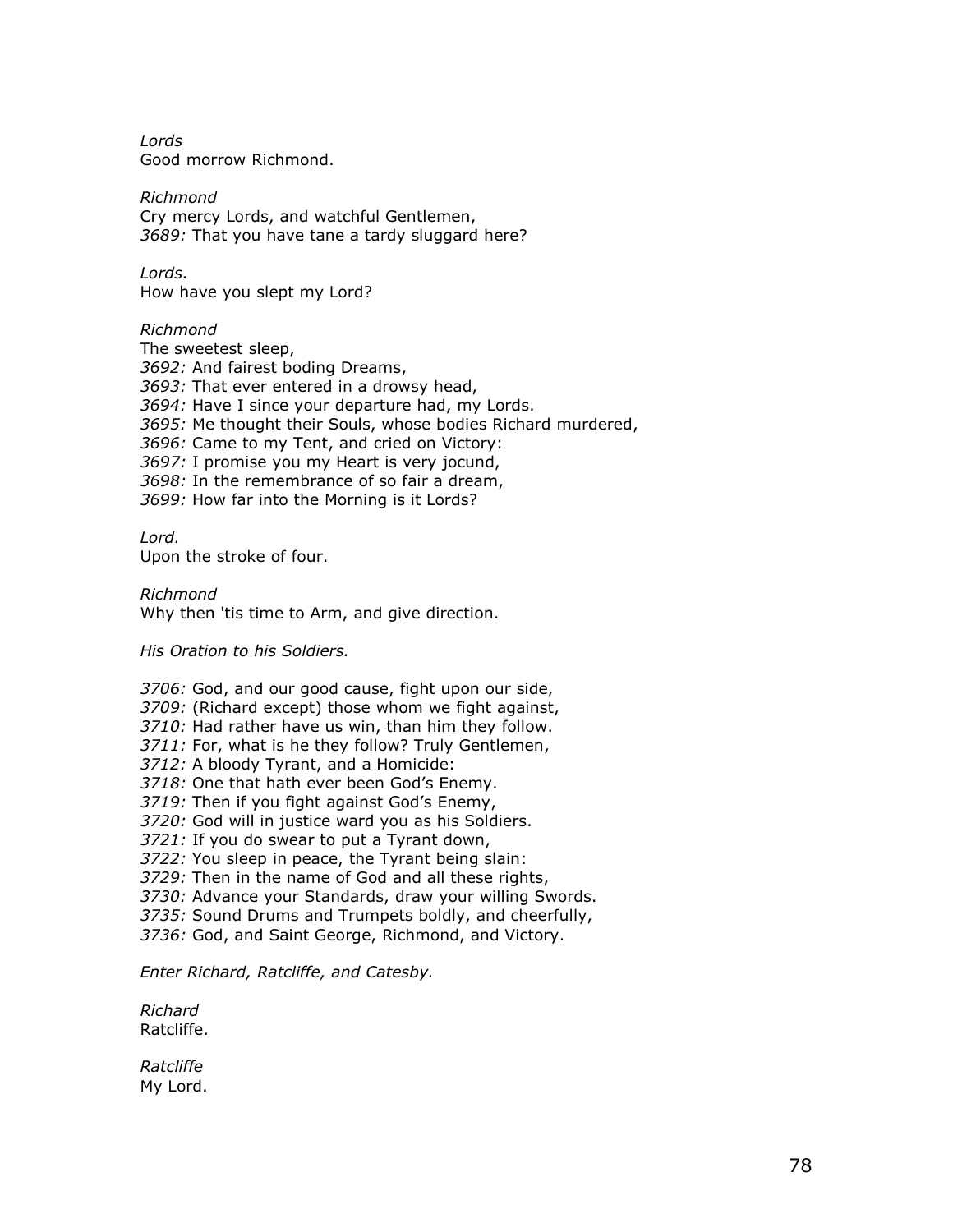## Richard.

The Sun will not be seen to day, 3751: The sky doth frown, and lower upon our Army. 3752: I would these dewy tears were from the ground. 3753: Not shine to day? Why, what is that to me 3754: More than to Richmond? For the self-same Heaven 3755: That frowns on me, looks sadly upon him. Enter Norfolk.

## Norfolk

Arm, arm, my Lord: the foe vaunts in the field.

## Richard.

Come, bustle, bustle. Caparison my horse. 3759: Call up Lord Derby, bid him bring his power. 3760: I will lead forth my Soldiers to the plain, 3761: And thus my Battle shall be ordered. 3777: Go Gentlemen, every man to his Charge, 3778: Let not our babbling Dreams affright our souls: 3779: For Conscience is a word that Cowards use, 3780: Devised at first to keep the strong in awe, 3781: Our strong arms be our Conscience, Swords our Law. 3782: March on, join bravely, let us too't pell mell, 3783: If not to heaven, then hand in hand to Hell. Enter a Messenger. 3814: What says Lord Derby, will he bring his power?

Messenger. My Lord, he doth deny to come.

Richard. Off with his son George's head.

## Norfolk

My Lord, the Enemy is past the Marsh: 3818: After the battle, let George Stanley die.

Richard.

A thousand hearts are great within my bosom. 3820: Advance our Standards, set upon our Foes.

Alarum, excursions. Enter Catesby

# **Catesby**

3826: Rescue, Rescue: 3827: The King enacts more wonders then a man, 3828: Daring an opposite to every danger: 3829: His horse is slain, and all on foot he fights. Alarums.

Enter Richard.

Richard A Horse, a Horse, my Kingdom for a Horse.

**Catesby**